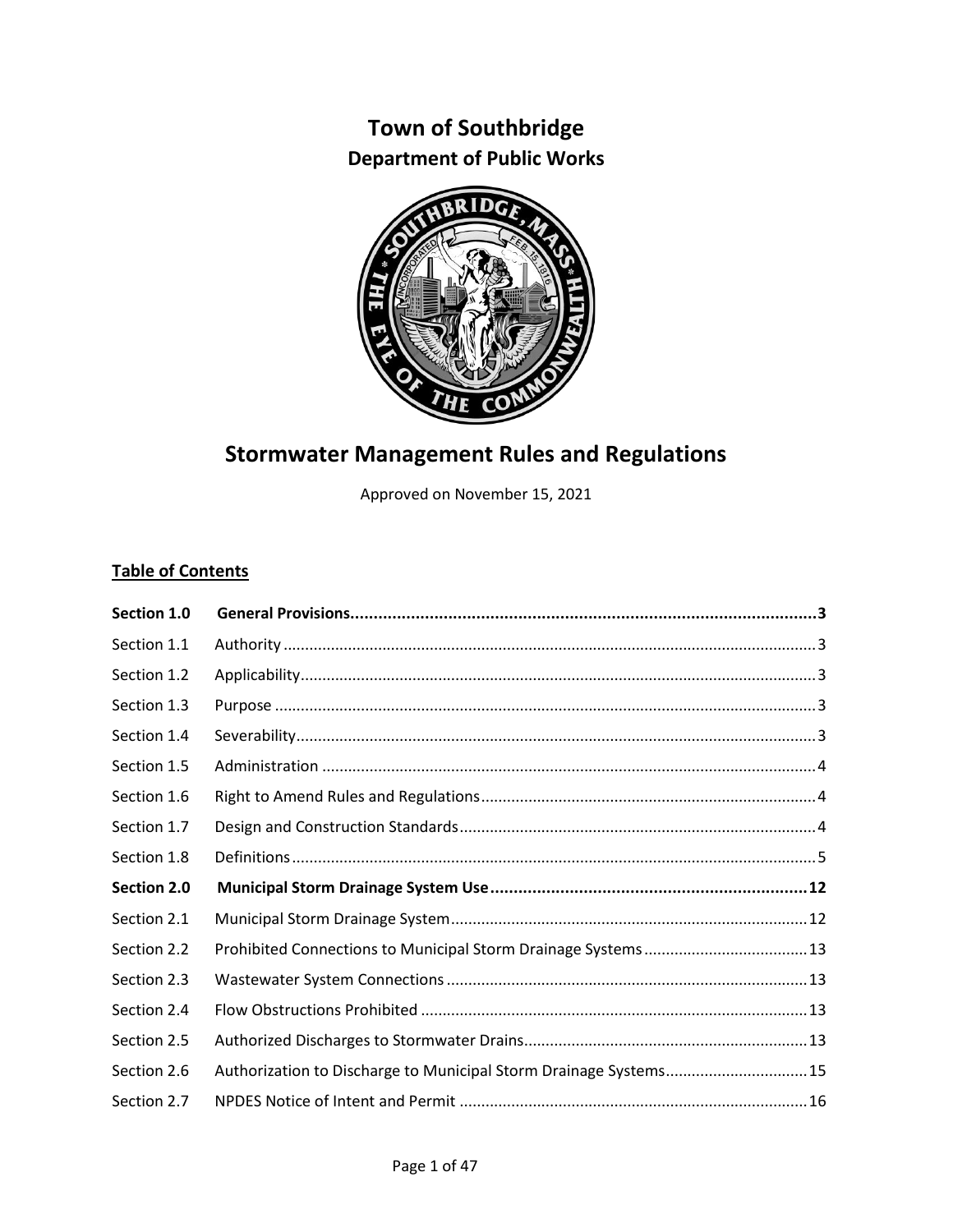| Section 2.8  |  |
|--------------|--|
| Section 2.9  |  |
| Section 2.10 |  |
| Section 2.11 |  |
| Section 2.12 |  |
| Section 3.0  |  |
| Section 3.1  |  |
| Section 3.2  |  |
| Section 3.3  |  |
| Section 3.4  |  |
| Section 3.5  |  |
| Section 3.6  |  |
| Section 3.7  |  |
| Section 3.8  |  |
| Section 3.9  |  |
| Section 3.10 |  |
| Section 3.11 |  |
| Section 3.12 |  |
| Section 4.0  |  |
| Section 4.1  |  |
| Section 4.2  |  |
| Section 4.3  |  |
| Section 4.4  |  |
| Section 4.5  |  |
| Section 4.6  |  |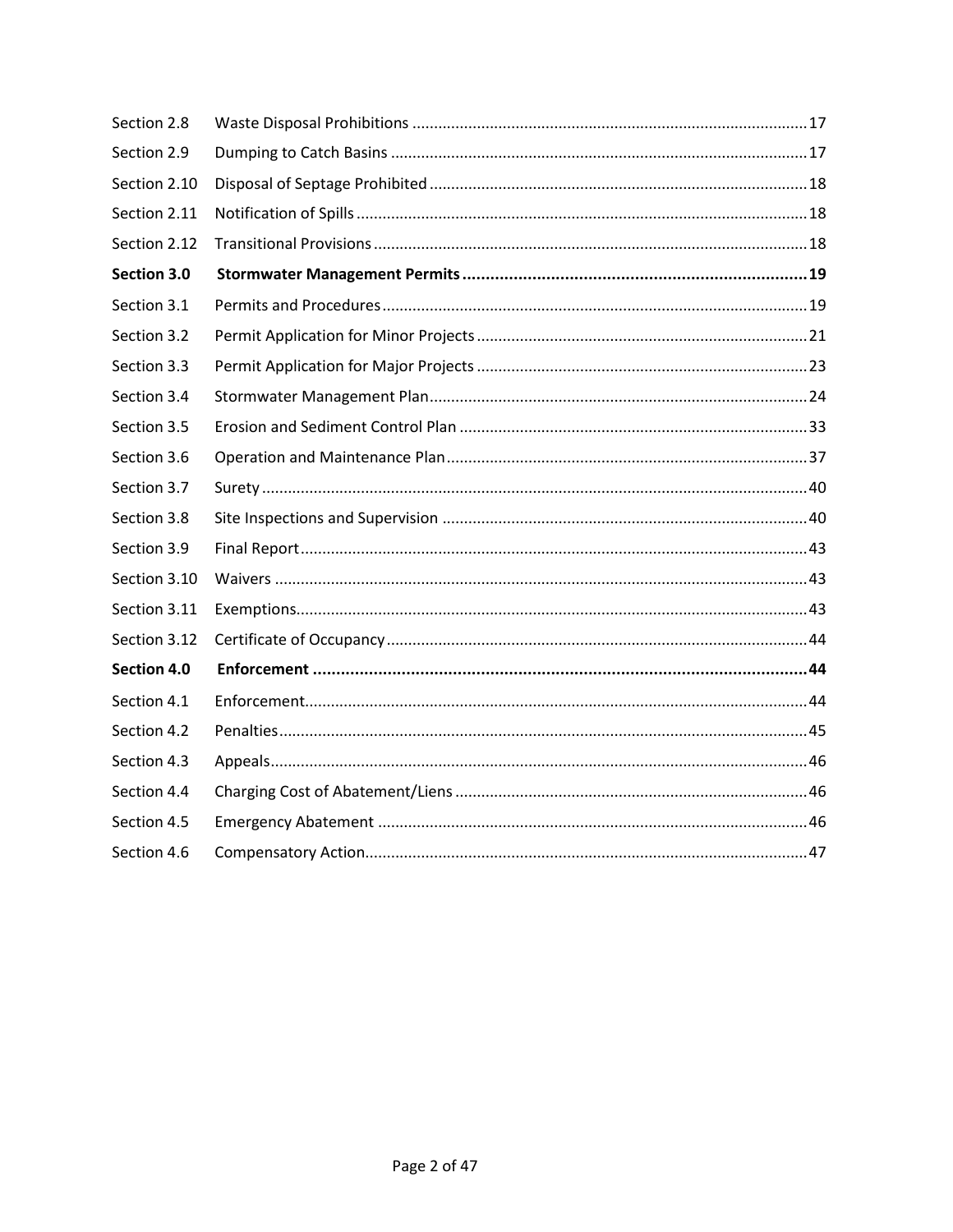#### **Town of Southbridge, Massachusetts**

#### **Stormwater Management Rules and Regulations**

#### <span id="page-2-0"></span>**Section 1.0 General Provisions**

#### <span id="page-2-1"></span>Section 1.1 Authority

A. These Stormwater Management Rules and Regulations are promulgated by the Authorized Enforcement Agency and/or his/her designees of Southbridge, Massachusetts under Chapter 8 Section 500 of the Town of Southbridge Code of By-laws, known as and cited herein as the Stormwater Management By-law or simply "the By-law".

# <span id="page-2-2"></span>Section 1.2 Applicability

- A. These Regulations apply to all activities in accordance with the applicability sections of the Bylaw and further described herein.
- B. Every user of the municipal storm drainage system shall be subject to these Regulations, as they apply, and to any charges, rates, fees, and assessments which are or may be established by the Town. Every user of the municipal storm drainage systems shall also be subject to applicable federal, state, and local regulations. In instances where various regulations contain different requirements, the most stringent requirements shall apply.
- C. Projects and/or activities not within the jurisdiction of any of the Town of Southbridge Boards, Commissions, or Departments, but still within the jurisdiction of the By-law must comply with these Regulations and, if applicable, must obtain a Stormwater Management Permit in accordance with the permit procedures outlined herein.

#### <span id="page-2-3"></span>Section 1.3 Purpose

A. These Regulations establish procedures and standards for compliance with the Town's Stormwater Management By-law and are required to meet all applicable federal and state requirements of the National Pollutant Discharge Elimination System Small Municipal Separate Storm Sewer Systems General Permit, commonly known as the "NPDES MS4 permit."

#### <span id="page-2-4"></span>Section 1.4 Severability

A. The provisions of these Regulations are hereby declared to be severable. If any provision, clause, sentence, or paragraph of these Regulations or the application thereof to any person, establishment, or circumstances shall be held invalid for any reason, such invalidity shall not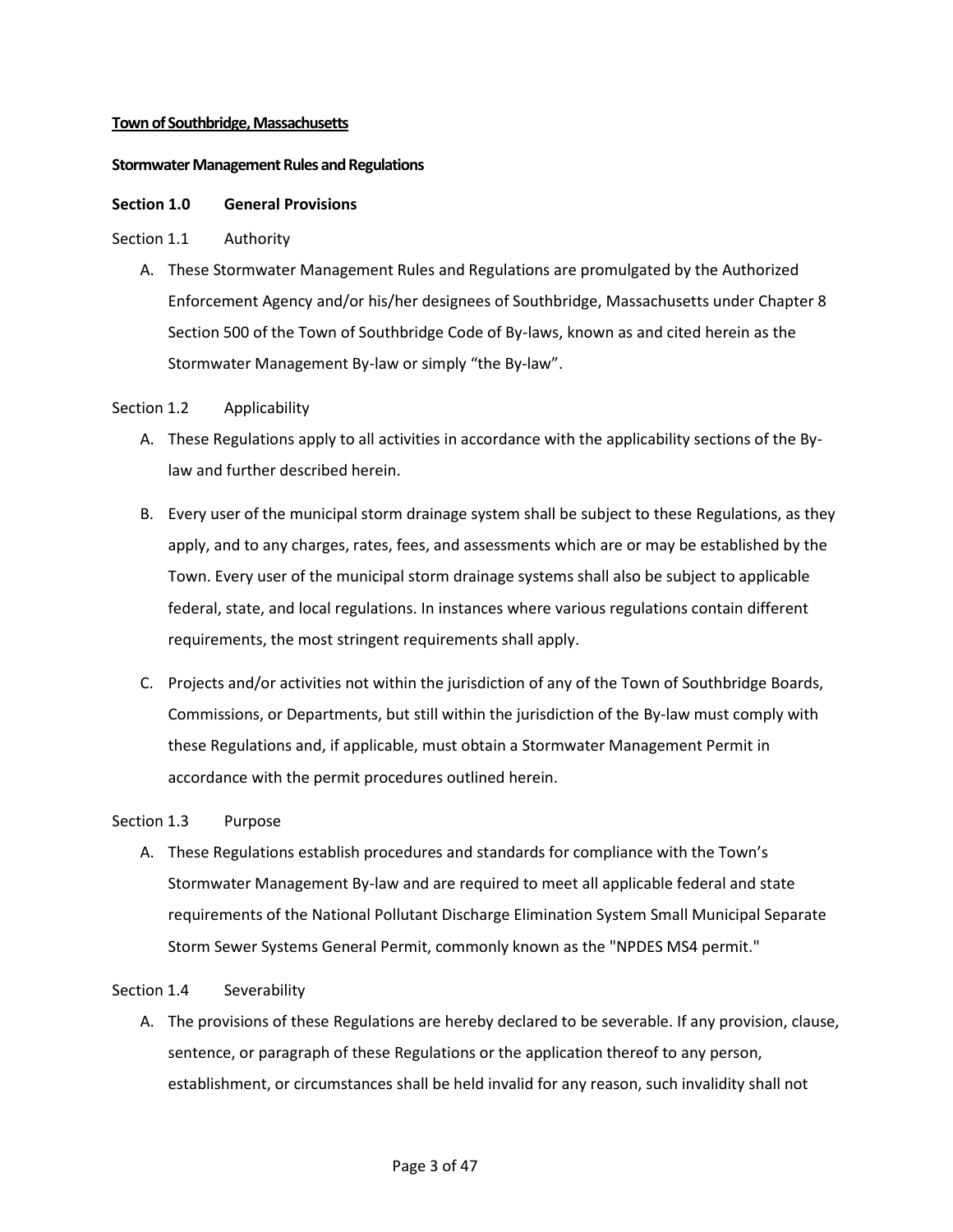affect the other provisions or application of these Regulations; all other provisions shall continue in full force and effect.

# <span id="page-3-0"></span>Section 1.5 Administration

- A. The Authorized Enforcement Agency shall administer, implement, and enforce these rules and regulations. Any powers granted to or duties imposed upon the Authorized Enforcement Agency may be delegated in writing by the Authorized Enforcement Agency to its employees, agents, or other Town Departments.
- B. Waiver. Strict compliance with any requirement of the By-law or the Regulations may be waived for the reasons given, and in accordance with the procedures set forth in the By-law.

# <span id="page-3-1"></span>Section 1.6 Right to Amend Rules and Regulations

A. The Town reserves the right to amend these Regulations in any manner and to establish more stringent limitations or requirements as are deemed necessary and appropriate.

# <span id="page-3-2"></span>Section 1.7 Design and Construction Standards

- A. Design Standards. In order to complete the permit requirements and ensure that developers and landowners meet Massachusetts standards, the Owner shall use the most recent edition of the following references to aid in structural and non-structural best management practices design and implementation:
	- 1. Town's National Pollutant Discharge Elimination System Small Municipal Separate Storm Sewer Systems General Permit, commonly known as the "NPDES MS4 permit."
	- 2. Massachusetts Stormwater Policy and Massachusetts Stormwater Handbook, latest edition, hereinafter referred to as the Massachusetts Stormwater Policy for the purposes of these Regulations.
	- 3. Massachusetts Erosion and Sediment Control Guidelines for Urban and Suburban Areas.
	- 4. Massachusetts Department of Transportation Project Development and Design Guide Drainage and Erosion Control Chapter.
- B. All plans shall be drawn at scale of 1 inch equals 40 feet on sheets not larger than 24 inches by 36 inches registered to Massachusetts State Plane Coordinate System. All elevations shall refer to NAVD88. Each sheet shall have a north arrow, graphic bar scale, proposed and existing street names, sheet number (i.e., Sheet 3 of 7), and a title block. Match lines, if required, shall be shown on all sheets. Each Sheet shall be certified by a Registered Engineer with registration number(s). Plan shall be shown at a scale of one inch equal to 40 feet indicating property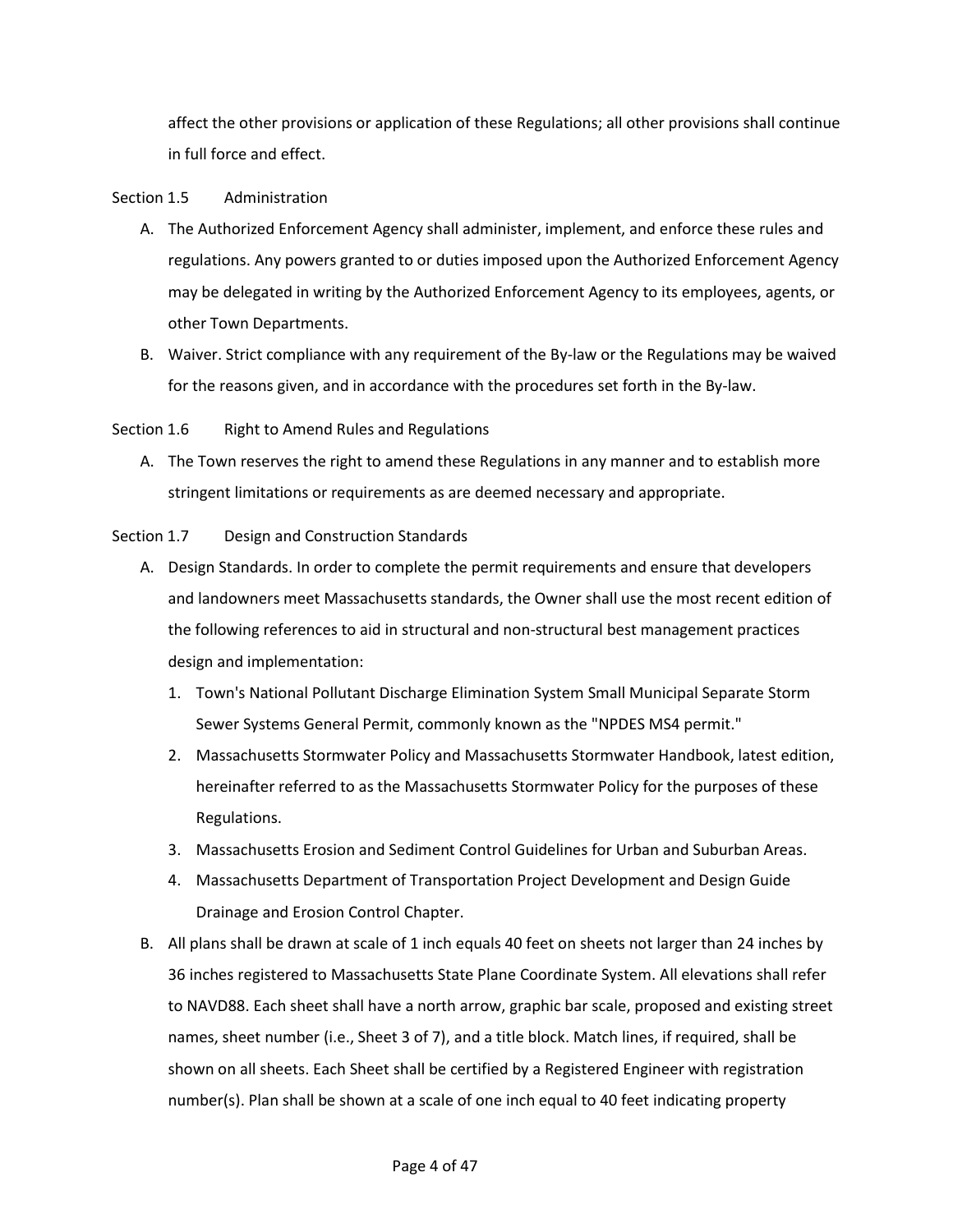bounds of parcels and streets adjoining. A more suitable scale may be used if site conditions warrant the need. Plans shall show property bounds of the existing parcel showing distance and bearings of boundary lines and easements (along with easement purpose), existing contours at 2-foot or smaller shall be shown based on NAVD 88 datum, names and widths of streets abutting the proposed development/redevelopment and within close proximity, location of bounds and type of bounds of the existing parcel(s) of land and relevant buildings thereon, and address, map/parcel number, area of the existing parcel(s).

- C. Construction Standards
	- 1. New building stormwater drain laterals, stormwater drains, special stormwater facilities, and appurtenances tributary to the municipal stormwater drainage system shall be designed and constructed in conformance with current Town of Southbridge Department of Public Works (DPW) standards and specifications. In the absence of such specifications, the materials and procedures set forth in the most recent versions of the Massachusetts Department of Transportation Standard Specifications for Highways and Bridges and Supplemental Specifications and the Massachusetts Department of Transportation Construction Standard Details shall apply, subject to the prior written approval of Authorized Enforcement Agency.

# <span id="page-4-0"></span>Section 1.8 Definitions

- A. The definitions of terms in the By-law, as well as the following definitions, shall apply to terms used in these Regulations.
	- 1. ABUTTER The owner(s) of land abutting the activity.
	- 2. ALTERATION OF DRAINAGE CHARACTERISTICS Any land disturbing activity, as defined herein, on an area of land that changes the water quality, or the force, quantity, direction, timing or location of runoff flowing from the area. Such changes include: change from distributed runoff to confined, discrete discharge; change in the volume of runoff from the area; change in the peak rate of runoff from the area; and change in the recharge to groundwater on the area.
	- 3. AUTHORIZED ENFORCEMENT AGENCY: The Director of Public Works and/or his/her designees have the authority to enforce the Stormwater Management By-law and Stormwater Management Rules & Regulations.
	- 4. BEST MANAGEMENT PRACTICE (BMP) An activity, procedure, restraint, or structural improvement that helps to reduce the quantity or improve the quality of stormwater runoff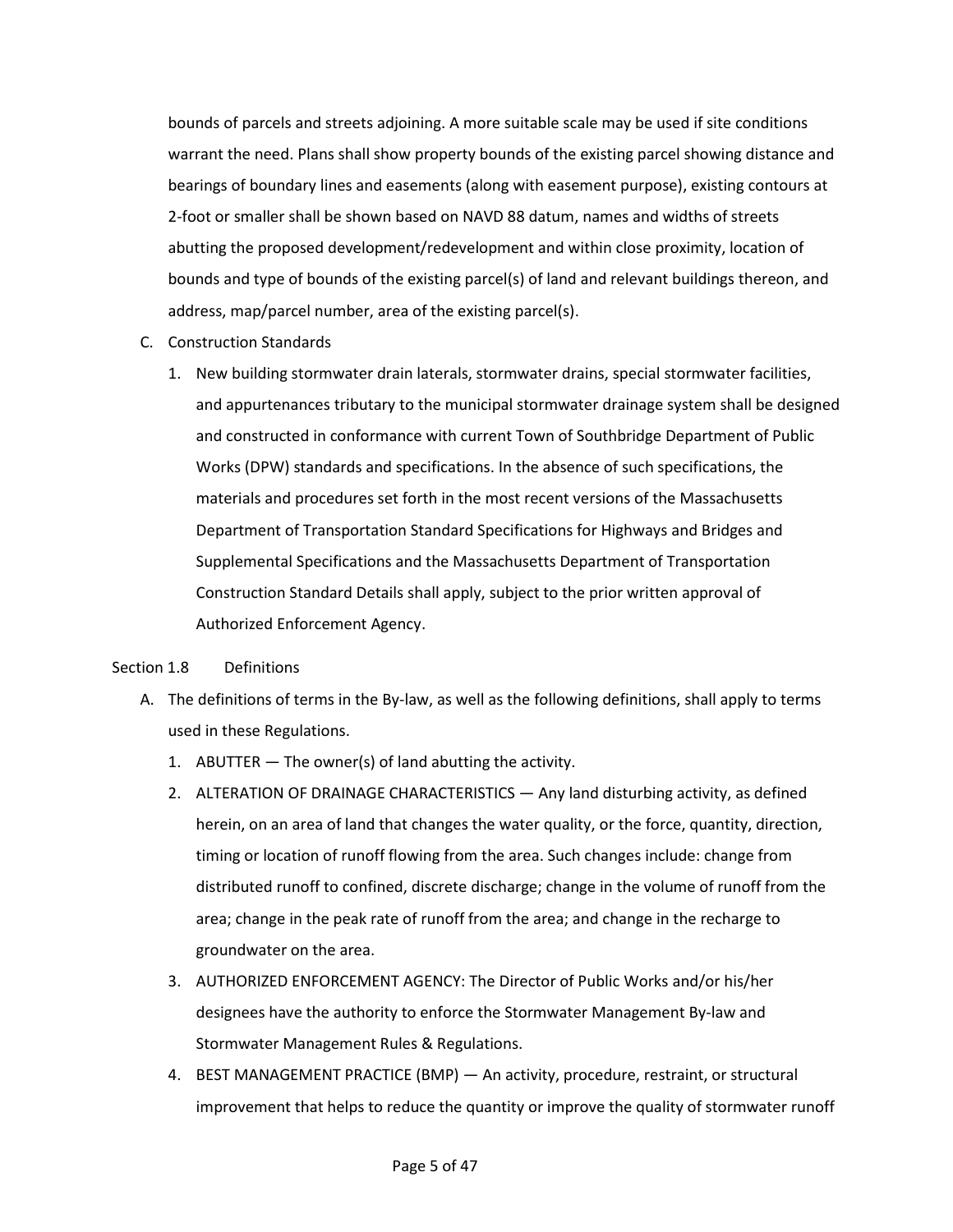- 5. CLEAN WATER ACT The federal Water Pollution Control Act (33 U.S.C. § 1251 et seq.), and any subsequent amendments thereto.
- 6. CLEARING Any activity that removes the vegetative surface cover. Clearing activities generally include grubbing activity as defined below.
- 7. CONSTRUCTION ACTIVITY Activities subject to NPDES Construction General Permits.
- 8. CONSTRUCTION AND WASTE MATERIALS Excess or discarded building or site materials, including but not limited to concrete truck washout, chemicals, litter, sanitary waste at a construction site that may adversely impact water quality, and clearing/grubbing wastes such as stumps and asphalt.
- 9. DEVELOPMENT The modification of land to accommodate a new use or expansion of use, usually involving construction.
- 10. DIRECTOR The Director of the Department of Public Works.
- 11. DISCHARGE The addition from any source of any substance or combination of substances into the municipal storm drain system or into the waters of the United States or Commonwealth.
- 12. DISCHARGER The person or party responsible for a discharge.
- 13. ENVIRONMENTAL SITE MONITOR Trained professional approved by the Authorized Enforcement Agency and retained by the holder of a Stormwater Management Permit to periodically inspect the work and report to the Authorized Enforcement Agency.
- 14. EROSION The wearing away of the land surface by natural or artificial forces such as wind, water, ice, gravity, or vehicle traffic and the subsequent detachment and transportation of soil particles.
- 15. EROSION AND SEDIMENT CONTROL PLAN A document containing narrative, drawings, and details developed by an Environmental Site Monitor which includes BMPs, or equivalent measures designed to control surface runoff, erosion and sedimentation during preconstruction and construction related land disturbances. The plan is required as part of the application for a Stormwater Management Permit.
- 16. ESTIMATED HABITAT OF RARE WILDLIFE AND CERTIFIED VERNAL POOLS Habitats delineated for state-protected rare wildlife and certified vernal pools for use with the Wetlands Protection Act Regulations (310 CMR 10.00) and the Forest Cutting Practices Act Regulations (304 CMR 11.00).
- 17. GRADING Changing the level or shape of the ground surface.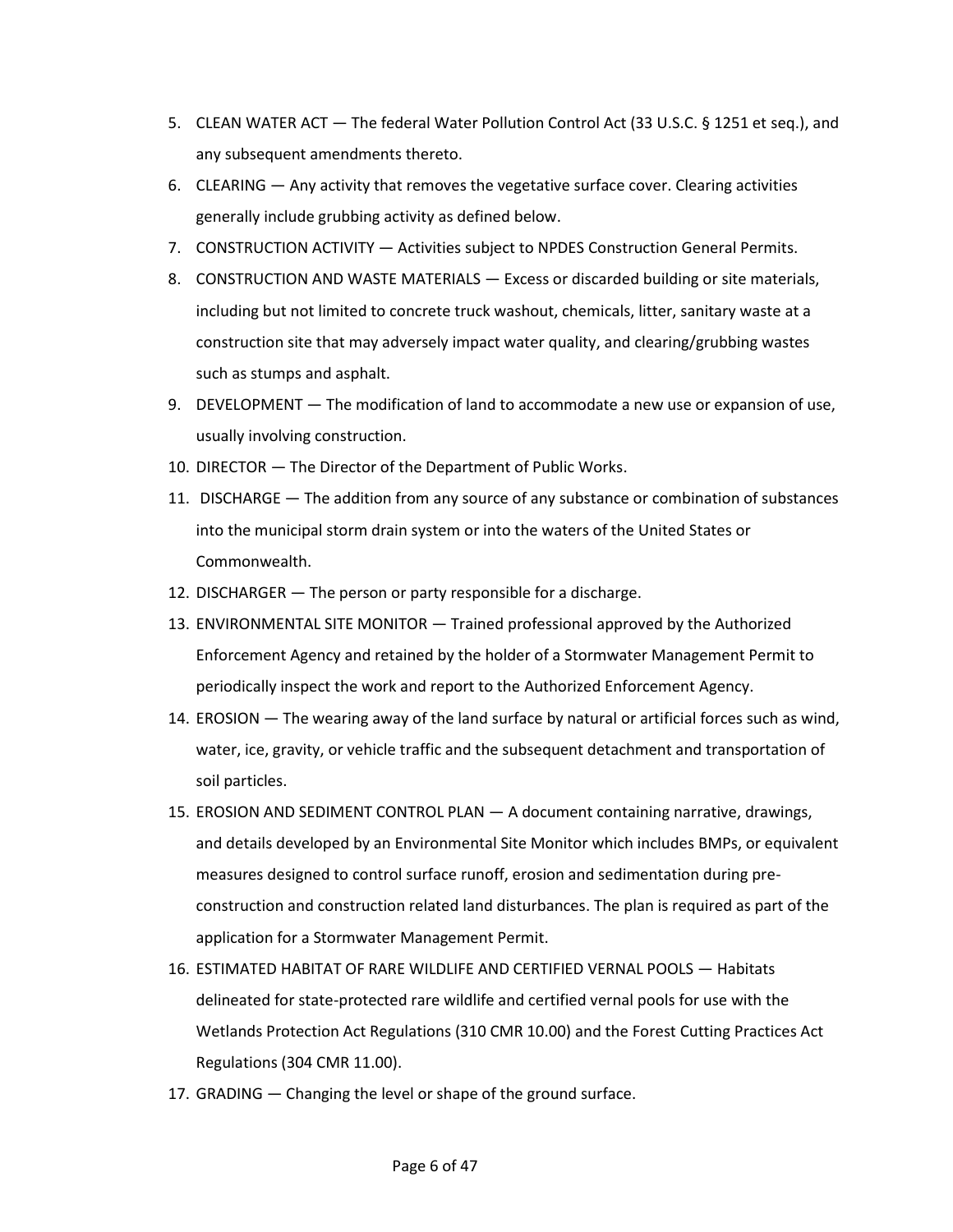- 18. GROUNDWATER Water beneath the surface of the ground.
- 19. GRUBBING The act of clearing land surface by digging up roots and stumps.
- 20. HAZARDOUS OR TOXIC MATERIALS Any material, including any substance, waste, or combination thereof, which because of its quantity, concentration, or physical, chemical, corrosive, flammable, reactive, toxic, radioactive, or infectious characteristics, may cause or significantly contribute to a substantial present or potential hazard to human health, safety, or welfare, or to property or the environment. Hazardous or Toxic materials include, but are not limited to, any synthetic organic chemical, petroleum product, heavy metal, radioactive or infectious waste, acid and alkali, and any substance defined as Hazardous or Toxic under MGL c. 21C and c. 21E, and 310 CMR 30.000 and 310 CMR 40.0000.
- 21. ILLICIT CONNECTIONS An illicit connection is defined as either of the following:
	- (a) Any drain or conveyance, whether on the surface or subsurface, which allows an illicit discharge to enter the municipal storm drain system, including but not limited to, any conveyances which allow any non-stormwater discharge including sewage, process wastewater, and wash water to enter the municipal storm drain system, and any connections to the municipal storm drain system from indoor drains and sinks, regardless of whether said drain or connection had been previously allowed, permitted, or approved by a government agency; or
	- (b) Any drain or conveyance connected from a commercial or industrial land use to the municipal storm drain system which has not been documented in plans, maps, or equivalent records and approved by the Town.
- 22. ILLICIT DISCHARGE Any direct or indirect non-stormwater discharge to the municipal storm drain system or into the waters of the Commonwealth, except as exempted in *Section 2.5*.
- 23. IMPERVIOUS SURFACE Any material or structure on or above the ground that prevents water infiltrating the underlying soil. Impervious surface includes without limitation roads, paved parking lots, sidewalks, roof tops, and solar panels. Impervious surface also includes soils, gravel driveways, and similar surfaces with a runoff coefficient (Rational Method) greater than 0.85.
- 24. INDUSTRIAL ACTIVITY Activities subject to NPDES Industrial Permits.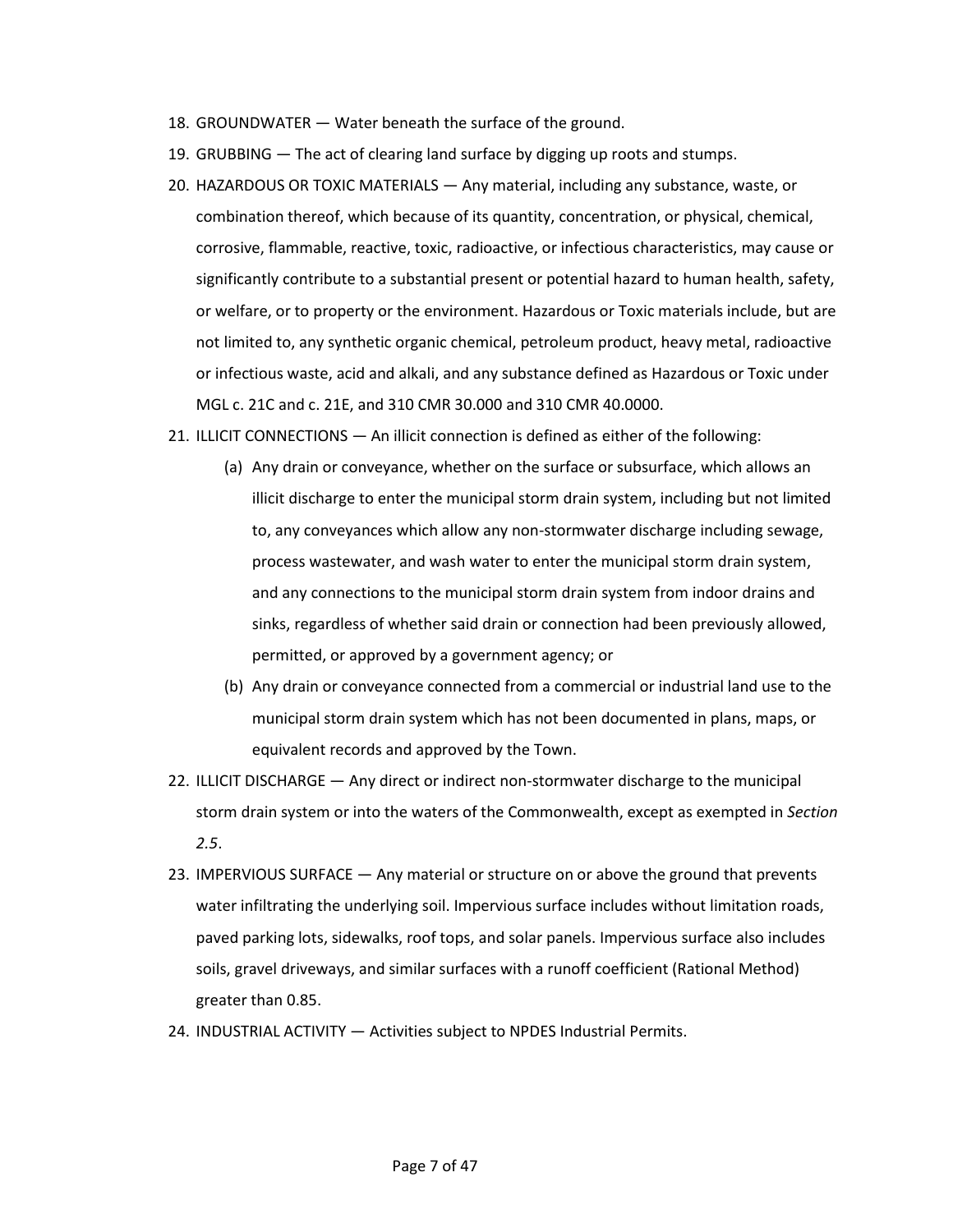- 25. LAND-DISTURBING ACTIVITY, LAND DISTURBANCE, or DISTURBANCE of LAND Any activity, including clearing and grubbing, that causes a change in the position or location of soil, sand, rock, gravel, or similar earth material.
- 26. LOW IMPACT DEVELOPMENT An approach to environmentally friendly land use development. It includes landscaping and design techniques that attempt to maintain the natural, pre-developed ability of a site to manage rainfall. LID techniques capture water on site, filter it through vegetation, and let it soak into the ground.
- 27. MASSACHUSETTS ENDANGERED SPECIES ACT (MGL c. 131A) and its implementing regulations at (321 CMR 10.00) which prohibit the "taking" of any rare plant or animal species listed as Endangered, Threatened, or of Special Concern.
- 28. MASSACHUSETTS STORMWATER POLICY The Policy and guidance Handbook issued by the Department of Environmental Protection, as amended, that coordinates the requirements prescribed by state regulations promulgated under the authority of the Massachusetts Wetlands Protection Act MGL c. 131 § 40 and the Massachusetts Clean Waters Act MGL c. 21 §§ 23-56. The Policy addresses stormwater impacts through implementation of performance standards to reduce or prevent pollutants from reaching water bodies and control the quantity of runoff from a site. The Handbook provides detailed guidance on the Policy.
- 29. MAXIMUM EXTENT PRACTICABLE The limits of available technology and the practical and technical limits on an Owner in planning and designing stormwater management practices to reduce potential for pollutants to enter the municipal storm drainage system or waters of the Commonwealth.
- 30. MUNICIPAL STORM DRAINAGE SYSTEM or MUNICIPAL SEPARATE STORM SEWER SYSTEM (MS4) — The system of conveyances designed or used for collecting or conveying stormwater, including any road with a drainage system, street, gutter, curb, inlet, piped storm drain, pumping facility, retention or detention basin, natural or manmade or altered drainage channel, reservoir, and other drainage structure that together comprise the storm drainage system owned or operated by the Town.
- 31. MUNICIPALITY: Refers to Town of Southbridge.
- 32. NATIONAL POLLUTANT DISCHARGE ELIMINATION SYSTEM (NPDES) STORM WATER DISCHARGE PERMITS — General, group, and individual stormwater discharge permits issued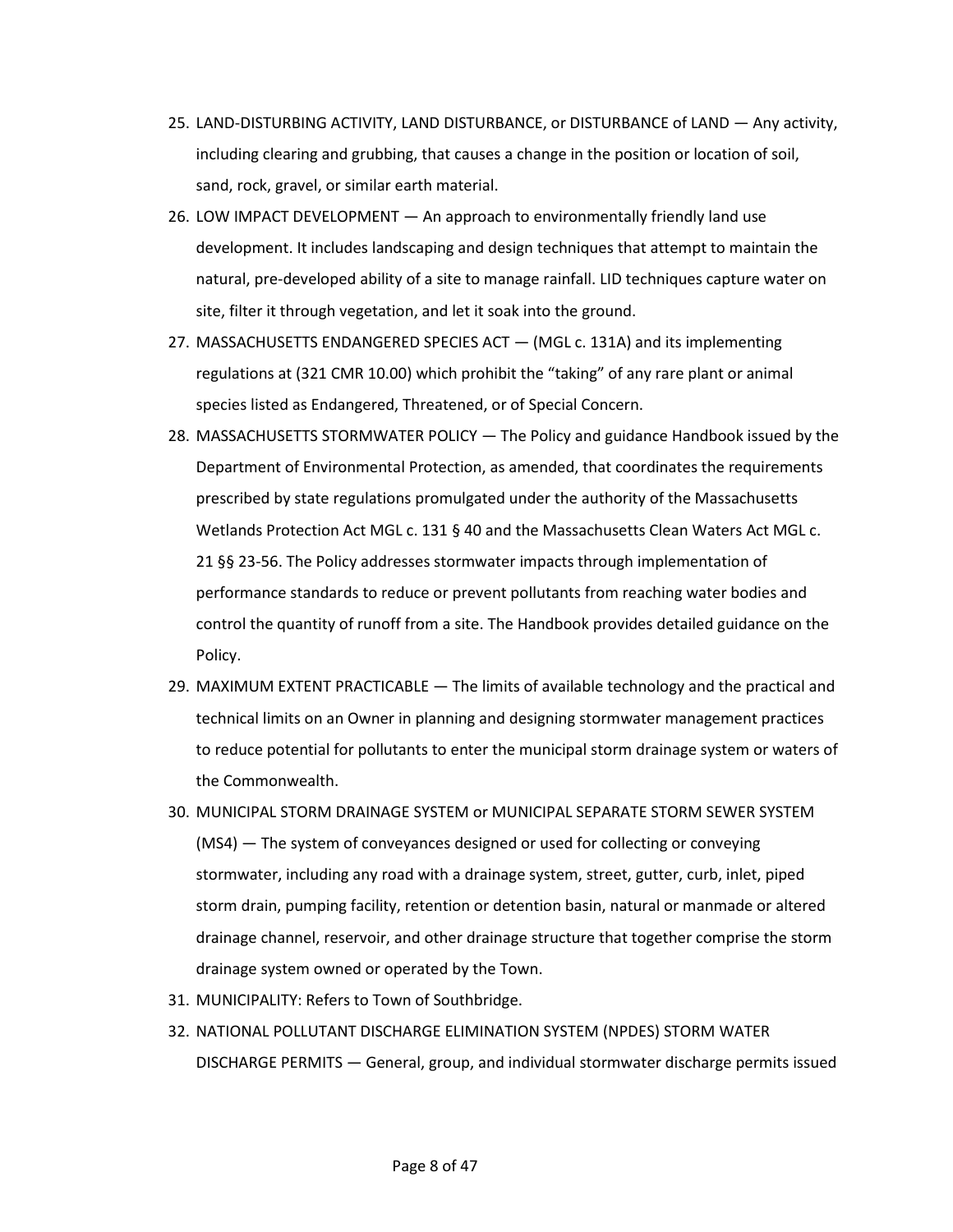by the United States Environmental Protection Agency which regulate facilities defined in federal NPDES regulations pursuant to the Clean Water Act.

- 33. NATIONAL POLLUTANT DISCHARGE ELIMINATION SYSTEM (NPDES) GENERAL PERMIT FOR DISCHARGES FROM LARGE AND SMALL CONSTRUCTION ACTIVITIES — Permit required by the EPA for construction activities that disturb one acre or more of land, either by itself or as part of a larger development. Permit requires a Notice of Intent (NOI) to be submitted to the EPA and the development of a Stormwater Pollution Prevention Plan (SWPPP).
- 34. NEW DEVELOPMENT Any construction activities or land alteration on an area that has not previously been developed to include impervious cover.
- 35. NON-STORMWATER DISCHARGE Any discharge to the municipal storm drain system that is not composed entirely of stormwater.
- 36. OFF-SITE MITIGATION An approach whereby pollutant removal practices are implemented at redevelopment or retrofit sites at another location in the same HUC12 watershed, as approved by the Authorized Enforcement Agency.
- 37. OPERATION AND MAINTENANCE PLAN A plan setting up the functional, financial, and organizational mechanisms for the ongoing operation and maintenance of a stormwater management system to ensure that it continues to function as designed.
- 38. OUTFALL The point at which stormwater flows out from a point source discernible, confined, and discrete conveyance into waters of the Commonwealth of Massachusetts.
- 39. OUTSTANDING RESOURCE WATERS (ORWs) Waters designated by Massachusetts Department of Environmental Protection as ORWs. These waters have exceptional sociologic, recreational, ecological and/or aesthetic values and are subject to more stringent requirements under both the Massachusetts Water Quality Standards (314 CMR 4.00) and the Massachusetts Stormwater Policy. ORWs include vernal pools certified by the Natural Heritage Program of the Massachusetts Department of Fisheries and Wildlife and Environmental Law Enforcement, all Class A designated public water supplies with their bordering vegetated wetlands, and other waters specifically designated.
- 40. OWNER A person with a legal or equitable interest in property.
- 41. OWNER'S TECHNICAL REPRESENTATIVE A Massachusetts Registered Professional Engineer in a competent field and retained by the holder of a Stormwater Management Permit to certify that design, construction, and maintenance are completed in accordance with the applicable local, state, and federal stormwater requirements.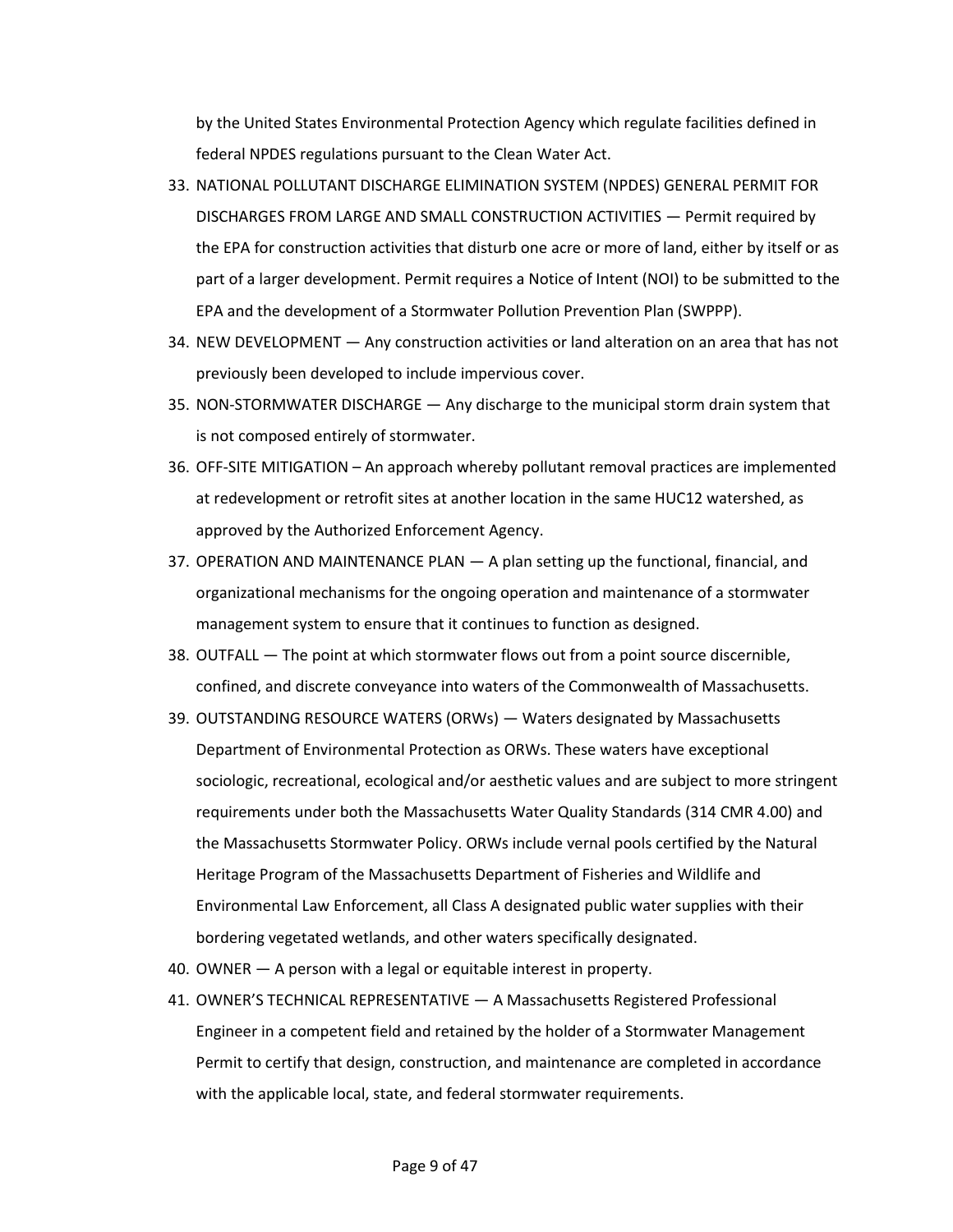- 42. PERSON Any individual, group of individuals, association, partnership, corporation, company, business organization, trust, estate, legal entity, agency, public or quasi-public body, authority, department, or political subdivision of the Town, the Commonwealth, or the federal government, to the extent permitted by law, and any officer, employee, or agent of such person.
- 43. PLAN Any announcement or piece of documentation or physical demarcation indicating construction activities may occur on a specific plot.
- 44. POINT SOURCE Any discernible, confined, and discrete conveyance, including but not limited to, any pipe, ditch, channel, tunnel, conduit, well, discrete fissure, or container from which pollutants are or may be discharged.
- 45. POLLUTANT Anything which causes or contributes to pollution. Pollutants may include, but are not limited to: paints, varnishes, and solvents; oil and other automotive fluids; nonhazardous liquid and solid wastes and yard wastes; refuse, rubbish, garbage, litter, or other discarded or abandoned objects, articles, and accumulations, so that same may cause or contribute to pollution; floatables; pesticides, herbicides, and fertilizers; hazardous substances and wastes; sewage, fecal coliform and pathogens; dissolved and particulate metals; animal wastes; wastes and residues that result from constructing a building or structure (including but not limited to sediments, slurries, and concrete rinsates); and noxious or offensive matter of any kind.
- 46. POLLUTION The human-made or human-induced alteration of the quality of waters by waste to a degree which unreasonably affects, or has the potential to unreasonably affect, either the waters for beneficial uses or the facilities which serve these beneficial uses.
- 47. PRE-CONSTRUCTION All activity in preparation for construction.
- 48. PREMISES Any building, lot, parcel of land, or portion of land whether improved or unimproved including adjacent sidewalks and parking strips.
- 49. PRIORITY HABITAT OF RARE SPECIES Habitats delineated for rare plant and animal populations protected pursuant to the Massachusetts Endangered Species Act and its regulations.
- 50. PROCESS WASTEWATER Water which, during manufacturing or processing, comes into direct contact with or results from the production or use of any material, intermediate product, finished product, or waste product.
- 51. RECHARGE The replenishment of underground water reserves.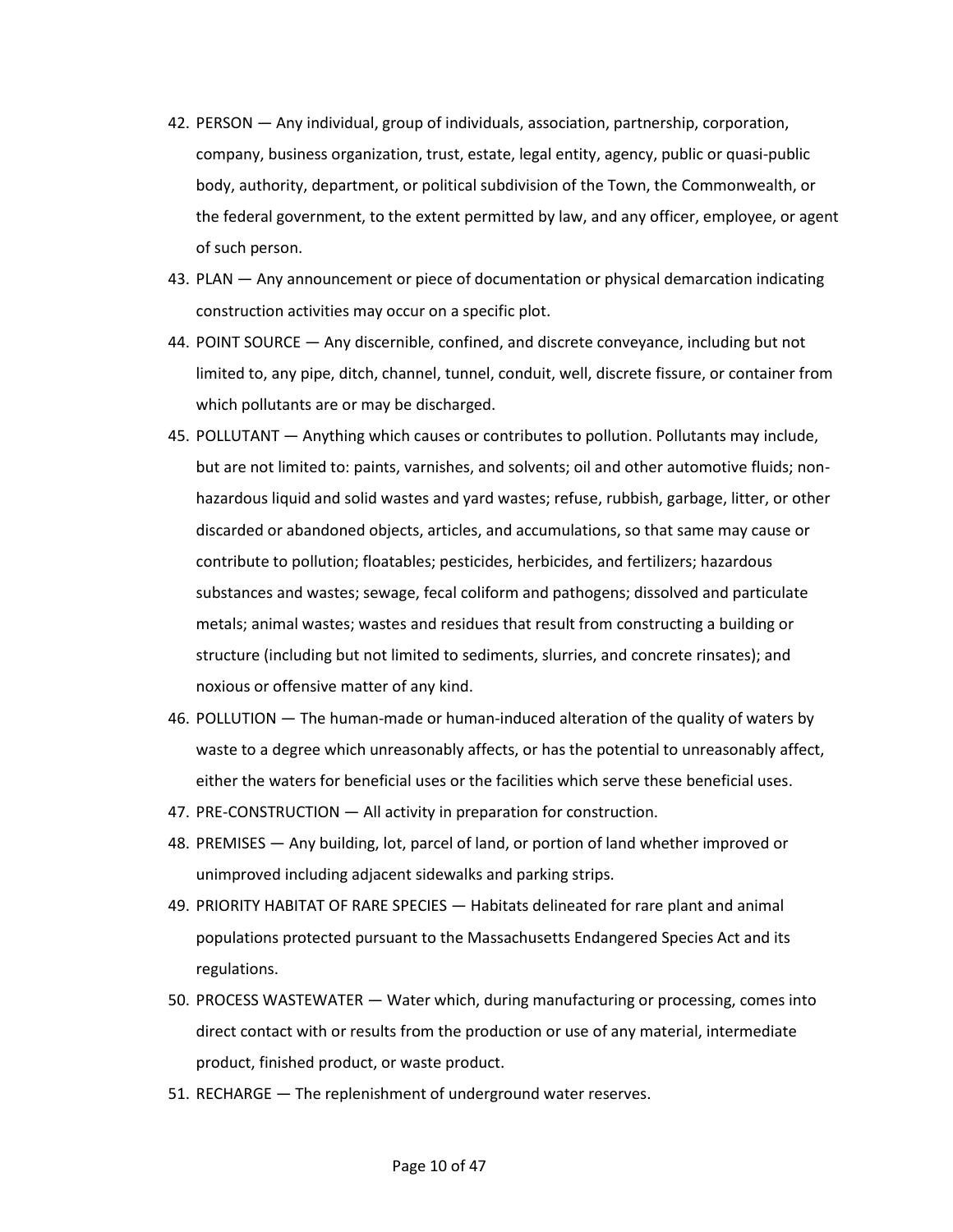- 52. REDEVELOPMENT Development, rehabilitation, expansion, demolition or phased projects that disturb the ground surface or increase the impervious area on previously developed sites.
- 53. RESPONSIBLE PARTY(IES) or PERSON(S) owner(s), persons with financial responsibility, and persons with operational responsibility.
- 54. RUNOFF Rainfall, snowmelt, or irrigation water flowing over the ground surface.
- 55. SEDIMENT Mineral or organic soil material that is transported by wind or water, from its origin to another location; the product of erosion processes.
- 56. SEDIMENTATION The process or act of deposition of sediment.
- 57. SITE Any lot or parcel of land or area of property where land disturbances are, were, or will be performed.
- 58. SLOPE The incline of a ground surface expressed as a ratio of vertical distance to horizontal distance.
- 59. SOIL Earth materials including duff, humic materials, sand, rock, gravel or similar material.
- 60. STABILIZATION The use, singly or in combination, of mechanical, structural, or vegetative methods, to prevent or retard erosion.
- 61. STORMWATER Any surface flow, runoff, and drainage consisting entirely of water from rainstorm events.
- 62. STORMWATER ADVISORY TEAM: A team consisting of the Director of Public Works, the Deputy Director of Public Works, the Town Planner, the Conservation Agent, and the Director of Inspection Services. Any member may elect to send a qualified delegate in their place. The purpose of the Stormwater Advisory Team is to advise the Authorized Enforcement Agency on Stormwater Management matters. Their decisions shall be nonbinding.
- 63. STORMWATER MANAGEMENT PLAN A plan required as part of the application for a Stormwater Management Permit for Major Land Disturbance Projects.
- 64. STORMWATER POLLUTION PREVENTION PLAN (SWPPP) A plan required for permit coverage under the NPDES General Permit for Discharges from Large and Small Construction Activities. The SWPPP is a detailed plan describing how erosion and sediment controls and other BMPs will be implemented on a construction site.
- 65. STRIP Any activity which removes the vegetative ground surface cover, including tree removal, clearing, grubbing, and storage or removal of topsoil.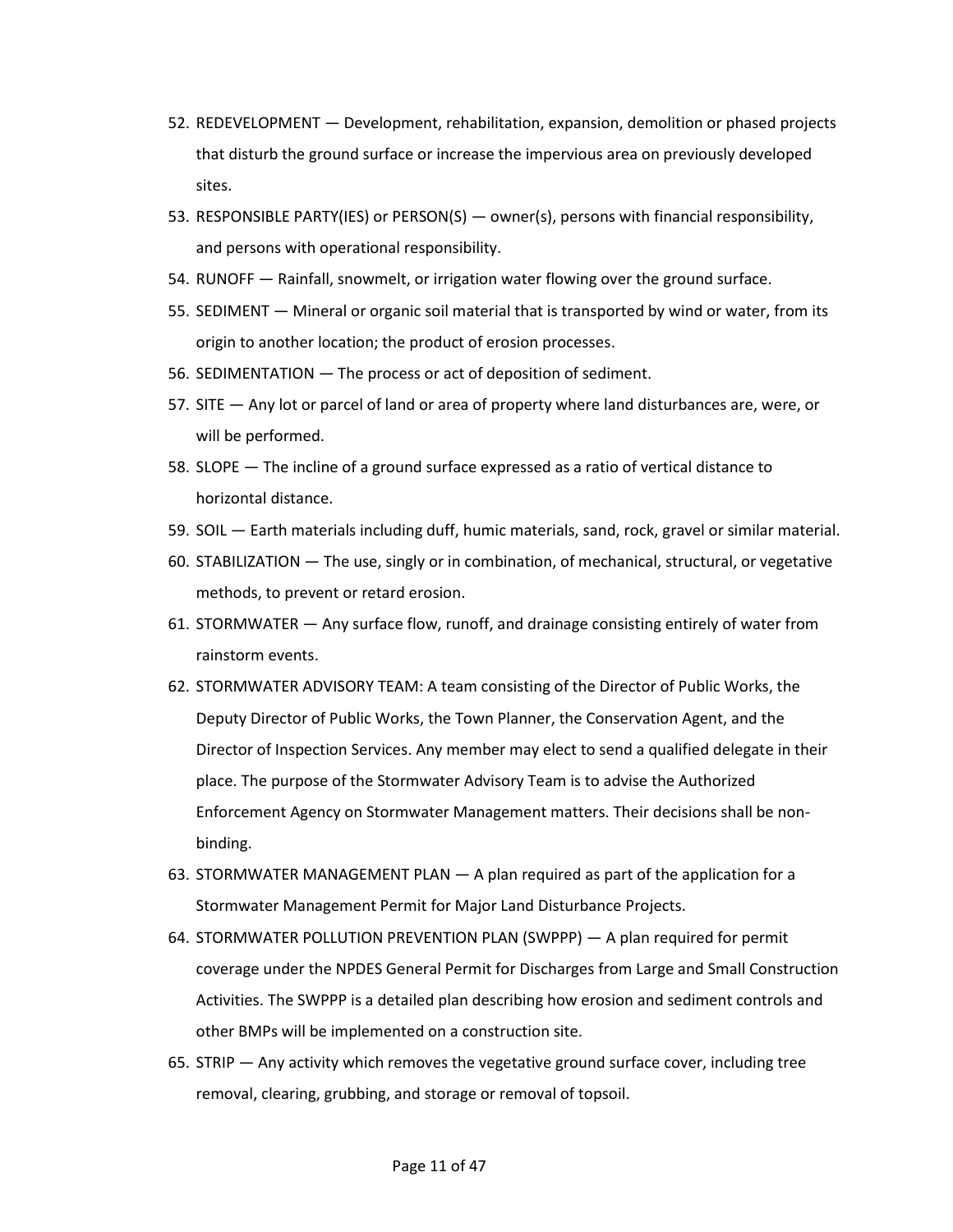- 66. SURFACE WATER DISCHARGE PERMIT A permit issued by the Department of Environmental Protection (DEP) pursuant to 314 CMR 3.00 that authorizes the discharge of pollutants to waters of the Commonwealth of Massachusetts.
- 67. TOTAL MAXIMIM DAILY LOAD or TMDL: Section 303(d) of the Clean Water Act authorizes the EPA to assist states, territories and authorized tribes in listing impaired waters and developing Total Maximum Daily Loads (TMDLs) for these waterbodies. A TMDL establishes the maximum amount of a pollutant that a water body can accept and still meet water quality standards for protecting public health and maintaining the designated beneficial uses of those waters for drinking, swimming, recreation, and fishing. A TMDL includes Waste Load Allocations for point source discharges, Load Allocations for nonpoint sources and/or natural background, and must include a margin of safety and account for seasonal variations.
- 68. TOWN Town of Southbridge, Massachusetts.
- 69. TOTAL SUSPENDED SOLIDS or TSS: Undissolved organic or inorganic particles in water.
- 70. VERNAL POOLS: Temporary bodies of freshwater which provide critical habitat for a number of vertebrate and invertebrate wildlife species or as defined in the Town's Wetlands By-law.
- 71. WATERCOURSE A natural or man-man channel through which water flows or a stream of water, including a river, brook, or underground stream.
- 72. WATERS OF THE COMMONWEALTH All waters within the jurisdiction of the Commonwealth, including, without limitation, rivers, streams, lakes, ponds, springs, impoundments, estuaries, wetlands, coastal waters, groundwaters, and vernal pools.
- 73. WETLAND RESOURCE AREA: Areas specified in the Massachusetts Wetlands Protection Act MGL c. 131 § 40 and in the Town's Wetlands By-law (if applicable).
- 74. WETLANDS Coastal and freshwater wetlands, including wet meadows, marshes, swamps, and bogs, as defined and determined pursuant to MGL c. 131 § 40 and 310 CMR 10.00 et seq.

#### <span id="page-11-0"></span>**Section 2.0 Municipal Storm Drainage System Use**

#### <span id="page-11-1"></span>Section 2.1 Municipal Storm Drainage System

A. The use of all municipal storm drainage systems in the Town shall be controlled by the Authorized Enforcement Agency. No person shall, without prior authorization from the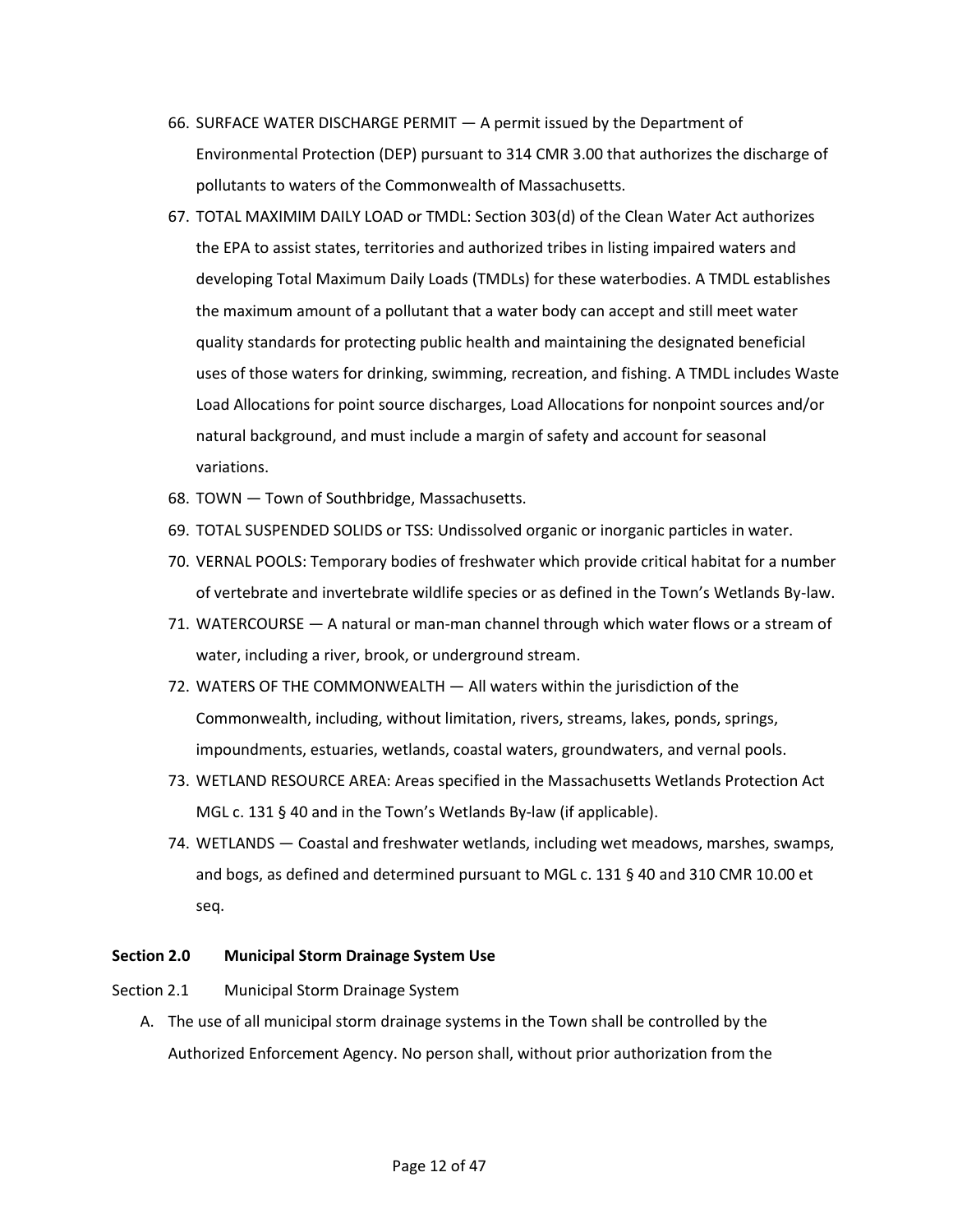Authorized Enforcement Agency, uncover, excavate over, block access to, make any connection with or opening into, alter, or disturb any municipal storm drainage system.

<span id="page-12-0"></span>Section 2.2 Prohibited Connections to Municipal Storm Drainage Systems

A. The construction, use, maintenance or continued existence of illicit connections to the municipal storm drainage system is prohibited.

# <span id="page-12-1"></span>Section 2.3 Wastewater System Connections

A. Any wastewater system which is or has been connected to the municipal storm drainage system, or which is or has been connected to the municipal storm drainage system as a result of a false application, misrepresentation, or non-disclosure on a construction permit, or which was connected to the municipal storm drainage system by way of obtaining a wastewater system connection and plumbing permits through any means which circumvented the limitations created by these or any previous Regulations or By-laws on the matter shall be immediately disconnected from the municipal storm drainage system by the Owner or by the municipality at the Owner's expense.

# <span id="page-12-2"></span>Section 2.4 Flow Obstructions Prohibited

- A. No person shall place any dam or other flow restricting structure or device in any drainage facility or watercourse without first having obtained written authorization from the Authorized Enforcement Agency.
- B. No person shall place or deposit into any outfall, drainage facility, stormwater drain or watercourse within the municipality any garbage, yard waste, soil, rock or similar material, or any other substance which obstructs flow in the municipal storm drainage system or damages the system or interferes with the proper operation of the system or which constitutes a nuisance or a hazard to the public. In the event that such an obstruction occurs, the Authorized Enforcement Agency may cause such obstruction to be removed or cause such damage to be repaired and to recover applicable costs pursuant to the provisions of these Regulations.

#### <span id="page-12-3"></span>Section 2.5 Authorized Discharges to Stormwater Drains

A. In accordance with the Bylaw, the following non-stormwater discharges and flows to the municipal storm drain system and to waters of the Commonwealth are exempt from the prohibition on illicit discharges, provided that, in the opinion of the Authorized Enforcement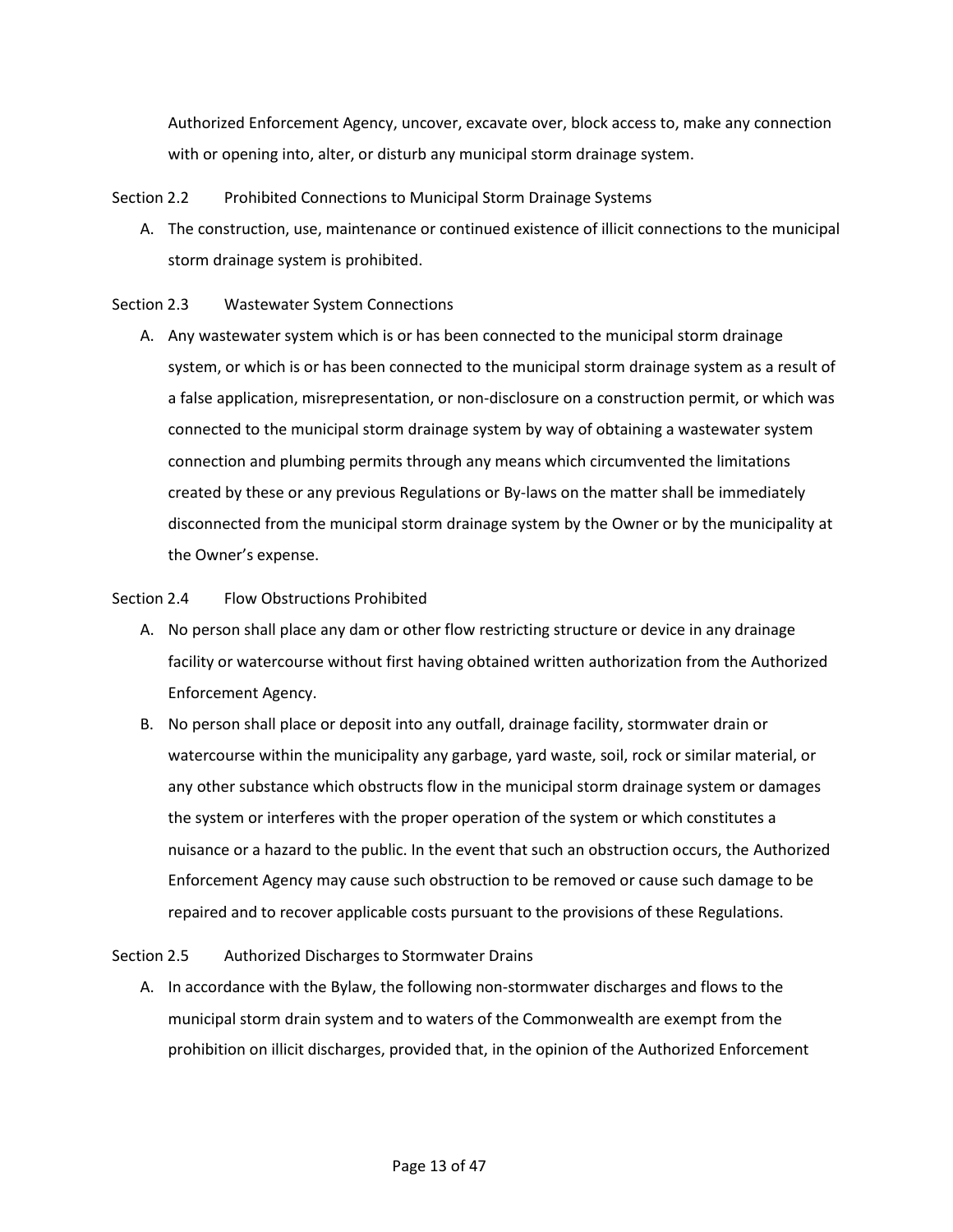Agency, the source is not a significant contributor of a pollutant to the Municipal Storm Drain System or to waters of the Commonwealth:

- 1. Potable water line flushing;
- 2. Uncontaminated pumped groundwater and other discharges from potable water sources;
- 3. Landscape irrigation and lawn watering;
- 4. Diverted stream flows;
- 5. Rising groundwater;
- 6. Groundwater infiltration to the municipal storm drain system;
- 7. Uncontaminated foundation and footing drains;
- 8. Uncontaminated water from crawl space pumps;
- 9. Air conditioning condensation;
- 10. Uncontaminated non-industrial roof drains;
- 11. Natural springs;
- 12. Individual residential and occasional non-commercial car washing;
- 13. Flows from riparian habitats and wetlands;
- 14. Dechlorinated swimming pool discharges (provided that the chlorine content is < 1 ppm, water has been allowed to stand for one week prior to draining, and that the discharge is performed in such a way as not to cause a nuisance);
- 15. Street sweeping waters;
- 16. Flows resulting from firefighting activities;
- 17. Water from dyed water testing, with written authorization from the Authorized Enforcement Agency.
- 18. Non-stormwater discharges permitted under an NPDES permit, waiver, or waste discharge order administered under the authority of the United States Environmental Protection Agency, or a surface water discharge permitted by DEP, provided that the discharge is in full compliance with all requirements of the permit, waiver, or order and other applicable laws and regulations, and provided further that written approval has been granted by the Authorized Enforcement Agency for any discharge to the municipal storm drain system;
- 19. Any other non-stormwater discharges that are not a source of pollutants to the Municipal Storm Drain System nor waters of the Commonwealth, as set forth in a written determination by the Authorized Enforcement Agency.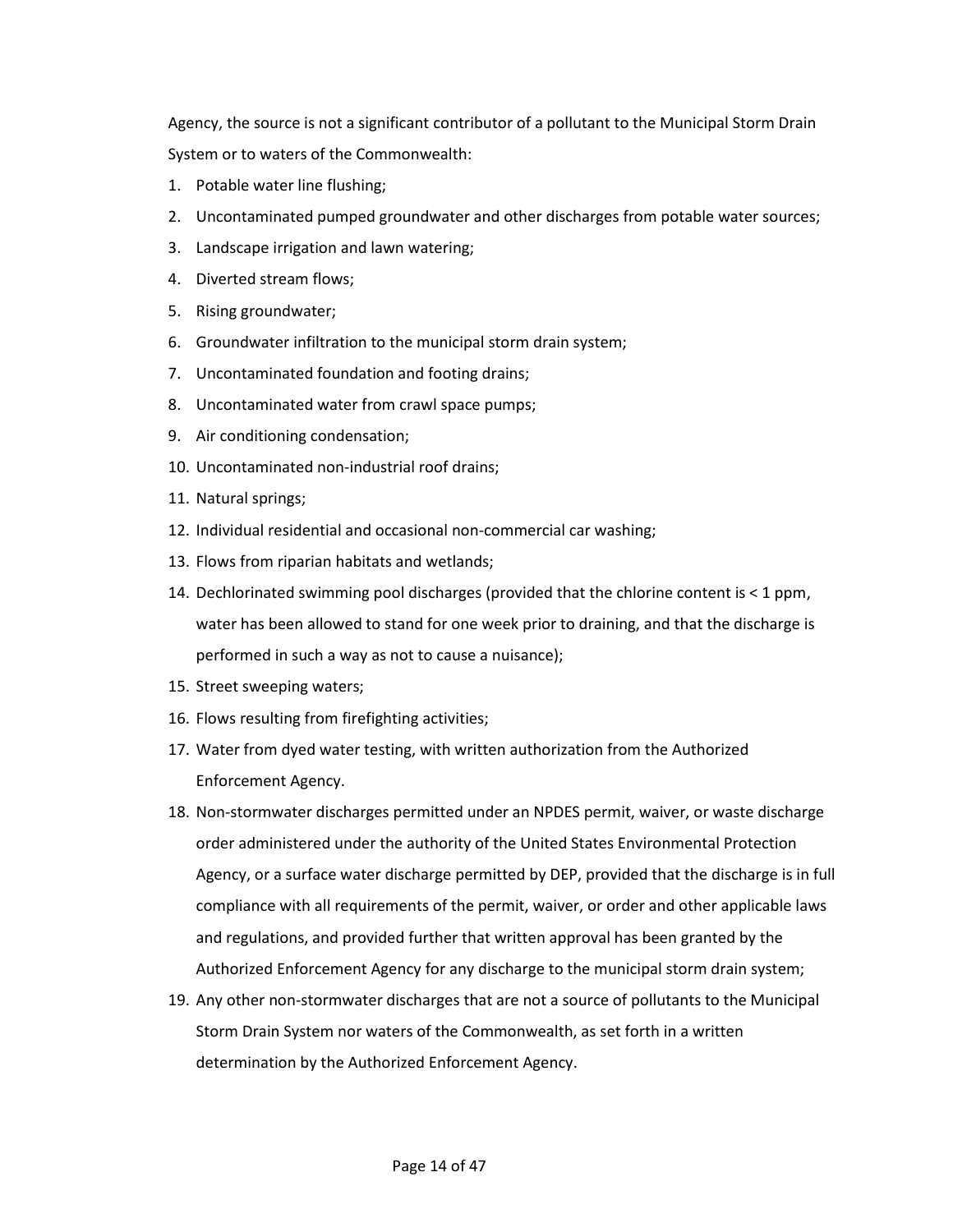<span id="page-14-0"></span>Section 2.6 Authorization to Discharge to Municipal Storm Drainage Systems

- A. No person shall connect any drain or conveyance, whether on the surface or subsurface, which discharges stormwater (or exempted non-stormwater discharges as defined in *Section 2.5.A*) to the municipal storm drainage system without first obtaining a Stormwater Management Permit from the Authorized Enforcement Agency authorizing such connection, subject to the following conditions:
	- 1. The applicant will retain the services of a Professional Engineer to estimate the resultant flow from the proposed connection, perform a hydraulic analysis on the existing storm drainage system, and determine if upgrades to the storm drainage system will be required in order to accommodate the additional proposed flow. The design and construction costs of any necessary upgrades will be the responsibility the owner. The Authorized Enforcement Agency may elect to waive this requirement when it can be reasonably assumed that the proposed connection will have a negligible impact on the function of the municipal stormwater system.
	- 2. Connections or upgrades to the municipal storm drainage system must be performed by a contractor with a current and valid Drainlayer License issued by the Southbridge Department of Public Works.
	- 3. The Authorized Enforcement Agency shall obtain with each submission an Application Fee of \$200.00. The Authorized Enforcement Agency may require higher fees if deemed necessary.
- B. No person shall alter the nature of a flow from any existing or proposed drain or conveyance connecting to the municipal storm drainage system without first obtaining a Stormwater Management Permit from the Authorized Enforcement Agency authorizing such flow alteration. Flow alterations include: the addition of any new non-stormwater discharge; or increased volume of stormwater flows resulting from the addition of a new stormwater source, an increase in impervious area, changes in grading that increase the tributary area, redirection or obstruction of existing flows that increase the flow to the drain or conveyance, or any other related activities. If the proposed alteration increases the flow to the municipal storm drainage system, the applicant may be required to comply with the requirements of *Section 2.6.A.1, 2, and 3* above.
- C. No person shall cause or allow any non-stormwater discharges to the municipal storm drainage system without having first obtained a Stormwater Management Permit from the Authorized Enforcement Agency approving such discharge. Discharges to stormwater drains that require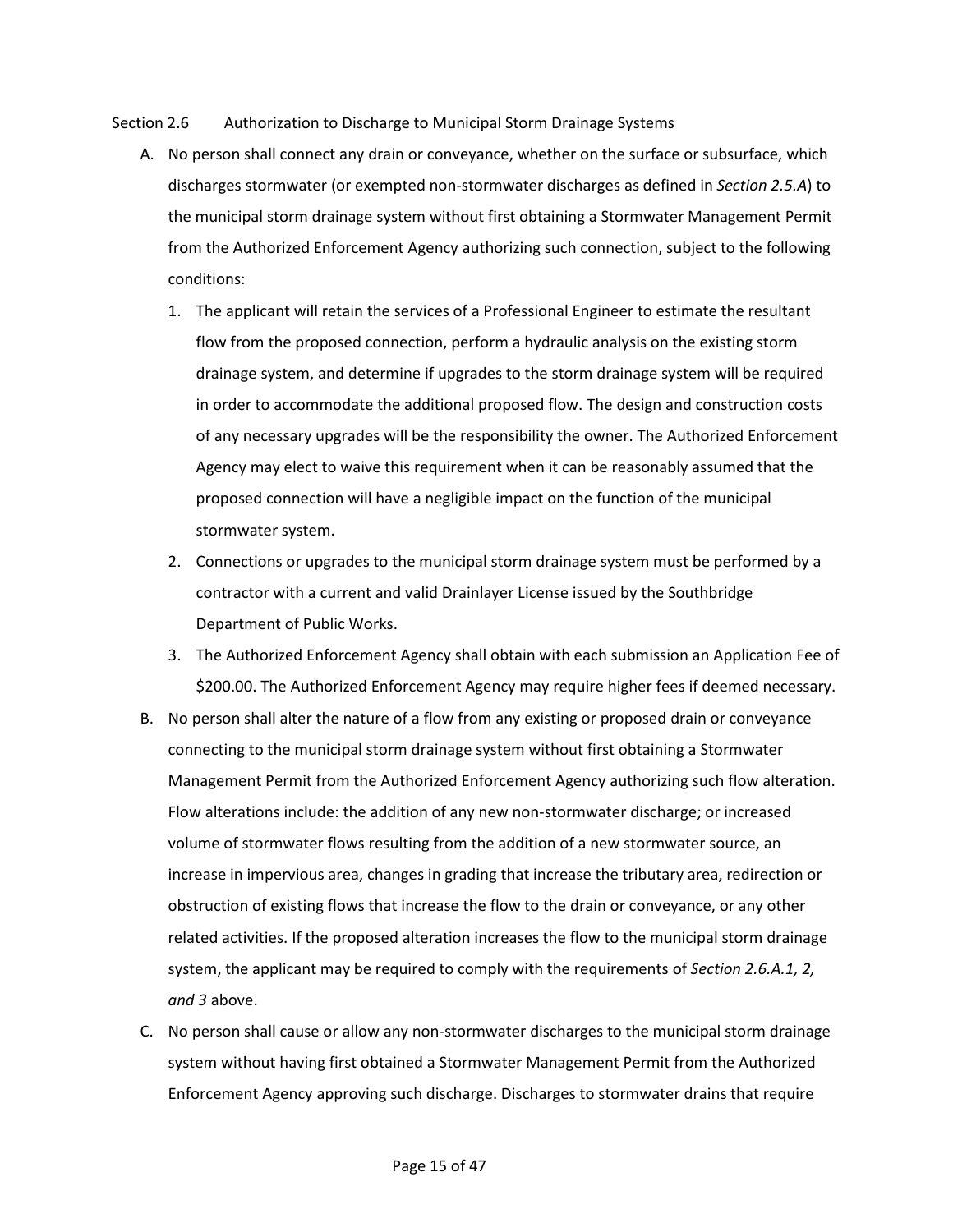written authorization include, but are not limited to, dewatering drainage, subsurface drainage, non-contact cooling water, non-contact industrial process waters, uncontaminated cooling water, uncontaminated industrial process water, or water associated with the excavation of a foundation or trench, hydrological testing, groundwater treatment/remediation, removal or installation of an underground storage tank, foundation drains, crawl space pumps, footing drains or utility access chamber discharges. The decision to approve such discharges rests entirely with the Authorized Enforcement Agency. Such discharges shall comply with all other applicable requirements. The Authorized Enforcement Agency shall obtain with each submission an Application Fee of \$200.00. The Authorized Enforcement Agency may require higher fees if deemed necessary.

- D. Persons seeking authorization to discharge as described in *Section 2.6.A, B, or C* shall file a Stormwater Management Permit Application in accordance with the applicable requirements of *Section 3.1*
- E. Persons seeking a permit to discharge from the Authorized Enforcement Agency shall also obtain, when applicable, a NPDES Permit, coverage under a NPDES Permit or a NPDES Exclusion for the discharge, a copy of which shall be provided to the Authorized Enforcement Agency.
- F. Written authorization issued to the user may stipulate special conditions and terms as deemed necessary or appropriate by the Authorized Enforcement Agency.
- G. Authorization shall be denied, revoked, suspended or modified if the Authorized Enforcement Agency determines that the discharge, whether singly or in combination with others, is or may cause or contribute to a water quality problem, or may cause or contribute to a violation of the Town's NPDES Permit.
- H. In the case of construction site dewatering, the duration of the permit shall not exceed the time period necessary to keep a site dewatered during construction. An Owner may apply to the Authorized Enforcement Agency for an extension of authorization for construction site dewatering if so approved by the appropriate state or federal agency. Such application shall be submitted to the Authorized Enforcement Agency a minimum of fourteen 14 days prior to the expiration of the existing permit.

#### <span id="page-15-0"></span>Section 2.7 NPDES Notice of Intent and Permit

A. The owner of any property or project located within the Town and subject to the requirements of a NPDES Permit for a Stormwater Discharge associated with Industrial Activity or for construction purposes shall submit to the Authorized Enforcement Agency a copy of the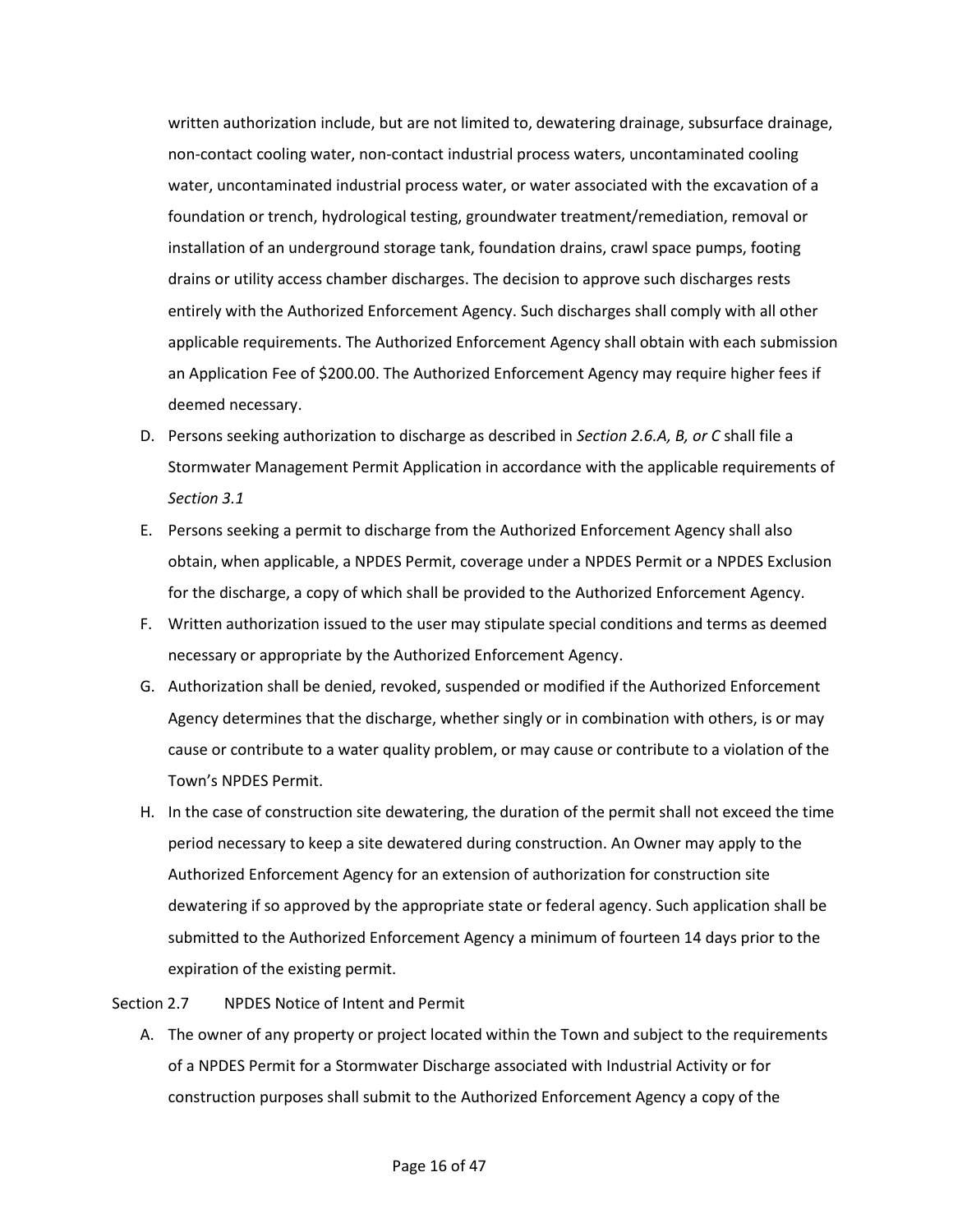completed NPDES Multi-Sector General Permit Notice of Intent or individual application as submitted to EPA, and the information identified in items 1. through 8. below, as applicable:

- 1. Address of the building (or premises) where the discharge will take place and the name and address of the building (or premises) owner;
- 2. Name of a contact person, title and phone number;
- 3. A site plan or sketch which shows the location of the connection of the building stormwater drain or the point(s) of discharge to the municipal storm drainage system, including the street name, size of the stormwater drain to which the stormwater will discharge and the outfall to which the discharge will be conveyed and discharged;
- 4. Standard Industrial Code (SIC Code) of the facility;
- 5. A description of the product or services provided by the facility;
- 6. A description of the nature of the discharge;
- 7. Existing NPDES permit, if any.
- 8. Town Utilities servicing Facility.
- B. Any person subject to a NPDES permit shall comply with all provisions of such permit. Proof of compliance with said permit may be required in a form acceptable to the Authorized Enforcement Agency pursuant to or as a condition of his recommendation concerning a proposed special permit, variance, subdivision approval, site plan approval, or building permit; during any enforcement proceeding or action; or for any other reasonable cause.

# <span id="page-16-0"></span>Section 2.8 Waste Disposal Prohibitions

A. No person shall throw, deposit, leave, maintain, keep, or permit to be thrown, deposited, left, or maintained, in or upon any public or private property, driveway, parking area, street, alley, sidewalk, component of the municipal storm drain system, or water of the Commonwealth, any refuse, rubbish, garbage, litter, or other discarded or abandoned objects, articles, and accumulations, so that the same may cause or contribute to pollution. Wastes deposited in streets in proper waste receptacles for the purposes of collection are exempt from this prohibition.

# <span id="page-16-1"></span>Section 2.9 Dumping to Catch Basins

A. No person shall directly or indirectly dump, discharge or cause or allow to be discharged into any catch basin, any solid waste, construction debris, paint or painting product, antifreeze, hazardous waste, oil, gasoline, grease and all other automotive and petroleum products,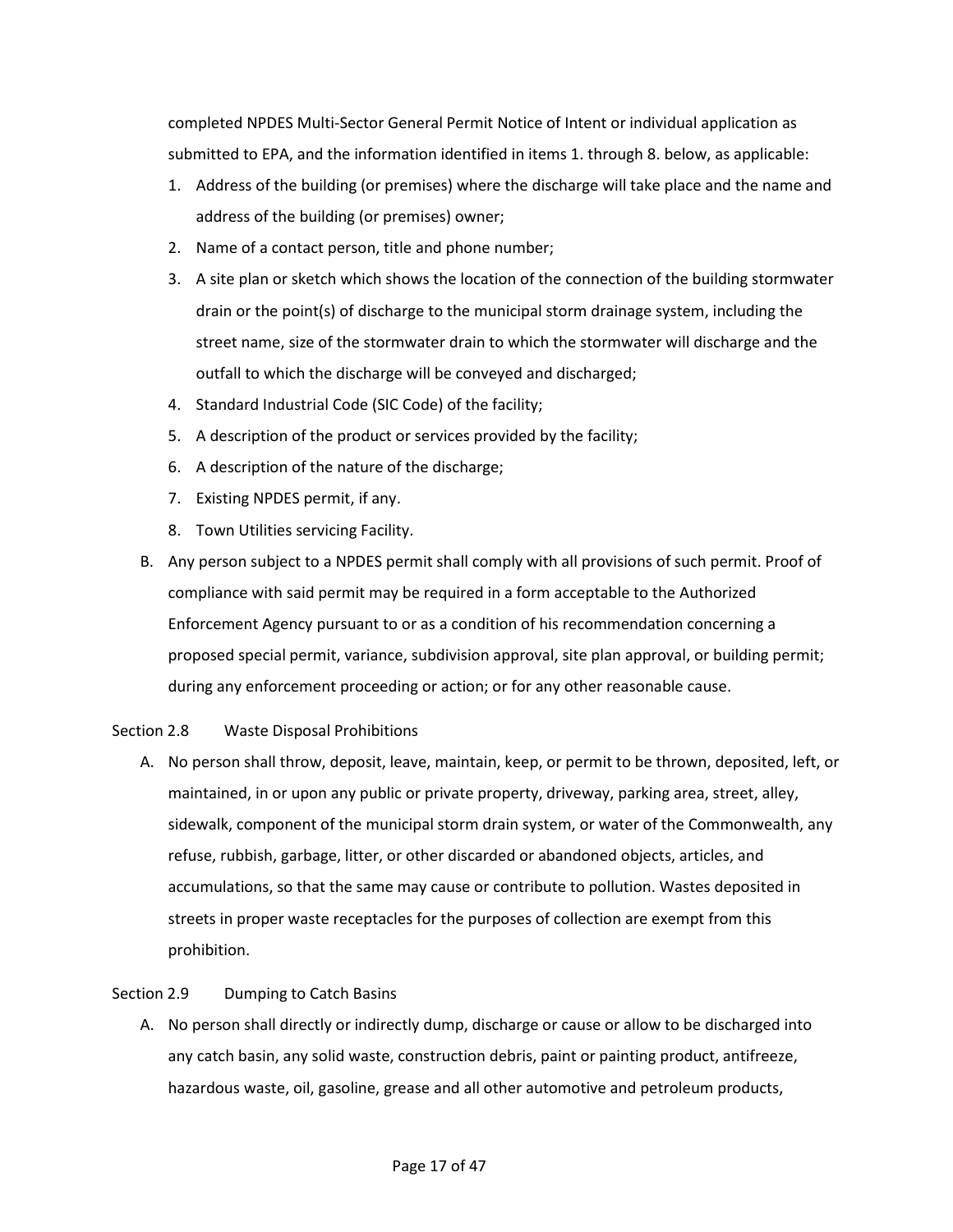solvents and degreasers, drain cleaners, commercial and household cleaners, soap, detergent, cleaning or wash waters ammonia, food and food waste, fats, wax, oil and grease, grass or yard waste, leaves, animal feces, dirt, sand, gravel or other pollutant.

B. Any person determined by the municipality to be responsible for the direct or indirect discharge of any of the above substances to a catch basin may be responsible for all clean-up costs and for paying any penalties assessed by the municipality or other federal state or local agencies.

<span id="page-17-0"></span>Section 2.10 Disposal of Septage Prohibited

A. No person shall discharge or cause or allow to be discharged any septage into a stormwater drain.

# <span id="page-17-1"></span>Section 2.11 Notification of Spills

A. In accordance with the Bylaw, a release of materials resulting in or which may result in discharge of pollutants or illicit discharges into stormwater, to the municipal storm drainage system, or waters of the Commonwealth, the person shall take all necessary steps to ensure discovery, containment, and cleanup of the release. In the event of a release of oil or hazardous waste to the municipal storm drainage system, the person shall immediately notify the Town's Director of Public Works, Fire Department, and Director of Inspection Services. If a release of hazardous waste to the municipal storm drainage system occurs outside of regular business hours, the person shall immediately notify the Police Department. In the event of a release of a nonhazardous pollutant to the municipal storm drainage system, the reporting person shall notify the Director of Public Works in person or by phone no later than 4:00 p.m. of the next business day. Notifications in person or by phone shall be confirmed by written notice addressed and mailed to the Director of Public Works within three business days of the phone notice. If the discharge of prohibited materials emanates from a commercial or industrial facility, the facility owner or operator of the facility shall retain on-site a written record of the discharge and the actions taken to prevent its recurrence. Such records shall be retained in accordance with the Massachusetts Public Records Law.

# <span id="page-17-2"></span>Section 2.12 Transitional Provisions

A. Owners shall have 60 days from the effective date of these Regulations to comply with the provisions in *Section 2.0,* provided good cause is shown for the failure to comply during that period.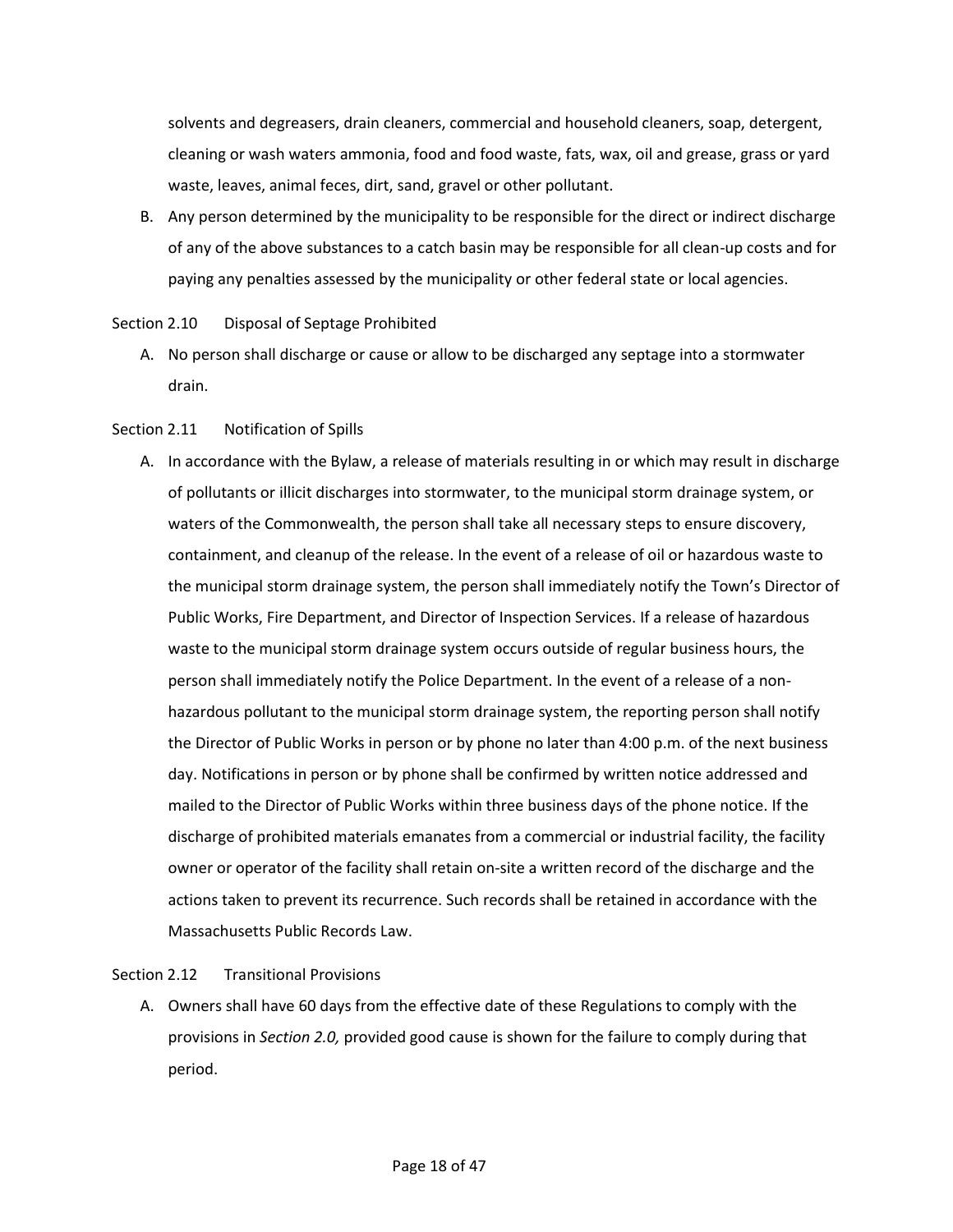# <span id="page-18-0"></span>**Section 3.0 Stormwater Management Permits**

# <span id="page-18-1"></span>Section 3.1 Permits and Procedures

- A. Stormwater Management Permit issuance is required prior to any land disturbance activity within the Town of Southbridge where land disturbance is undertaken on a single property or as part of a larger common plan of development or sale that results in total cumulative disturbance of one acre or more of land, or:
	- 1. Total cumulative added impervious surface meets or exceeds 5,000 square feet
	- 2. Land disturbance totals a volume of over 1,000 cubic yards of soil
	- 3. Project occurs in a critical area or hot spot
	- 4. Land disturbance occurs in sloped areas (15% slope or greater)
	- 5. Imperviousness is increased to >50% of parcel area
- B. Stormwater Management Permit issuance is also required prior to any new or altered discharge to or connection to the municipal storm drainage system as described in *Section 2.6*
- C. The Authorized Enforcement Agency and its agents shall review all applications for a Stormwater Management Permit, issue a final permit, and conduct any necessary enforcement action.
- D. The Owner is required to be the applicant of the permit, unless written authorization is granted by the Authorized Enforcement Agency.
- E. The Authorized Enforcement Agency and his/her designees will refer to the policy, criteria and information including specifications, guidance, and standards of the latest edition of the Massachusetts Stormwater Policy or the latest edition of the Southbridge Department of Public Works Standard Details & Specifications, to be adopted and amended from time to time by the Authorized Enforcement Agency, whichever is more stringent in the protection of the municipality's environmental and infrastructure resources, for execution of the provisions of these Regulations.
- F. Information requests. The Owner shall submit all additional information requested by the Authorized Enforcement Agency to issue a decision on the application.
- G. Actions. The Authorized Enforcement Agency action, rendered in writing, shall consist of either:
	- 1. Approve the Application and issue a permit if it finds that the proposed plan will protect water resources and meets the objectives and requirements of these Regulations;
	- 2. Approve the Application and issue a permit with conditions, modifications, requirements for operation and maintenance requirements of permanent structural Best Management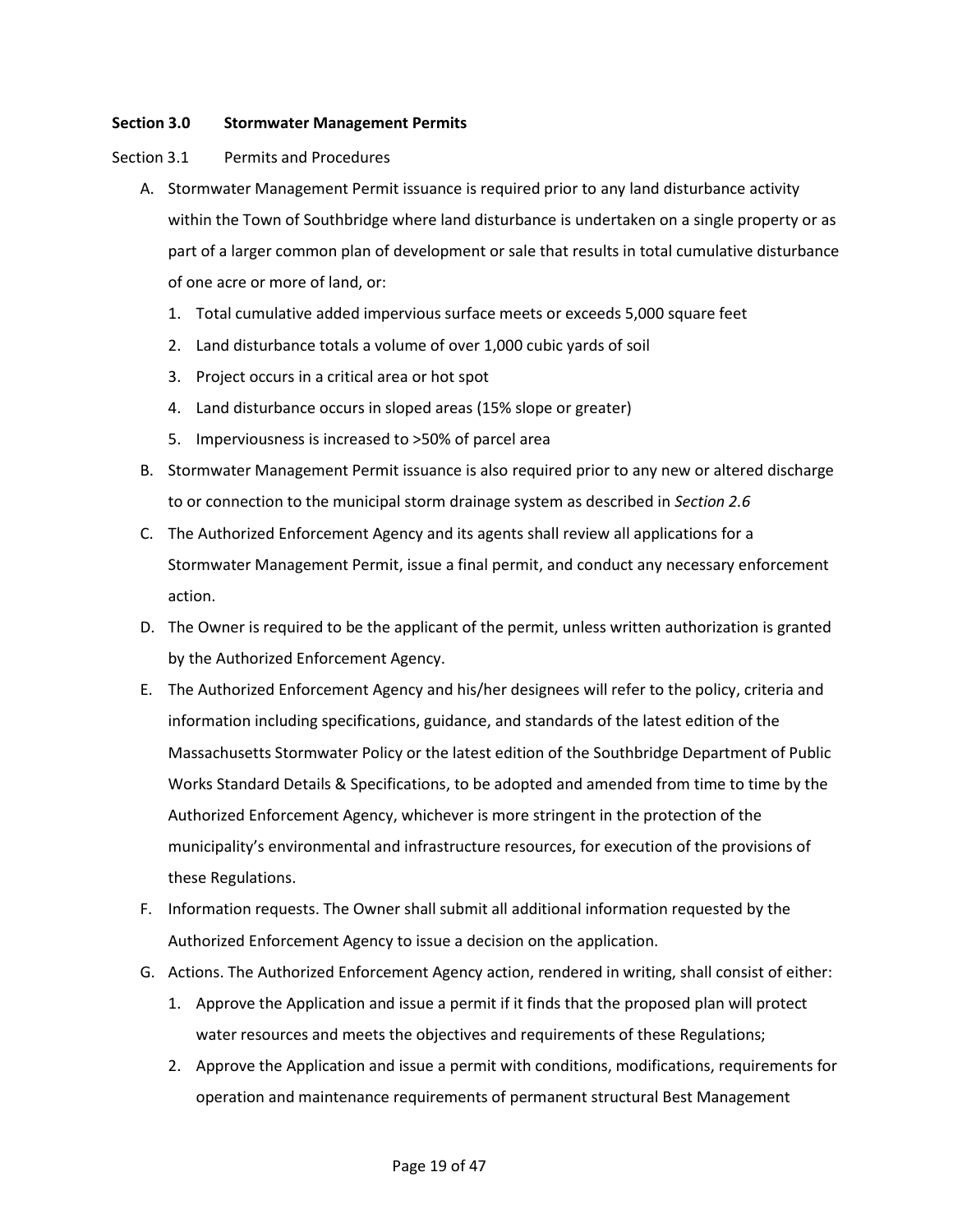Practices, designation of responsible party, or restrictions that the Authorized Enforcement Agency determines are required to ensure that the project will protect water resources and will meet the objectives and requirements of these Regulations; or

- 3. Disapprove the application and deny a permit if it finds that the proposed plan will not protect water resources or fails to meet the objectives and requirements of these Regulations. If the Authorized Enforcement Agency or any other designated reviewers finds that the Owner has submitted insufficient information to describe the site, the work, or the effect of the work on water quality and runoff volume, the Authorized Enforcement Agency may disapprove the application, denying a permit.
- H. Issuance of the Stormwater Management Permit is subject to the following:
	- 1. No Stormwater Management Permit shall be issued until the required application packages are approved.
	- 2. As a condition of permit issuance, the Owner shall agree to allow any inspections to be conducted.
	- 3. Where a bond, letter of credit, or other surety is required, the Stormwater Management Permit shall not be issued until the surety has been obtained and approved.
	- I. A decision of the Authorized Enforcement Agency shall be final. Further relief of a decision by the Authorized Enforcement Agency made under this Regulation shall be as defined under *Section 4.3 Appeals.*
	- J. Failure of the Authorized Enforcement Agency to take final action. Failure of the Authorized Enforcement Agency to take final action upon an application within 45 days of the filing (or receipt of documentation addressing comments) of the stormwater application with the DPW shall be deemed to be approval of said application. Upon certification by the DPW that the allowed time has passed without the Authorized Enforcement Agency action, the Stormwater Management Permit shall be issued by the Authorized Enforcement Agency.
	- K. Plan Changes. The Owner must notify the Authorized Enforcement Agency in writing of any drainage change or alteration in the system authorized in a Stormwater Management Permit before any change or alteration is made. If the Authorized Enforcement Agency determines that the change or alteration is significant, based on the Stormwater Management Standards in *Sections 3.4, 3.5, and 3.6* and accepted construction practices, the Authorized Enforcement Agency may require that an amended application be filed. If any change or alteration from the Stormwater Management Permit occurs, the Authorized Enforcement Agency may require the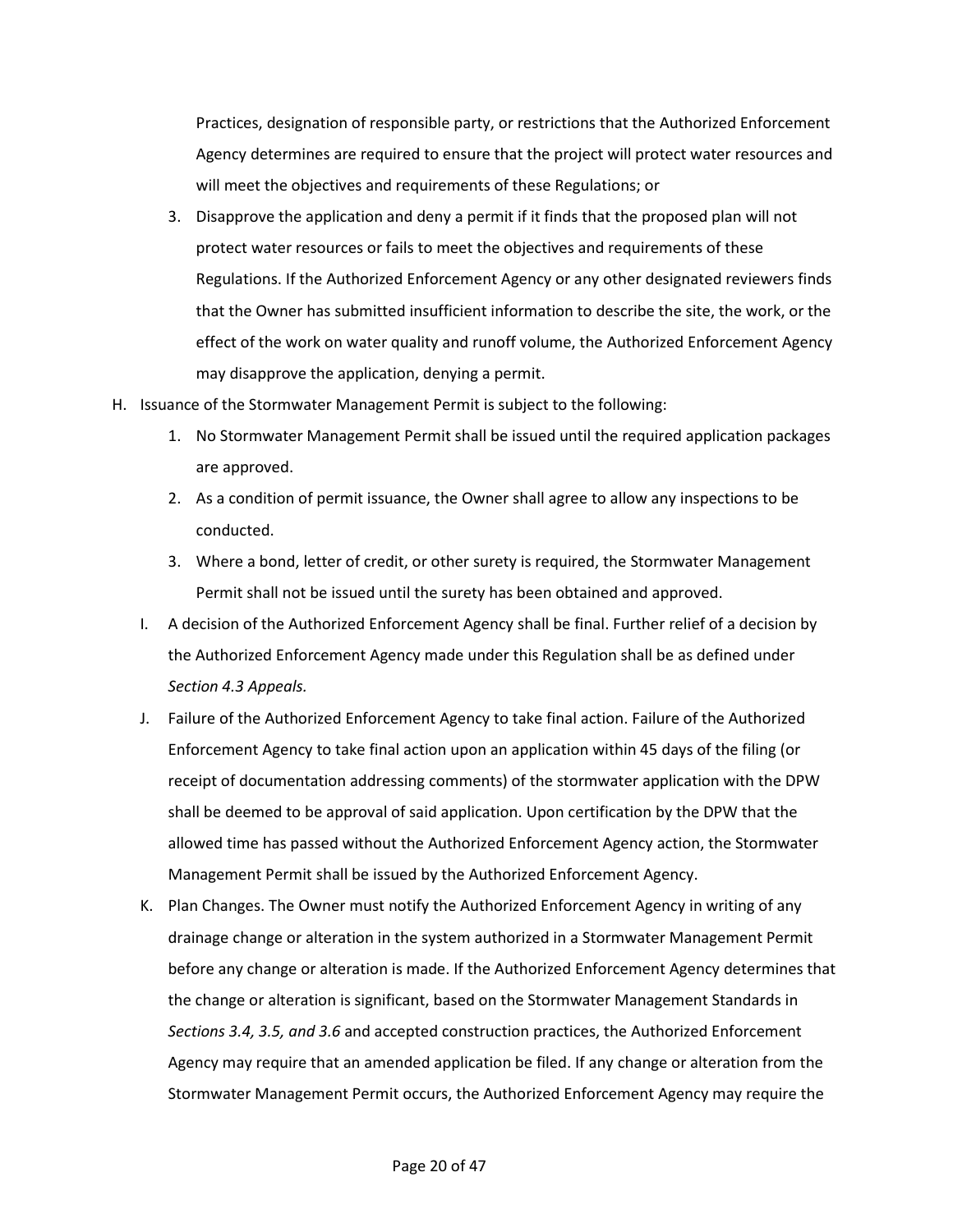installation of interim erosion and sediment control measures before approving the change or alteration.

- L. Project Completion. At completion of the project the Owner or Owner's Technical Representative shall submit to the Authorized Enforcement Agency as-built record drawings of all structural stormwater controls and treatment BMPs required for the site. The as-built drawings shall show deviations from the approved plans, if any, and be certified by a Registered Professional Engineer (PE).
- M. Intent and Consistency with Other Plans. The intent of this permit is to ensure compliance with the State and municipality's Stormwater Standards as well as compliance with the NPDES MS4 Permit issued to the municipality by the EPA. Submittals to other Town departments, boards, and commissions, State or Federal Agencies, may be utilized and supplemented to fulfill all requirements of the Stormwater Management Permit.
- N. Minor and Major Projects. For the purpose of these Regulations, applications for Stormwater Management Permits for land disturbance activities shall be divided into Minor and Major categories. The application procedures and submittal requirements for Minor and Major applications shall be described in *Sections 3.2 and 3.3*.
	- 1. A Major Project is any project subject to the Stormwater By-law which involves:
		- (a) land disturbance undertaken on a single property or as part of a larger common plan of development or sale that results in a total cumulative disturbance of land that meets or exceeds 1 acre of area; or
		- (b) land disturbance undertaken on any commercial or industrial use property.
	- 2. A Minor Project is any project subject to the Stormwater By-law/Ordinance which meets or exceeds any of the thresholds listed in *Section 3.1.A*, but does not meet the criteria for a Major Project as defined in *Section 3.1.N.1* above.

<span id="page-20-0"></span>Section 3.2 Permit Application for Minor Projects

- A. The site owner or his/her agent shall file with the Authorized Enforcement Agency a completed application package for a Stormwater Management Permit for Minor Projects. The application package shall include:
	- 1. A completed Application Form with original signatures of all owners of the subject property;
	- 2. A site plan or sketch, drawn to scale, showing existing and proposed grades, existing and proposed impervious areas, any proposed Stormwater BMPs with supporting calculations, proposed erosion and sedimentation controls, any proposed connections to the municipal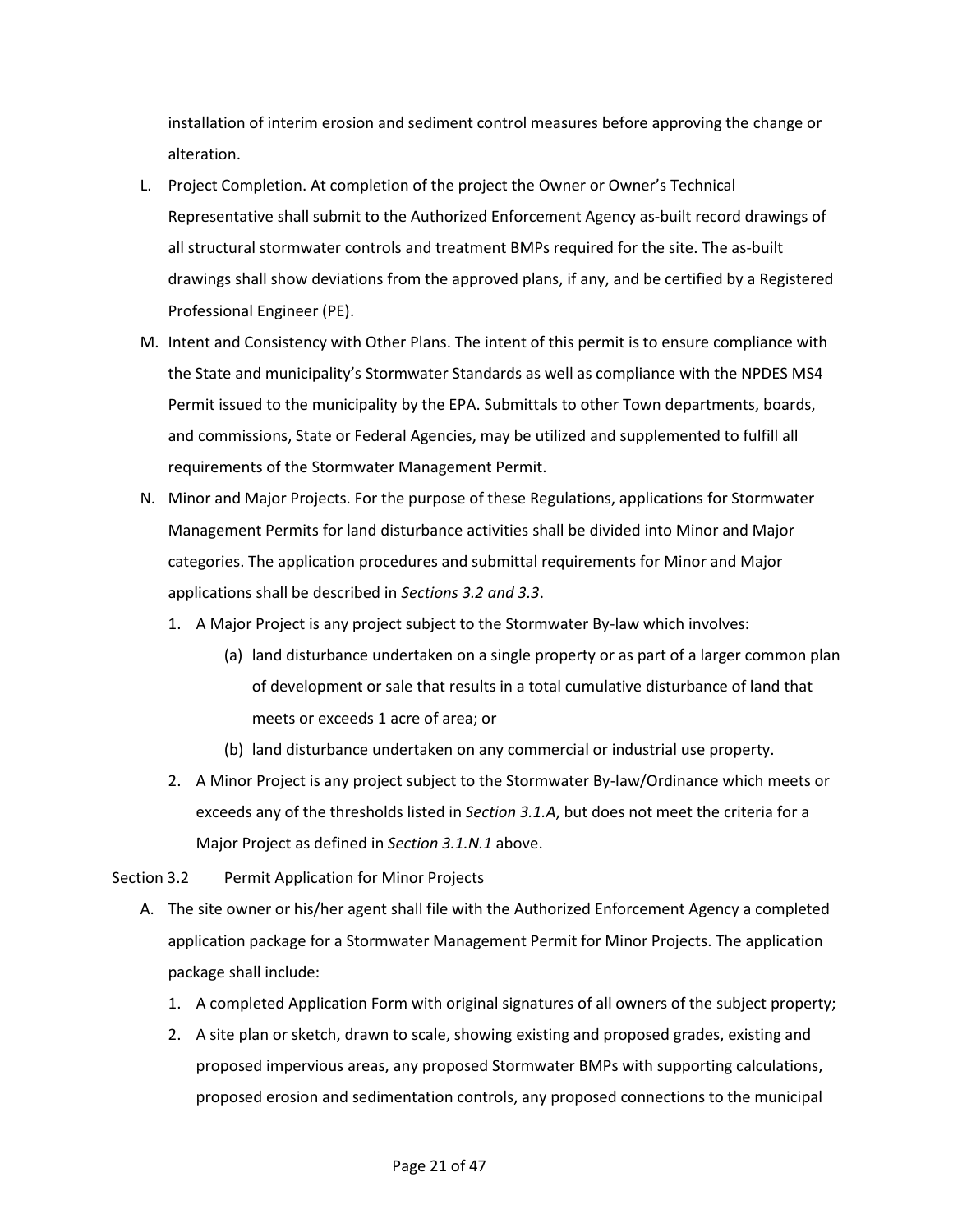storm drainage system, and any other proposed changes that may be relevant to the activities covered under the permit application.

- 3. Certification that Operations and Maintenance of BMPs will be performed in perpetuity;
- 4. All copies of the application form and materials listed above must be filed with the DPW. The date of receipt by the DPW shall be the official filing date; and
- 5. Payment of the application and review fee. The Authorized Enforcement Agency shall obtain with each submission an Application Fee of \$200.00. The Authorized Enforcement Agency may require higher fees if deemed necessary.
- 6. The Authorized Enforcement Agency is authorized to require additional fees, in accordance with the By-law and as provided by MGL c. 44 § 53G, for the following:
	- (a) Specific engineering and consultant services. Services may include, but are not limited to hydrologic and drainage analysis, stormwater quantity and quality analysis, design review, site inspections, as-built plan review, and legal issues. Fees are determined at the time of project review based on a specific scope of work.
	- (b) Inspection services as detailed in *Section 3.8*.
- B. Minor Project Permit Conditions. The Stormwater Management Permits for Minor Projects shall have the following conditions:
	- 1. The development shall not alter the flow of stormwater runoff leaving the site, nor shall it alter the stormwater flow to any adjoining properties, public ways, or wetland resource areas.
	- 2. To the maximum extent practicable, the Owner shall manage stormwater runoff from the development by using Infiltration Best Management Practices. Stormwater runoff from onsite impervious surfaces shall be directed to Infiltration Best Management Practices to promote groundwater recharge and reduce stormwater runoff from the project site. Infiltration Best Management Practices shall be selected and sized using the latest edition of the Massachusetts Stormwater Policy.
	- 3. The Owner shall provide and maintain erosion and sedimentation controls until the site is permanently stabilized.
	- 4. The Owner and/or successor shall perpetually inspect and maintain the site and stormwater management systems. Maintenance requirements for a site shall remain in perpetuity with the parcel.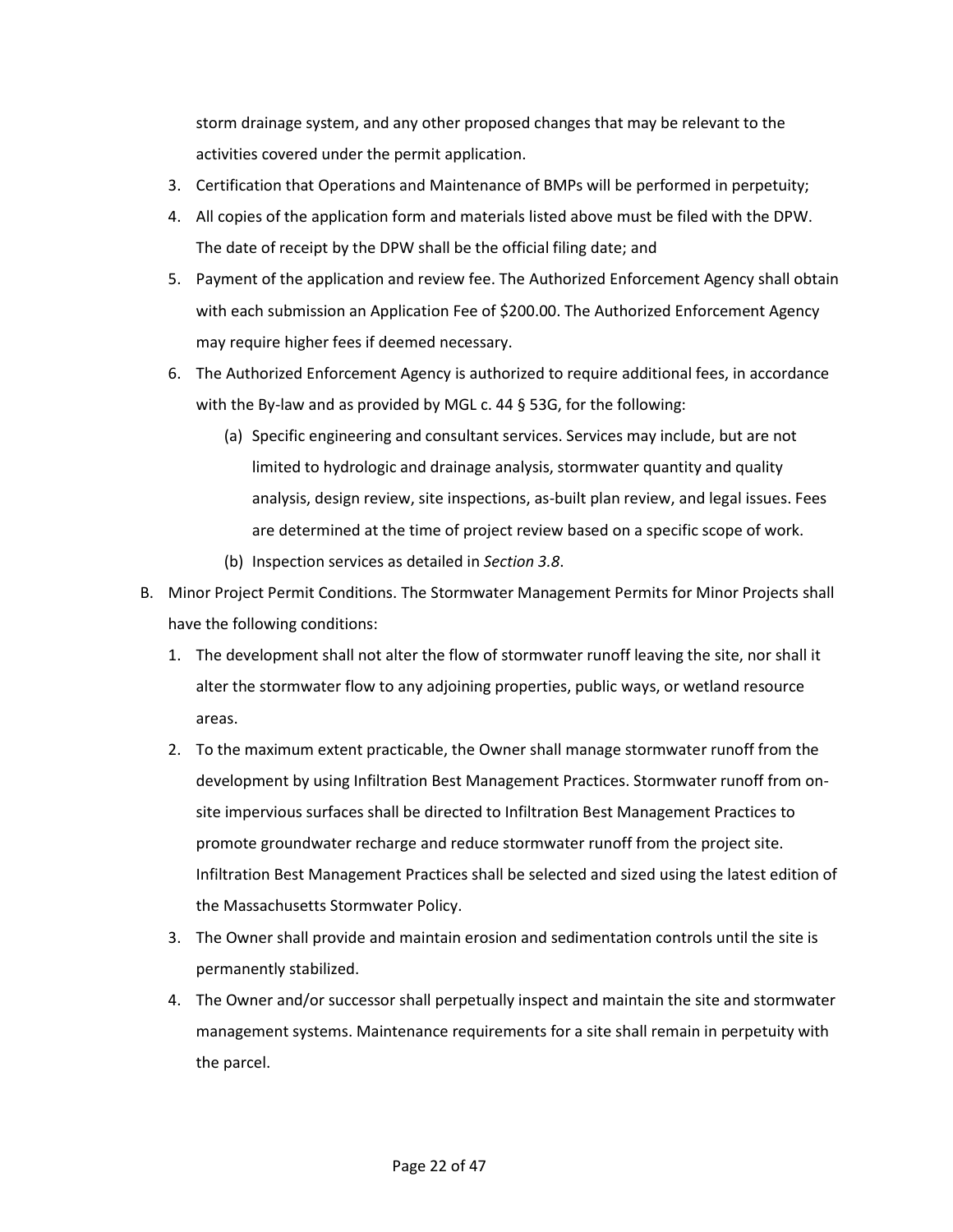- 5. The Owner shall prevent construction impacts such as erosion, sedimentation and other pollutant discharges during construction by providing Construction Period Best Management Practices prior to the commencement of land disturbing activities. Construction Best Management Practices shall be selected, located, inspected and maintained using the latest edition of the Massachusetts Erosion and Sediment Control Guidelines for Urban and Suburban Areas available online.
- <span id="page-22-0"></span>Section 3.3 Permit Application for Major Projects
	- A. The site owner or his/her agent shall file with the Authorized Enforcement Agency a completed application package for a Stormwater Management Permit for Major Projects. The application package shall include:
		- 1. A completed Application Form with original signatures of all owners;
		- 2. Stormwater Management Plan and project description as specified in *Section 3.4*;
		- 3. Project Narrative addressing how the Owner is in compliance and with and/or meeting the Standards set forth in *Section 1.7 Design and Construction Standards* to the best of their ability. Include with this Narrative a copy of the calculations performed to ensure compliance as defined in *Section 3.4.C.*
		- 4. Erosion and Sediment Control Plan as specified in *Section 3.5*;
		- 5. Operation and Maintenance Plan as specified in *Section 3.6*;
		- 6. If required by the EPA, NPDES General Permit for Discharges from Large and Small Construction Activities application, including the NPDES Construction General Permit Notice of Intent and Stormwater Pollution Prevention Plan (SWPPP);
		- 7. Application form, Stormwater Management Plan, Erosion and Sediment Plan, and Operation and Maintenance Plan must be filed with the Authorized Enforcement Agency. The date of receipt by the DPW shall be the official filing date; and
		- 8. Payment of the application and review fee. The Authorized Enforcement Agency shall obtain with each submission an Application Fee of \$800.00. The Authorized Enforcement Agency may require higher fees if deemed necessary for the Authorized Enforcement Agency to complete its review.
		- 9. The Authorized Enforcement Agency is authorized to require additional fees, in accordance with the By-law and as provided by MGL c. 44 § 53G, for the following:
			- (a) Specific engineering and consultant services. Services may include, but are not limited to hydrologic and drainage analysis, stormwater quantity and quality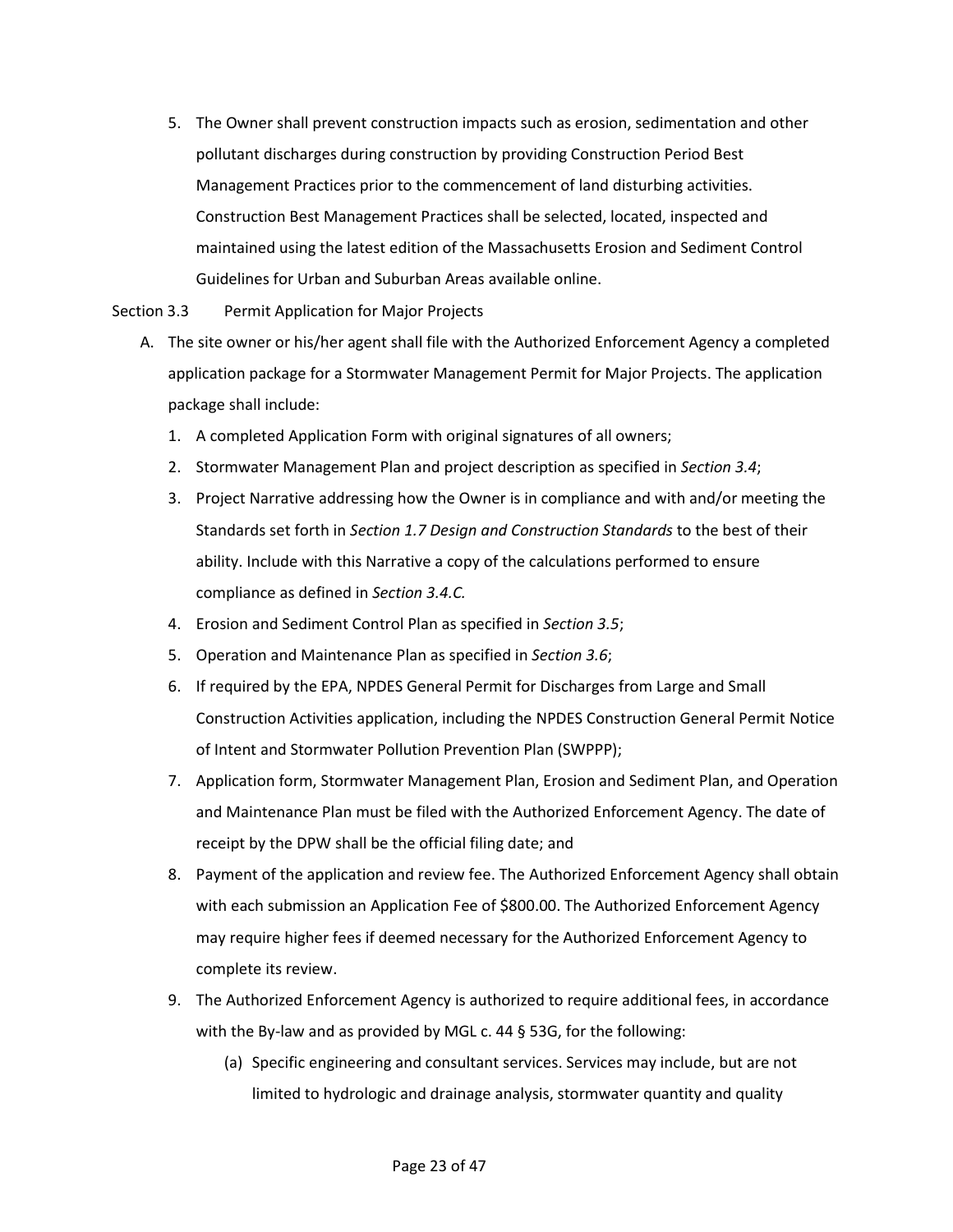analysis, design review, site inspections, as-built plan review, and legal issues. Fees are determined at the time of project review based on a specific scope of work.

(b) Inspection services as detailed in *Section 3.8*.

# <span id="page-23-0"></span>Section 3.4 Stormwater Management Plan

- A. To the greatest extents practicable, the Town requires development and redevelopment project proponents to attenuate runoff and infiltrate rainfall on the property, to minimize and mitigate against runoff and contaminants leaving private properties, both during construction and once completed.
- B. The application for a Stormwater Management Permit for Major Projects shall include the submittal of a Stormwater Management Plan to the Authorized Enforcement Agency. This Stormwater Management Plan shall contain sufficient information for the Authorized Enforcement Agency and relevant Town Departments to evaluate the environmental impact, effectiveness, and acceptability of the measures proposed by the Owner for reducing adverse impacts from stormwater. The Plan shall be designed to meet the Design and Construction Standards as set forth in *Section 1.7*. The Stormwater Management Plan shall fully describe the project in drawings, and narrative. It shall include:
	- 1. Contact Information. Name, address, and telephone numbers of the owner, Owner, and person(s) or firm(s) preparing the Plan,
	- 2. A locus map showing the parcel in relation to the surrounding properties,
	- 3. A North arrow, scale, and date,
	- 4. Surveyed property lines,
	- 5. The existing zoning, and land use at the site,
	- 6. Critical area boundaries at the site,
	- 7. The proposed land use,
	- 8. The location(s) of existing and proposed easements,
	- 9. The location of existing and proposed utilities,
	- 10. The site's existing and proposed topography with contours at intervals no greater than 2 feet (NAVD 88) with spot elevations provided when needed,
	- 11. The existing site hydrology,
	- 12. A description and delineation of existing stormwater conveyances, impoundments, and wetlands on or adjacent to the site or into which stormwater flows,
	- 13. A delineation of 100-year flood plain, if applicable,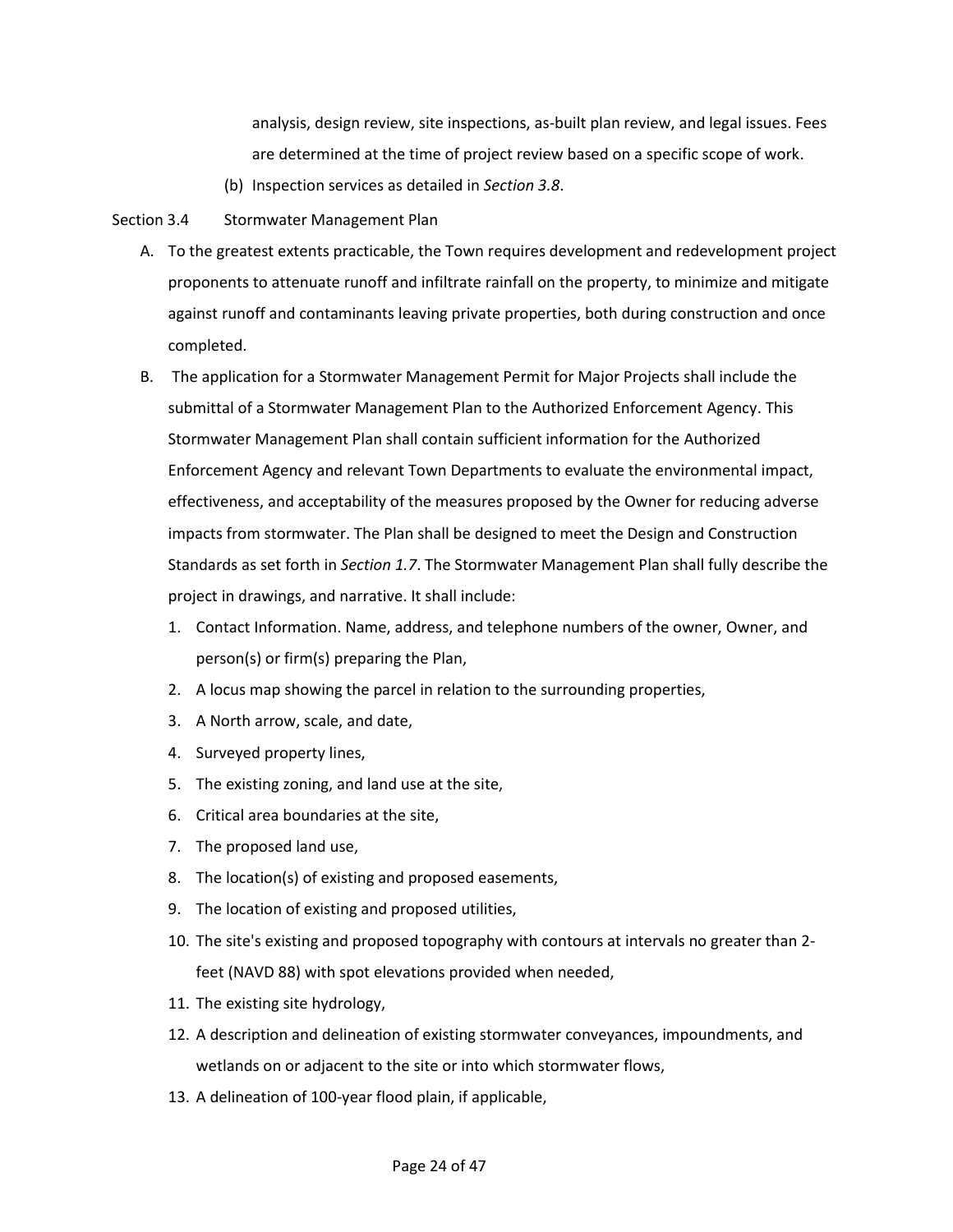- 14. Estimated seasonal high groundwater elevation (November to April) in areas to be used for stormwater retention, detention, or infiltration,
- 15. The existing and proposed vegetation and ground surfaces with runoff coefficient for each,
- 16. A drainage area map showing pre- and post-construction watershed boundaries, drainage areas, NRCS hydrologic soil group boundaries (A, B, C, and D soil groups), flow paths for time of concentration, points of analysis and location of soil tests.
- 17. A description and drawings of all components of the proposed drainage system including:
	- (a) Locations, cross sections, and profiles of all brooks, streams, drainage swales and their method of stabilization,
	- (b) All measures for the detention, retention, or infiltration of water,
	- (c) All measures for the protection of water quality,
	- (d) The structural details for all components of the proposed drainage systems and stormwater management facilities,
	- (e) Notes on drawings specifying materials to be used, construction specifications, and typical details, and
	- (f) Expected hydrology with supporting calculations.
- 18. A description and drawings of all components of the proposed drainage system,
- 19. Proposed improvements including location of buildings or other structures, impervious surfaces, and drainage facilities, if applicable,
- 20. Timing, schedules, and sequence of development including clearing, stripping, rough grading, construction, final grading, and vegetative stabilization,
- 21. The name, address, and cell phone number of the best management practices manager and a proposed schedule for the inspection and maintenance of all best management practices.
- 22. A narrative section which includes a discussion of each measure, its purpose, its construction sequence and installation timing as they apply to the site and the project proposed,
- 23. Any other information requested by the Authorized Enforcement Agency.
- C. Standards. Projects shall meet the *Section 1.7 Design and Construction Standards* and the following standards:
	- 1. Stormwater Management Design Calculations and Standards
		- (a) Drainage systems shall have adequate capacity to handle all storm water runoff presently flowing through the property/site, as well as to dispose of any additional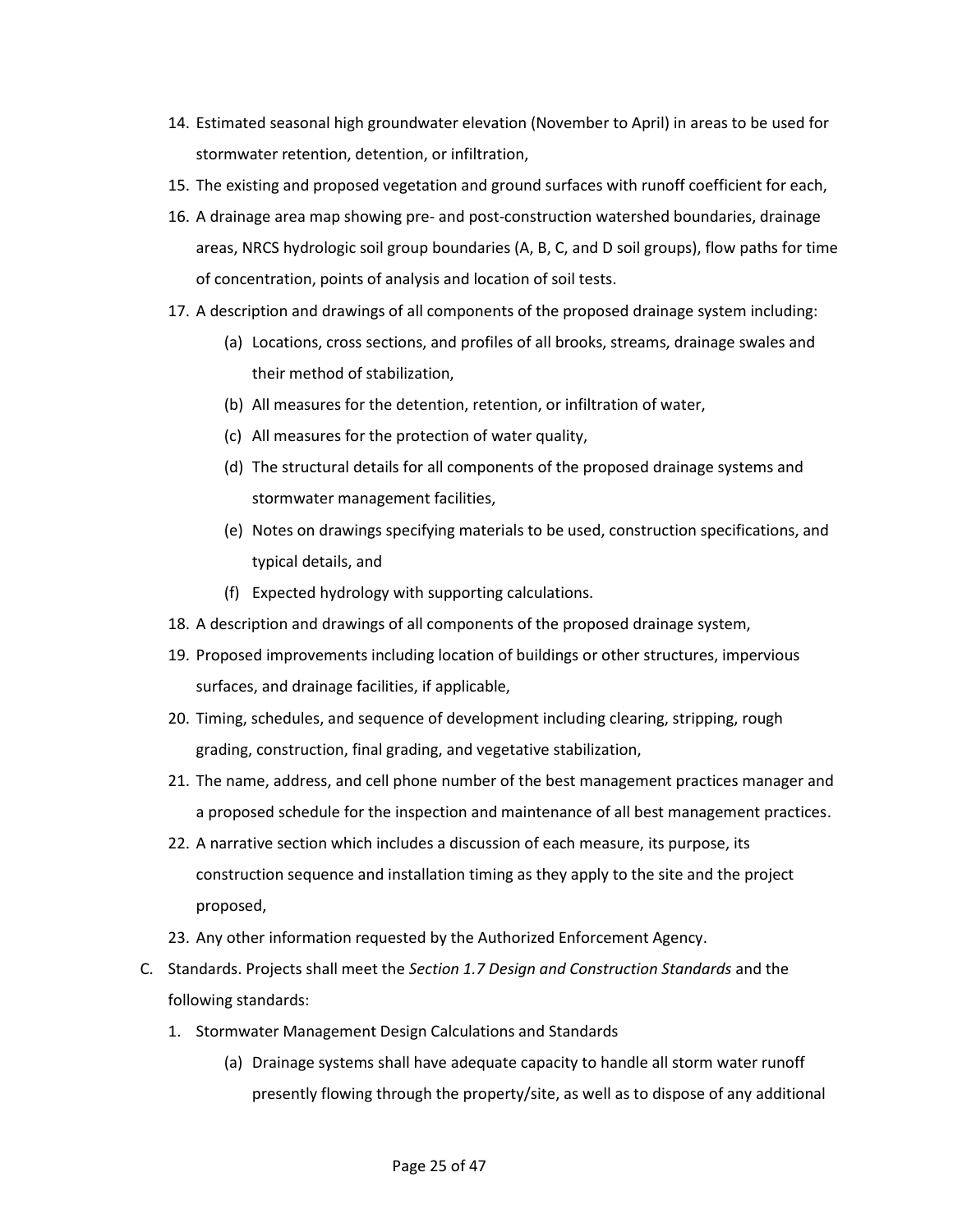runoff generated by the proposed development up to the 100-year storm event. Rainfall data used for stormwater design shall utilize the 24-hour event from the most recent and recognizable data by the State and Federal entities.

- (b) Calculations shall be prepared, sealed and stamped by the Owner's Technical Representative for pre- and post-development conditions to show peak rates of runoff for the 2-, 10-, 25- and 100-year storm events using software program-based SCS TR-55 and/or TR-20 stormwater modeling methods. The stormwater volume to be recharged to groundwater shall be determined using the methods in the Massachusetts Stormwater Policy and MS4 Permit. Calculations and assumptions shall be clearly shown. Test pits shall be performed in the location of all proposed retention or detention facilities to determine depth to groundwater, depth to refusal, and soil classification. If the system proposes recharge to groundwater, an infiltration test shall also be performed. Soil testing must be conducted in accordance with the Massachusetts Stormwater Policy. All soil testing shall be witnessed by the Director of Public Works or his/her designee. Additional testing may be required by the Director of Public Works at his/her discretion.
- (c) Low Impact Development (LID) site planning and design strategies must be used to the maximum extent feasible.
- (d) To the extent that the project will discharge, directly or indirectly, to a water body subject to one or more pollutant-specific Total Maximum Daily Loads (TMDLs), implement structural and non-structural stormwater best management practices (BMPs) that are consistent with each such TMDL.
- (e) To the extent the project will discharge, directly or indirectly, to an impaired water body not subject to a TMDL, implement structural and non-structural stormwater BMPs optimized to remove the pollutant or pollutants responsible for the impairment.
- (f) The design of treatment and infiltration practices must follow the guidance in Volume 2 of the Massachusetts Stormwater Policy, as amended.
- (g) Pollutant removal shall be calculated consistent with EPA Region 1's BMP Performance Extrapolation Tool or other BMP performance evaluation tool provided by EPA Region 1, where available. If EPA Region 1 tools do not address the planned or installed BMP performance any federally or State approved BMP design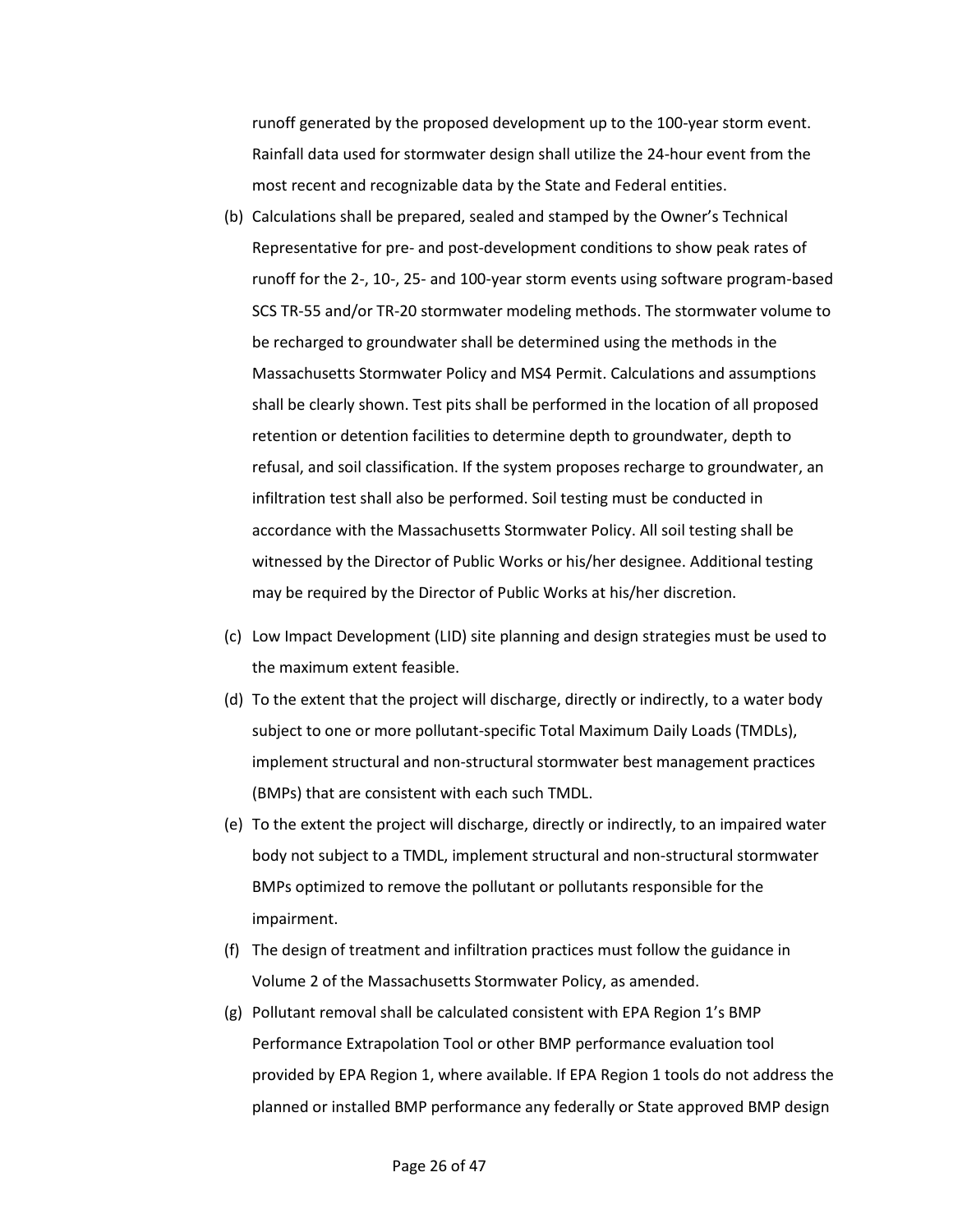guidance or performance standards (e.g., Massachusetts Stormwater Policy and design guidance manuals) may be used to calculate BMP performance.

- (h) Capacity of drainage systems shall be adequate to carry all stormwater run-off presently flowing through the proposed project area, as well as to dispose of any additional run-off generated by the proposed project up to and including the run-off from a 100-year storm, including a minimum of one foot of freeboard, using the following methods:
	- (i) The flow from storms of up to a 25-year frequency and 24-hour duration shall be conveyed through the municipal storm drainage system on the developed site. Storm drain piping and grate inlets shall be designed for a 25-year storm event; Detention facilities and culverts shall be provided to accommodate all runoff, up to and including the run-off generated by the 100 year, 24- hour storm. Stream crossing culverts shall be designed in accordance with the latest addition of the Massachusetts Stream Crossing Handbook. As a minimum, detention basin routing calculations shall be prepared for the 10, 25 and 100-year storm events.
- (i) Drainage pipe systems shall be designed to accommodate the 25-year storm event, maintain velocities between 2.5 and 10 feet per second, provide self-cleaning flow velocities, and provide calculations using the Mannings Equation.
- (j) The combination of storage and design release rate shall not result in a storage duration of greater than seventy-two (72) hours.
- (k) Maximum total depth of detention/retention area shall be four feet (4') as measured from the lowest outlet point to the lowest point of the emergency overflow.
- (l) Outlet control structures shall be designed to minimize required maintenance for proper operation.
- (m) Each stormwater detention/retention area shall be provided with a method of emergency overflow in the event of a storm in excess of the 100-year frequency type.
- (n) Drainage swales shall be designed to accommodate the 25-year storm event and velocities below 4 feet per second.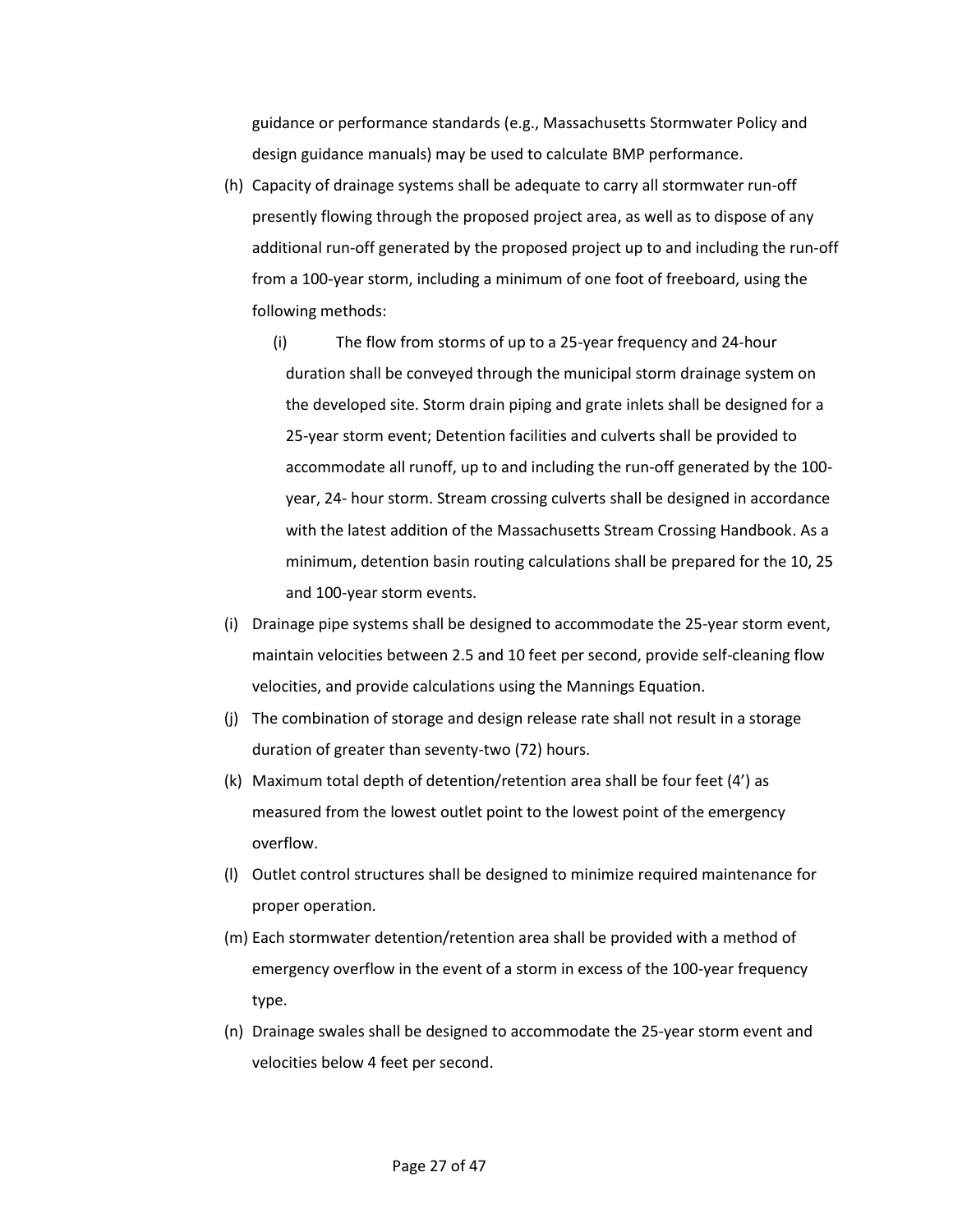- (o) At the discretion of the Authorized Enforcement Agency, drainage system may discharge to an existing, adjacent municipal drainage system if the Owner can show that the municipal drainage system provides sufficient excess capacity to accommodate both the existing runoff and the proposed additional runoff from the project during a 25-year frequency and a 24-hour duration storm event.
- (p) Hydraulic calculations, prepared by the Owner's Technical Representative, shall note the specific engineering and/or computer program to be used. Hydraulic calculations shall be submitted to substantiate all design features of any proposed or existing drainage system utilized by the project. Computations for run-off shall be made in accordance with standard engineering practice and in compliance with MassDEP standards. Hydraulic calculations shall include the following:
	- (i) Runoff area boundaries shown on a plan
	- (ii) Methodology used
	- (iii) Soil and land use characterization and design storm parameters
	- (iv) Soil conditions and ground water
	- (v) Pipe size calculation
	- (vi) Detention and retention pond and outlet control calculations as applicable
	- (vii) Total suspended solid (TSS) removal rates and calculations
	- (viii) Infiltration calculations as applicable
	- (ix) Culvert analysis and calculation as applicable
- (q) A continuous design element (i.e., railing or hedge) shall border any detention/retention basin area with interior side slopes greater than 3:1. Drainage basins shall be designed to facilitate access for maintenance vehicles and personnel.
- (r) If it is necessary to carry drainage across lots within the development, storm drainage easements shall be provided, of such width and construction as will be adequate to accommodate the volume and velocity of the run-off. However, no such easement shall be less than twenty feet (20') in width.
- (s) If a proposed drainage system will carry water across land outside the development boundaries to an approved outfall, appropriate drainage rights shall be secured by the Owner and at the Owner's expense.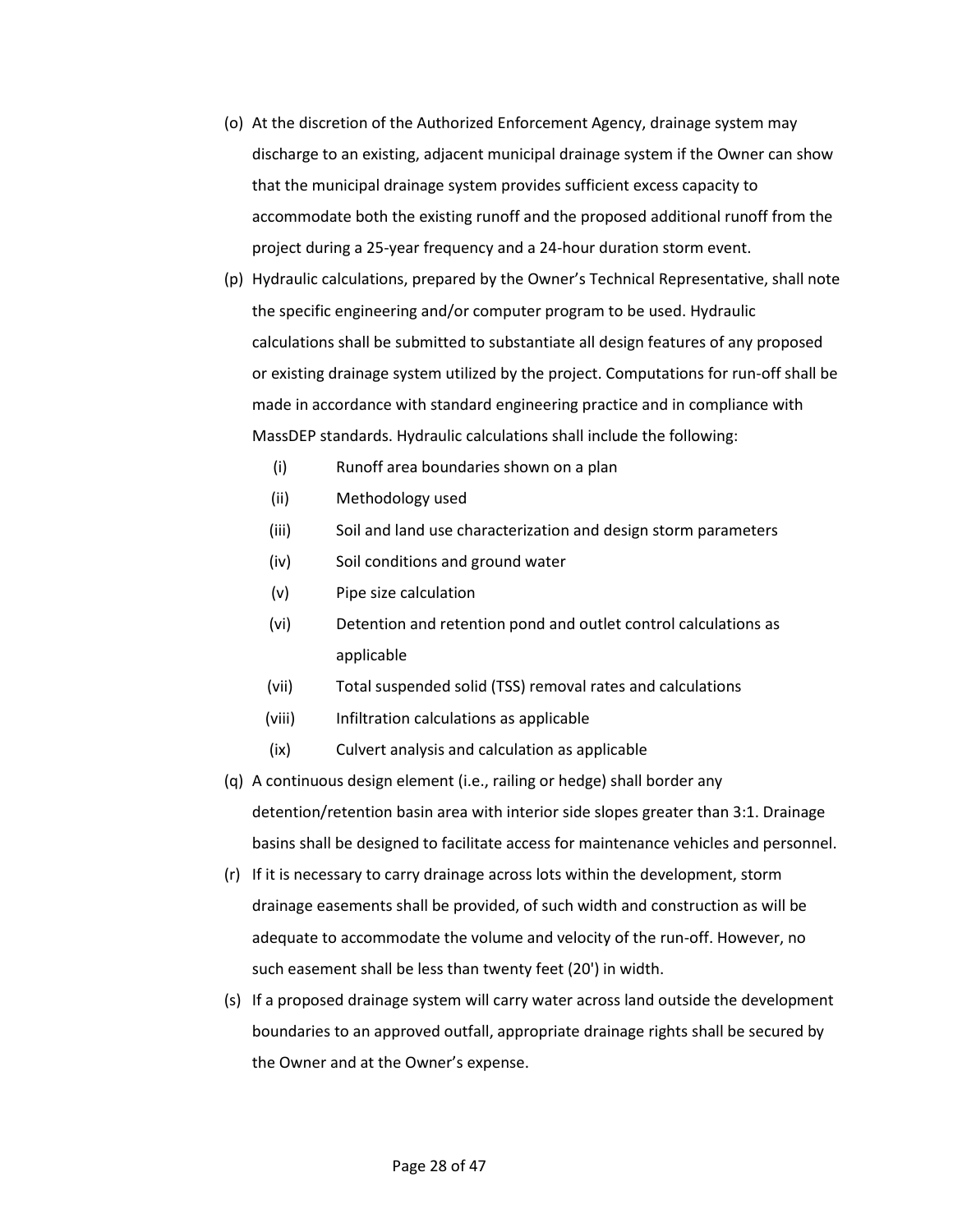- (t) Outfalls are to be designed to prevent erosion of soils, and pipes 24 inches or larger are to be fitted with grates or bars to prevent ingress.
- (u) Retention and detention ponds, and methods of overland flow may be used to retain, detain, and treat any increased and accelerated runoff which the development may generate.
- (v) There shall be a minimum of two feet (2') of naturally occurring soils between the detention basin bottom and the maximum annual ground water table;
- (w) Intermittent surface water courses and such as swales, forebays, detention/retention basins shall be vegetated and appropriately reinforced along the low flow channel.
- (x) The use of drainage facilities coordinated with landscaped buffers, open space and conservation areas is encouraged.
- (y) Drainage easements are to provide sufficient access for maintenance and repairs of system components and be at least 20 feet wide.
- (z) Neighboring properties shall not be negatively impacted by flooding due to excessive runoff caused by the development.
- 2. New Development Stormwater Management Performance and Design Standards
	- (a) Stormwater management systems on New Development sites shall be designed to:
		- (i) Not allow new stormwater conveyances to discharge untreated stormwater in accordance with Massachusetts Stormwater Policy Standard 1;
		- (ii) Control peak runoff rates in accordance with Massachusetts Stormwater Policy Standard 2;
		- (iii) Recharge groundwater in accordance with Massachusetts Stormwater Policy Standard 3;
		- (iv) Eliminate or reduce the discharge of pollutants from land uses with higher pollutant loads as defined in the Massachusetts Stormwater Policy in accordance with Massachusetts Stormwater Policy Standard 5;
		- (v) Protect Zone II or Interim Wellhead Protection Areas of public water supplies in accordance with Massachusetts Stormwater Policy Standard 6;
		- (vi) Implement long term maintenance practices in accordance with Massachusetts Stormwater Policy Standard 9; and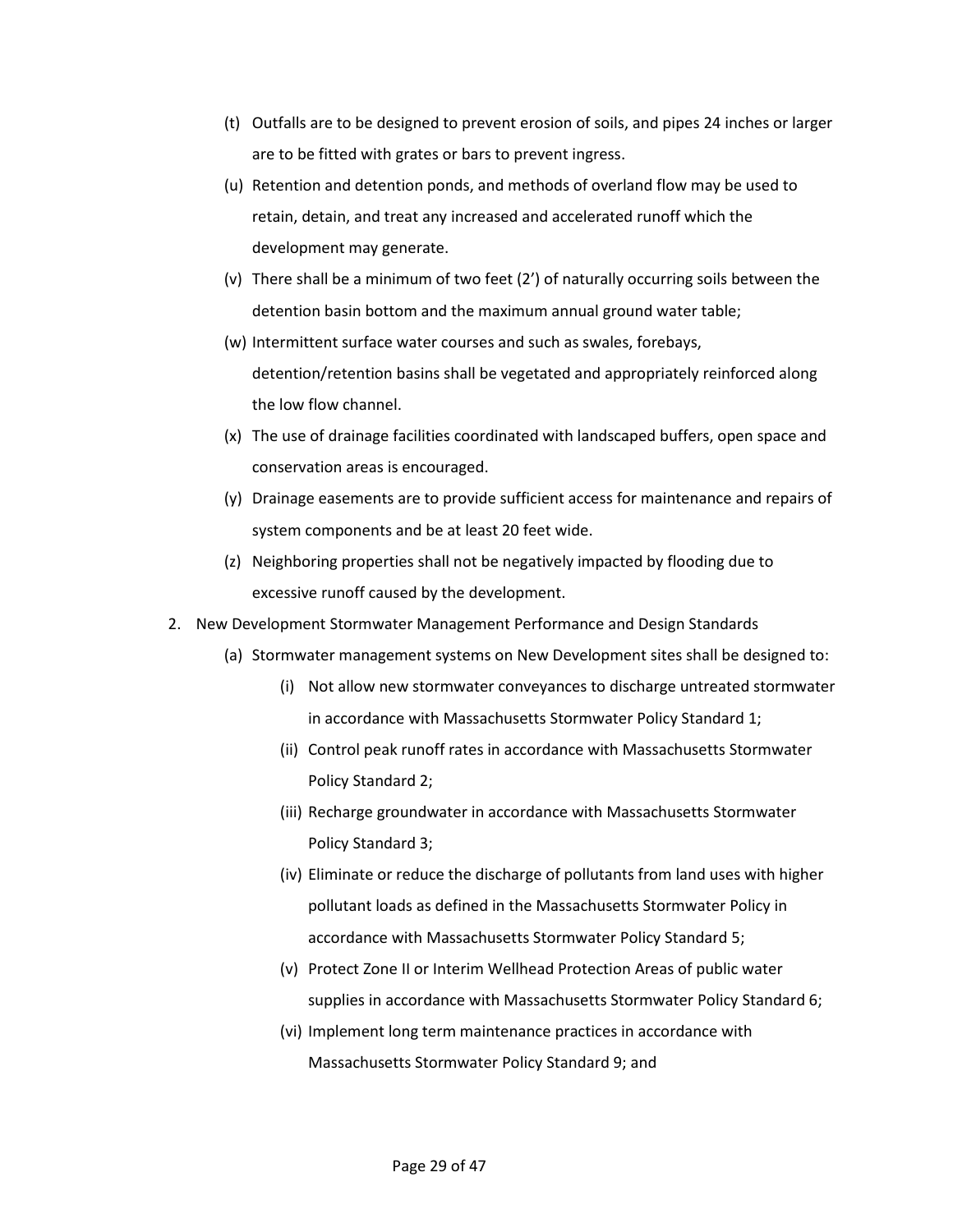- (vii)Require that all stormwater management systems be designed to: (1) Retain the volume of runoff equivalent to, or greater than, one (1.0) inch multiplied by the total post-construction impervious surface area on the site and/or 2) Remove 90% of the average annual load of Total Suspended Solids (TSS) generated from the total post-construction impervious area on the site and 60% of the average annual load of Total Phosphorus (TP) generated from the total post-construction impervious surface area on the site.
- 3. Redevelopment Stormwater Management Performance and Design Standards
	- (a) Stormwater management systems on Redevelopment sites shall meet the following Standards to the maximum extent feasible:
		- (i) Massachusetts Stormwater Policy Standards 1, 2, and 3, the pretreatment and structural best management practices requirements Massachusetts Stormwater Policy Standards 5 and 6.
		- (ii) Stormwater management systems on Redevelopment sites shall also improve existing conditions by requiring that stormwater management systems be designed to: 1) Retain the volume of runoff equivalent to, or greater than, 0.80 inch multiplied by the total post-construction impervious surface area on the site and/or 2) Remove 80% of the average annual postconstruction load of Total Suspended Solids (TSS) generated from the total post-construction impervious area on the site and 50% of the average annual load of Total Phosphorus (TP) generated from the total postconstruction impervious surface area on the site.
		- (iii) Redevelopment activities that are exclusively limited to maintenance and improvement of existing roadways, (including widening less than a single lane, adding shoulders, correcting substandard intersections, improving existing drainage systems, and repaving projects) shall improve existing conditions where feasible and are exempt from *Section 3.4.C.2.(a)(i through iii)*. Roadway widening or improvements that increase the amount of impervious area on the redevelopment site by greater than or equal to a single lane width shall meet the requirements of *Section 3.4.C.2.(a)(i through iii)*.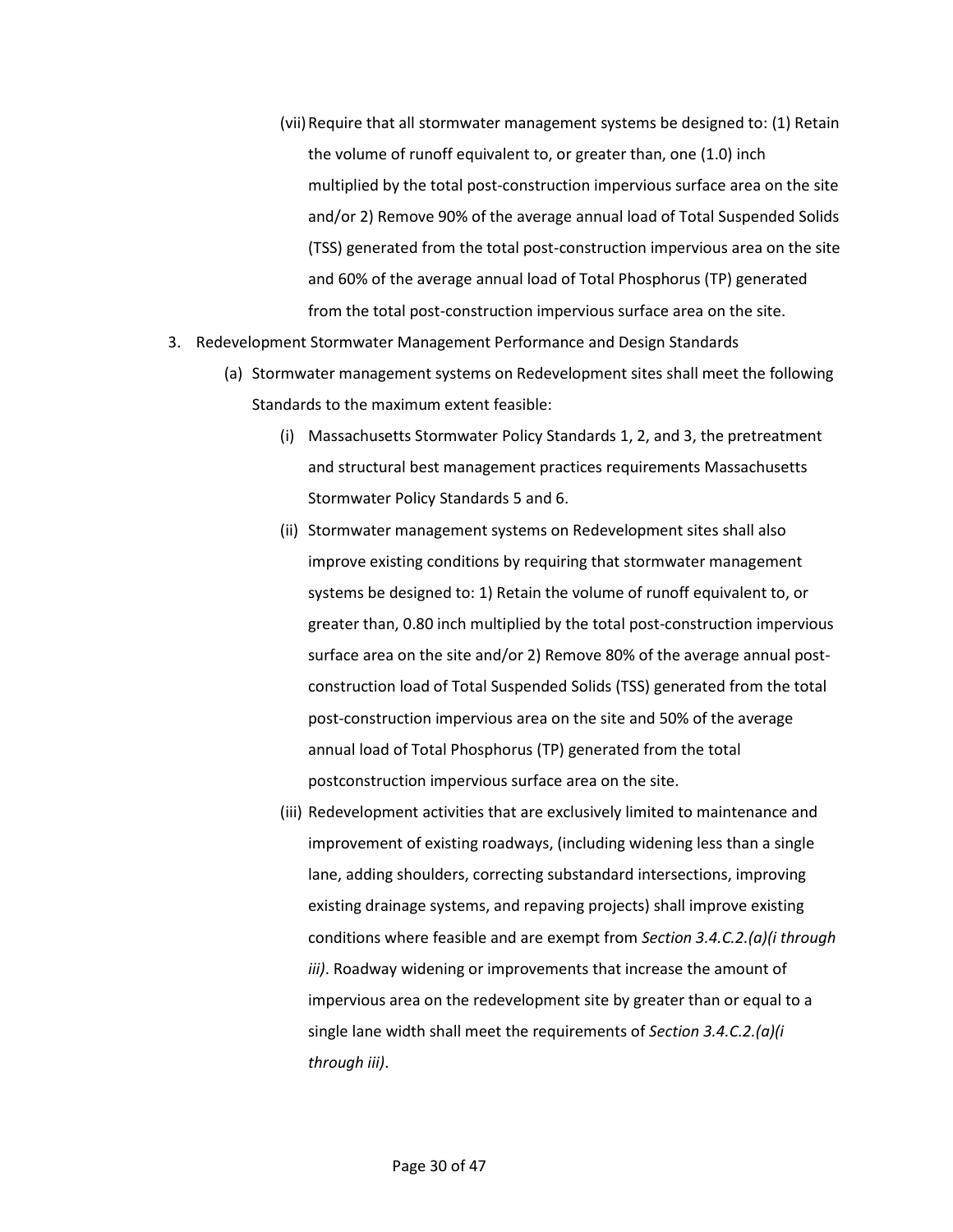- (iv) Stormwater management systems on redevelopment sites may utilize offsite mitigation within the same USGS HUC12 as the redevelopment site to meet the equivalent retention or pollutant removal requirements.
- 4. Redevelopment Offsite Mitigation Performance and Design Standards
	- (a) For Redevelopment projects where the Owner proposes to utilize off-site mitigation to meet the average annual pollutant removal requirements, the Owner will describe in writing why it is not technically feasible to meet the average annual pollutant removal requirements on-site, including which on-site treatment BMPs were considered and why they were deemed not feasible.
	- (b) Off-site mitigation shall be located within the municipality and the same tributary to the maximum extent feasible. Under no circumstances will off-site mitigation be located outside the same USGS HUC12.
	- (c) The off-site mitigation project shall be designed and constructed in a manner consistent with the requirements of the Town's Stormwater Management By-law and related regulations.
	- (d) The Authorized Enforcement Agency shall, at its discretion, identify priority areas within the watershed and/or tributary area in which offsite mitigation may be completed.
	- (e) Offsite mitigation provided at a site not owned by the municipality, requires a separate Stormwater Management Permit covering the off-site mitigation project, the terms and conditions of which, including ongoing operations and maintenance requirements, shall run with the land where the off-site mitigation is located.
	- (f) Construction of the off-site mitigation project shall commence within 12 months of Stormwater Management Permit issuance and be completed within 12 months of commencement.
- 5. When one or more of the Standards cannot be met, an Owner may demonstrate that an equivalent level of environmental protection will be provided. Additional design standards are referenced in *Section 1.7*.
- 6. Landscaping
	- (a) All open areas, exclusive of areas to remain in an existing natural state shall be landscaped utilizing both natural and man-made materials such as grasses, trees,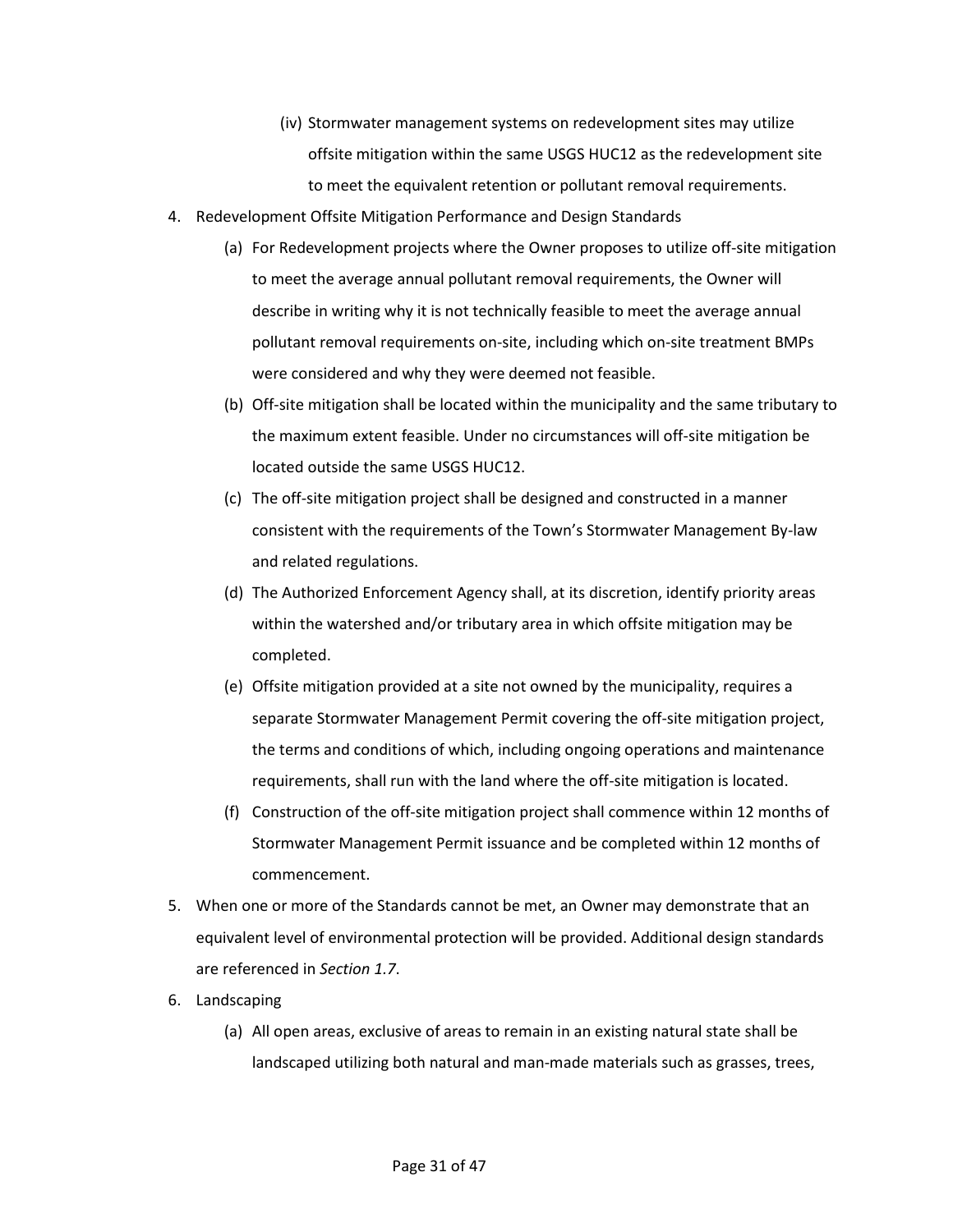shrubs, paving materials and outdoor furniture that are appropriate to the local climate and anticipated uses of the project.

- (b) Type and arrangement of street trees shall be acceptable to DPW and/or his/her authorized designee.
- (c) All required landscaping shall be maintained in good condition at all times.
- 7. Non-structural Stormwater Management Strategies
	- (a) To the maximum extent practicable, non-structural stormwater management strategies set forth in *Section 3.4.C.7.(b)* shall be incorporated into the design. The Owner shall identify the nonstructural measures incorporated into the design of the project. If the Owner contends that it is not feasible for engineering, environmental, or safety reasons to incorporate any nonstructural stormwater management measures identified in *Section 3.4.C.7.(b)* below into the design of a particular project, the Owner shall identify the strategy considered and provide a basis for the contention.
	- (b) Non-structural stormwater management strategies incorporated into site design shall:
		- (i) Protect areas that provide water quality benefits or areas particularly susceptible to erosion and sediment loss,
		- (ii) Minimize impervious surfaces and break up or disconnect the flow of runoff over impervious surfaces,
		- (iii) Maximize the protection of natural drainage features and vegetation,
		- (iv) Minimize the decrease in the "time of concentration" from preconstruction to post construction,
		- (v) Minimize land disturbance including clearing and grading,
		- (vi) Minimize soil compaction,
		- (vii) Provide low-maintenance landscaping that encourages retention and planting of native vegetation and minimizes the use of lawns, fertilizers and pesticides,
		- (viii) Provide vegetated open-channel conveyance systems discharging into and through stable vegetated areas, and
		- (ix) Provide other source controls to prevent or minimize the use or exposure of pollutants at the site, in order to prevent or minimize the release of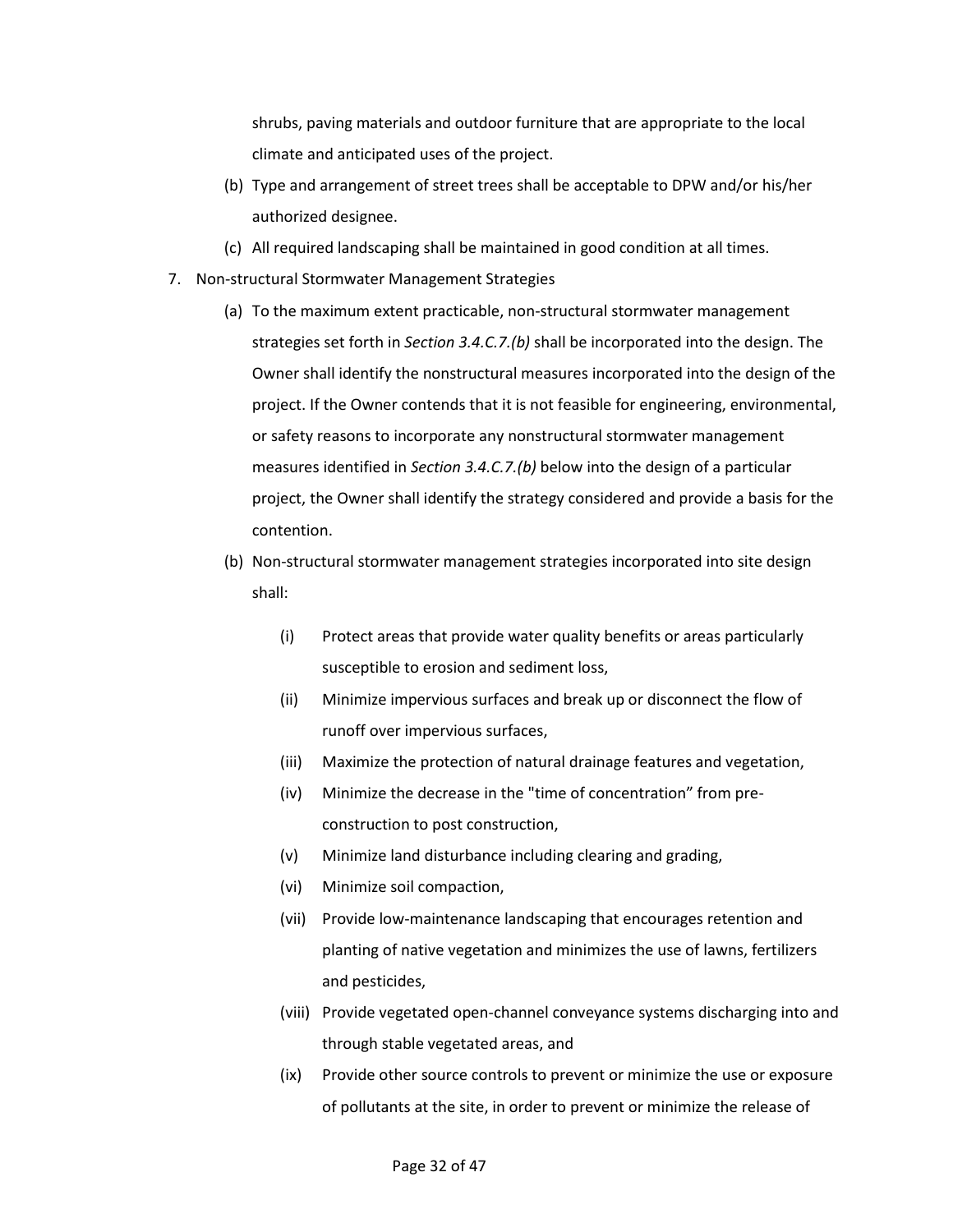those pollutants into stormwater runoff. Such source controls include, but are not limited to:

- 1. Site design features that help to prevent accumulation of trash and debris in drainage systems,
- 2. Site design features that help to prevent discharge of trash and debris from drainage systems,
- 3. Site design features that help to prevent and/or contain spills or other harmful accumulations of pollutants at industrial or commercial developments, and
- 4. When establishing vegetation after land disturbance, applying fertilizer in accordance with the requirements established under the Massachusetts Stormwater Policy.
- <span id="page-32-0"></span>Section 3.5 Erosion and Sediment Control Plan
	- A. The application for a Stormwater Management Permit for Major Projects shall consist of submittal of an Erosion and Sediment Control Plan to describe the nature and purpose of the proposed development, pertinent conditions of the site and the adjacent areas, and proposed erosion and sediment controls. The Owner shall submit such material as is necessary to show that the proposed development will comply with the design requirements listed in *Section 3.5.B* below.
	- B. The design requirements of the Erosion and Sediment Control Plan are:
		- 1. Minimize total area of land disturbance,
		- 2. Sequence activities to minimize simultaneous areas of land disturbance,
		- 3. Minimize peak rate of runoff in accordance with the Massachusetts Stormwater Policy,
		- 4. Minimize soil erosion and control sedimentation during construction, provided that prevention of erosion is preferred over sediment control,
		- 5. Divert uncontaminated water around disturbed areas,
		- 6. Maximize groundwater recharge,
		- 7. Install and maintain all Erosion and Sediment Control measures in accordance with manufacturer specifications and good engineering practices,
		- 8. Prevent off-site transport of sediment; depositing or washing soil into a waterbody or the storm drainage system is prohibited,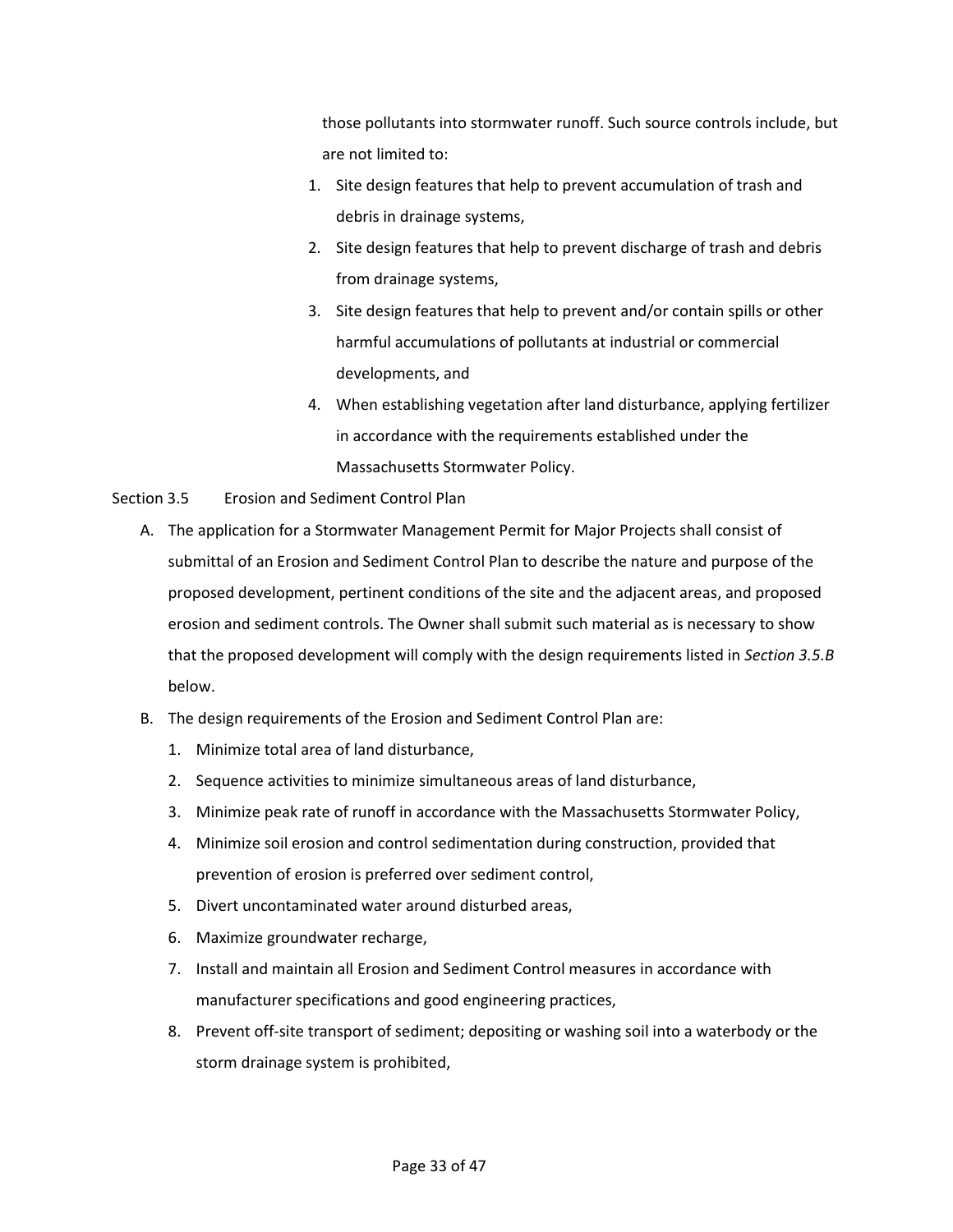- 9. Protect and manage on and off-site construction and waste material storage areas (overburden and stockpiles of dirt, borrow areas, or other areas used solely by the permitted project are considered a part of the project),
- 10. Comply with applicable Federal, State and local laws and regulations including waste disposal, sanitary sewer or septic system regulations, and air quality requirements, including dust control,
- 11. Prevent significant alteration of habitats mapped by the Massachusetts Natural Heritage and Endangered Species Program as Endangered, Threatened or of Special Concern, Estimated Habitats of Rare Wildlife and Certified Vernal Pools, and Priority Habitats of Rare Species from the proposed activities,
- 12. Institute interim and permanent stabilization measures, which shall be instituted on a disturbed area as soon as practicable but no more than 14 days after construction activity has temporarily or permanently ceased on that portion of the site,
- 13. Properly manage on-site construction and waste materials,
- 14. Prevent off-site vehicle tracking of sediments. Graveled roads, access drives and parking areas of sufficient width and length are required to prevent sediment from being tracked onto public or private roadways. Any sediment reaching a public or private road shall be removed by street cleaning (not flushing) before the end of each workday,
- 15. Install measures intended to keep soil on site or out of water bodies, storm drainage systems or the public right-of-way as the first step in any development. These measures shall be made functional prior to any upslope development taking place,
- 16. Remove any soil that enters the public right-of-way,
- 17. Protect stormwater inlets that are functioning during the course of the development by approved sediment control measures so that sediment-laden water cannot enter the inlets without first being filtered.
- 18. Apply permanent or temporary soil stabilization to denuded development site areas in conformance with the following schedule:
	- (a) All denuded sites shall immediately be provided with either temporary or permanent soil stabilization.
	- (b) Temporary erosion and sediment control measures to reduce dust and sediment transport shall be applied as soon as practicable, but in no case more than seven days after land disturbing activity occurs.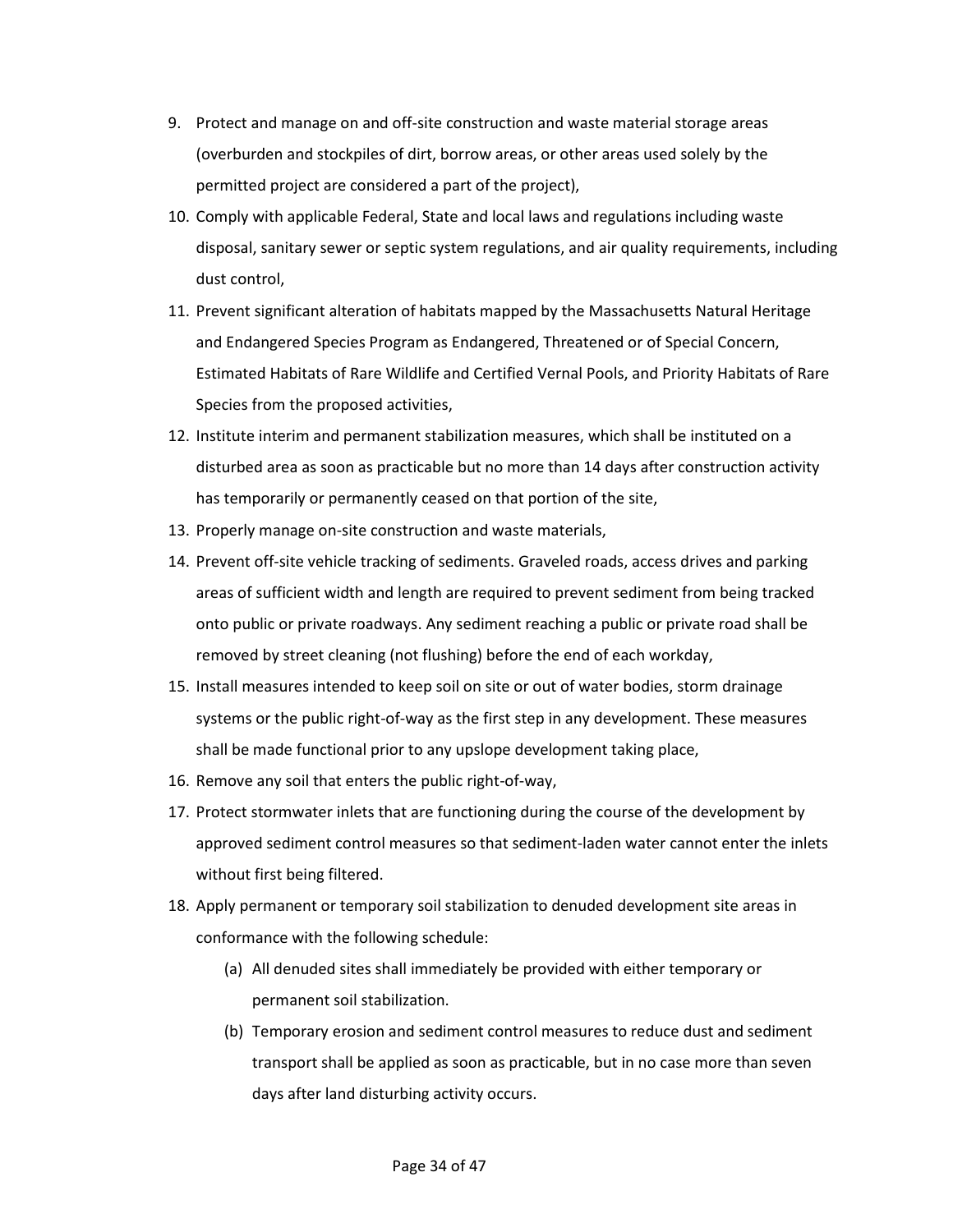- (c) Ground cover shall be installed on any portion of a site that is denuded for more than six months. Sports fields or playgrounds surrounded by vegetative cover or permanently installed curbing are exempt from this requirement.
- (d) Temporary measures shall be maintained until permanent measures are established.
- (e) Permanent non-permitted land disturbing activities may achieve compliance with the standards set out in subsections (a) through (d) above, with the installation and maintenance of approved permanent BMPs.
- (f) There shall be no stockpiling of soil or other material within 30 feet of any resource area. Secure or protect soil stockpiles throughout the project with temporary or permanent soil stabilization measures. The Owner is accountable for the protection of all stockpiles on the site, and those transported from the site. Depositions of soil may be subject to additional regulations requiring permit, review or erosion and sediment control.
- C. Erosion and Sediment Control Plan Content
	- 1. Names, addresses, and telephone numbers of the Owner and person(s) or firm(s) preparing the Plan,
	- 2. The name, address, and cell phone number of the best management practices manager.
	- 3. Title, date, north arrow, names of abutters, scale, legend, and locus map,
	- 4. Location and description of natural features including:
		- (a) Watercourses and water bodies, Outstanding Resource Waters (ORWs), wetland resource areas, vernal pools, and all floodplain information, including the 100-year flood elevation based upon the most recent Flood Insurance Rate Map, or as calculated by the Owner's Technical Representative for areas not assessed on these maps,
		- (b) Existing vegetation including tree lines, canopy layer, shrub layer, and ground cover, and trees with a caliper twelve (12) inches or larger, noting specimen trees and forest communities,
		- (c) The 25-foot No Disturb Zone and the 100-foot buffer to all Bordering Vegetated Wetlands, and
		- (d) Habitats mapped by the Massachusetts Natural Heritage and Endangered Species Program as Endangered, Threatened or of Special Concern, Estimated Habitats of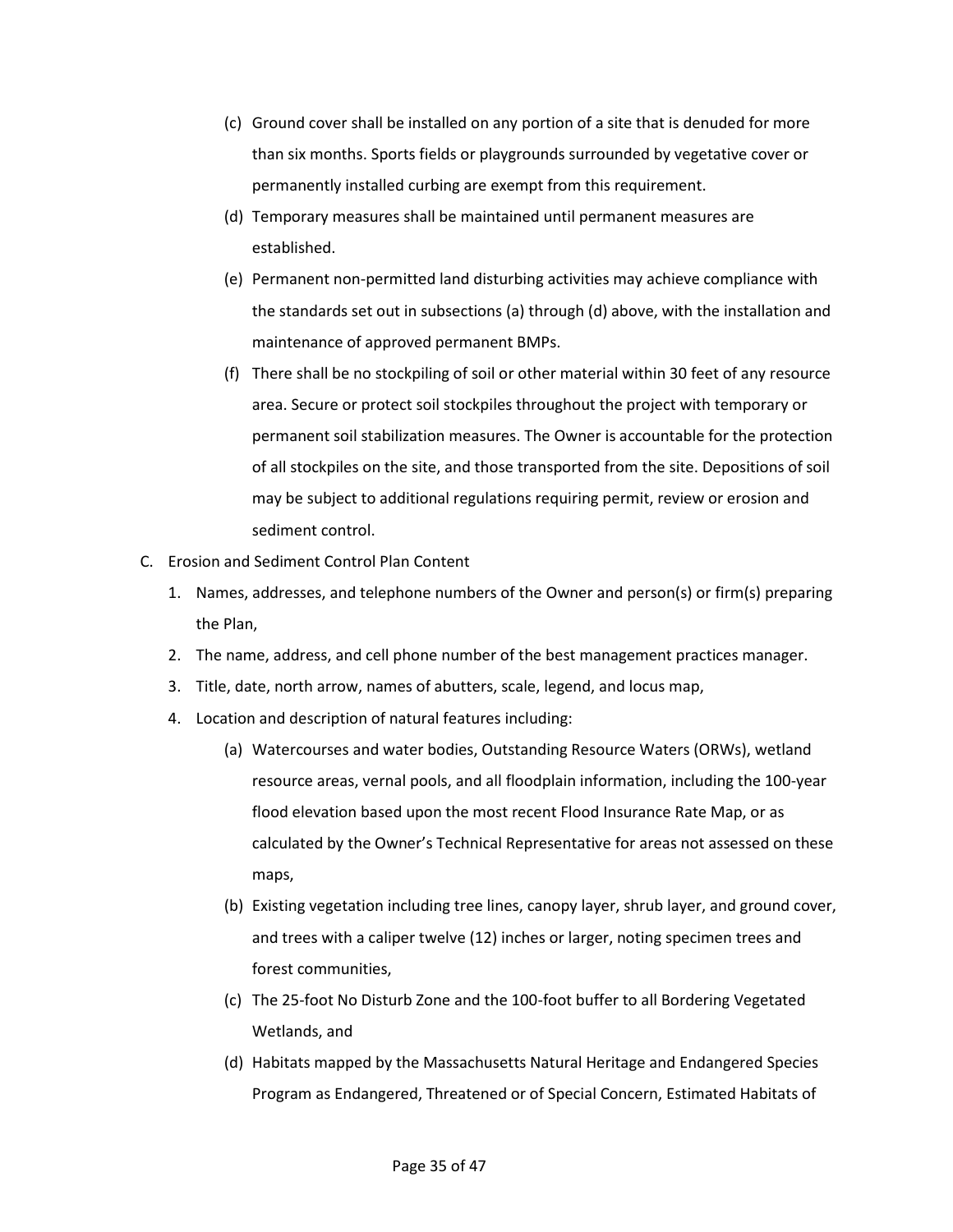Rare Wildlife and Certified Vernal Pools, and Priority Habitats of Rare Species within five hundred 500 feet (500') of any construction activity.

- 5. Lines of existing abutting streets showing drainage and driveway locations and curb cuts,
- 6. Existing soils, volume and nature of imported soil materials,
- 7. A depiction or description of areas of soil disturbance,
- 8. A depiction or description of areas of cut and fill,
- 9. Topographical features including existing and proposed contours at intervals no greater than two 2 feet (2') with spot elevations provided when needed,
- 10. Surveyed property lines showing distances and monument locations, all existing and proposed easements, rights-of-way, and other encumbrances, the size of the entire parcel, and the delineation and number of square feet of the land area to be disturbed,
- 11. Drainage patterns and approximate slopes anticipated after major grading activities (Construction Phase Grading Plans),
- 12. Location and details of erosion and sediment control measures with a narrative of the construction sequence/phasing of the project, including both operation and maintenance for structural and non-structural measures, interim grading, earth movement schedule, and construction and waste material stockpiling areas,
- 13. Proposed schedule for the inspection and maintenance of all best management practices during construction.
- 14. The outline of any areas, including drainage ways, steep slopes and proposed stockpile of topsoil that shall be restored and/or seeded immediately,
- 15. Path and mechanism to divert uncontaminated water around disturbed areas, to the maximum extent practicable,
- 16. Location and description of industrial discharges, including stormwater discharges from dedicated asphalt plants and dedicated concrete plants, which are covered by this permit,
- 17. Stormwater runoff calculations in accordance with the Massachusetts Stormwater Policy,
- 18. Location and description of and implementation schedule for temporary and permanent seeding, vegetative controls, and other stabilization measures,
- 19. A description of construction and waste materials expected to be stored on-site and intended disposal methods. The Plan shall include a description of controls to reduce pollutants from these materials, including storage practices to minimize exposure of the materials to stormwater, and spill prevention and response,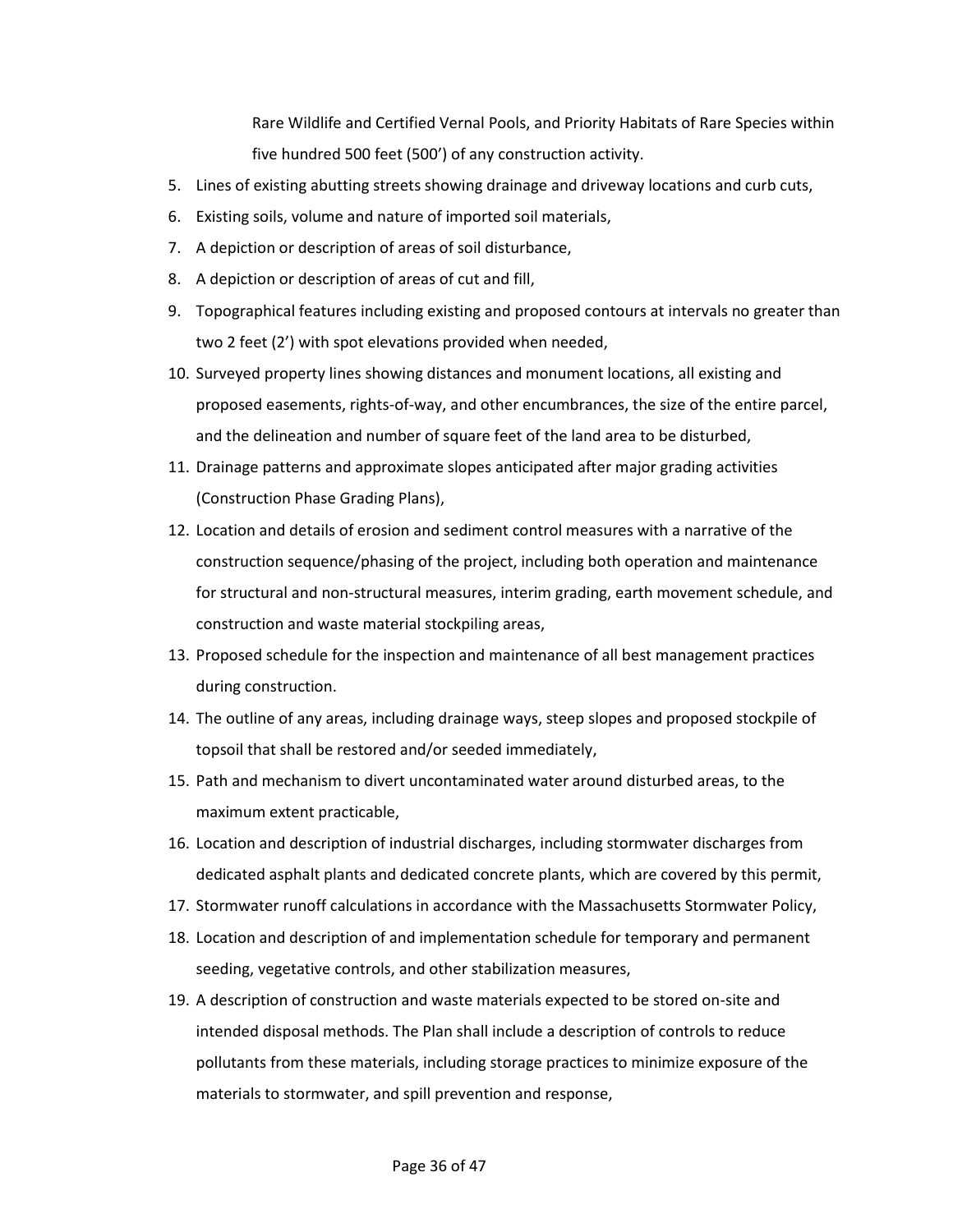- 20. A description of provisions for phasing the project where one acre of area or greater is to be altered or disturbed,
- 21. If a subdivision, a general note indicating the responsibility to maintain erosion/sedimentation controls during construction and, until sale of the lots involved, including the frequency of maintenance and that temporary ground cover or erosion/siltation control shall be established on any unbuilt lots where required by the Authorized Enforcement Agency.
- 22. Plans must be stamped and/or certified by the Owner's Technical Representative, and 23. Such other information as is required by the Authorized Enforcement Agency.
- D. Project Changes. The Owner, or their agent, shall notify the Authorized Enforcement Agency in writing of any change or alteration of a land disturbance authorized in a Stormwater Management Permit before any change or alteration occurs. If the Authorized Enforcement Agency determines that the change or alteration is significant, based on the design requirements listed in these Regulations and accepted construction practices, the Authorized Enforcement Agency may require that an amended Stormwater Management Permit application be filed. If any change or deviation from the Stormwater Management Permit occurs during a project, the Authorized Enforcement Agency may require the installation of interim measures before approving the change.

<span id="page-36-0"></span>Section 3.6 Operation and Maintenance Plan

- A. Operation and maintenance of private facility construction are the responsibility of the Owner.
- B. If the Operation and Maintenance Plan identifies a person other than the Owner (for example, a public agency, private agency, or homeowners' association) as having the responsibility for maintenance, the Plan shall include documentation of such person's agreement to assume this responsibility, or of the developer's obligation to dedicate a stormwater management facility to such person under an applicable By-law or regulation.
- C. Responsibility for maintenance shall not be assigned or transferred to the owner or tenant of an individual property in a residential development or project, unless such owner or tenant owns or leases the entire residential development or project.
- D. If the person responsible for maintenance identified under *Section 3.6.B* above is not a public agency, the operation and maintenance and any future revisions based on *Section 3.6.G* below shall be recorded upon the deed of record for each property on which the maintenance described in the Operation and Maintenance Plan must be undertaken.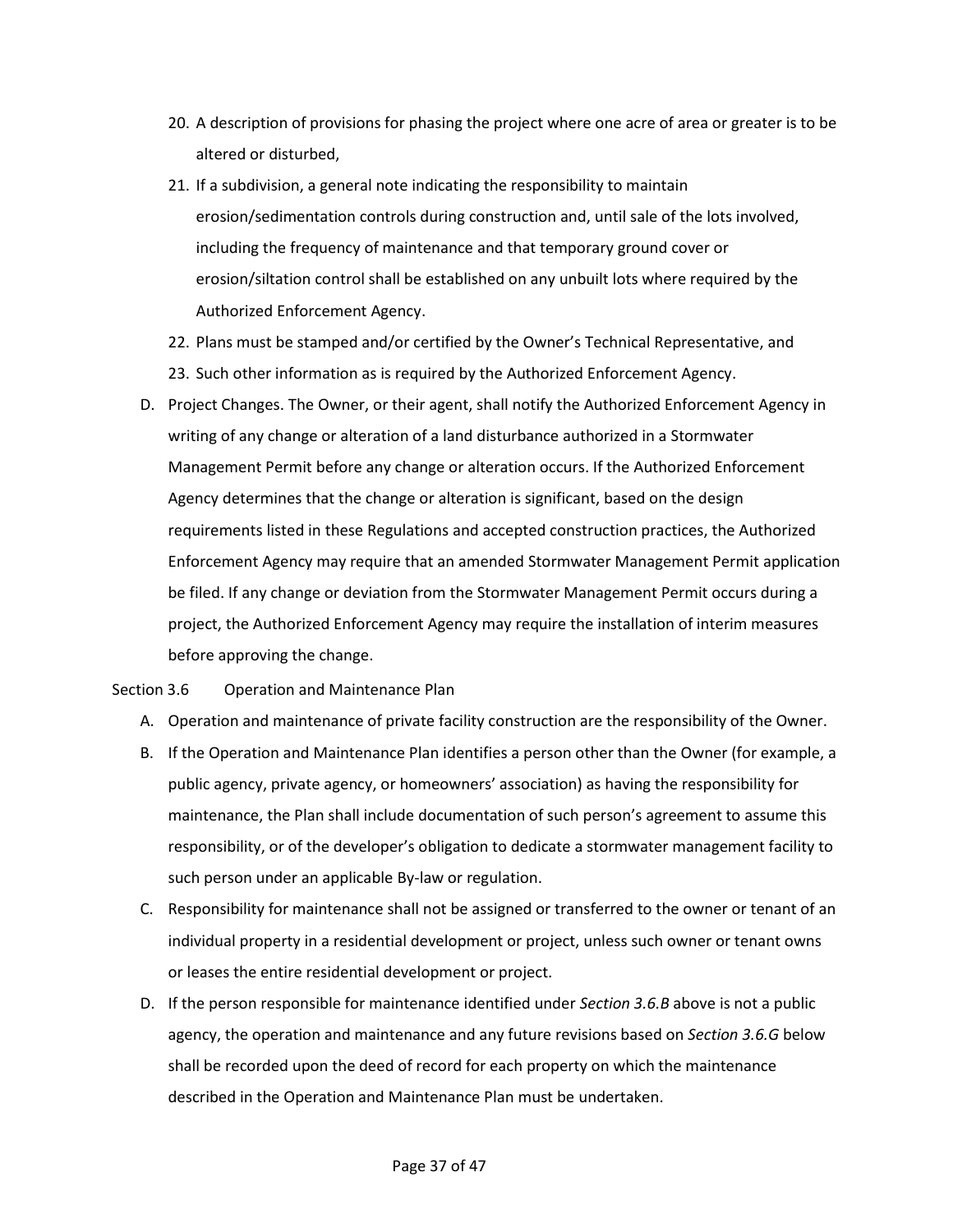- E. Preventative and corrective maintenance shall be performed to maintain the function of the stormwater management measure, including repairs or replacement to the structure; removal of sediment, debris, or trash; restoration of eroded areas; snow and ice removal; fence repair or replacement; restoration of vegetation; and repair or replacement of non-vegetated linings.
- F. The person responsible for maintenance identified under *Section 3.6.B* above shall maintain a detailed log as detailed in *Section 3.6.L*.
- G. The person responsible for maintenance identified under *Section 3.6.B* above shall evaluate the effectiveness of the Operation and Maintenance Plan at least once per year and adjust the Plan and the deed as needed.
- H. The person responsible for maintenance identified under *Section 3.6.B* above shall retain and make available, upon request by any public entity with administrative, health, environmental, or safety authority over the site, the Operation and Maintenance Plan and the documentation required by *Section 3.6.L.*
- I. The requirements of *Sections 3.6.C and 3.6.D* do not apply to stormwater management facilities that are dedicated to and accepted by the municipality.
- J. In the event that the stormwater management facility becomes a danger to public safety or public health, or if it is in need of maintenance or repair, the Authorized Enforcement Agency shall so notify the responsible person in writing. Upon receipt of that notice, the responsible person shall have fourteen (14) days to affect maintenance and repair of the facility in a manner that is approved by the Authorized Enforcement Agency or their designee. The Authorized Enforcement Agency, in its discretion, may extend the time allowed for effecting maintenance and repair for good cause. If the responsible person fails or refuses to perform such maintenance and repair, the municipality may immediately proceed to do so and shall bill the cost thereof to the responsible person.
- K. Nothing in this *Section 3.6* shall preclude the Authorized Enforcement Agency from requiring the posting of a performance or maintenance guarantee.
- L. An Operation and Maintenance Plan is required at the time of application for all projects. The Operation and Maintenance Plan shall be designed to ensure compliance with the Stormwater Management Permit, these rules and regulations, and that the Massachusetts Surface Water Quality Standards, 314, CMR 4.00 are met in all seasons and throughout the life of the system. The Authorized Enforcement Agency shall make the final decision of what maintenance option is appropriate in a given situation. The Authorized Enforcement Agency will consider natural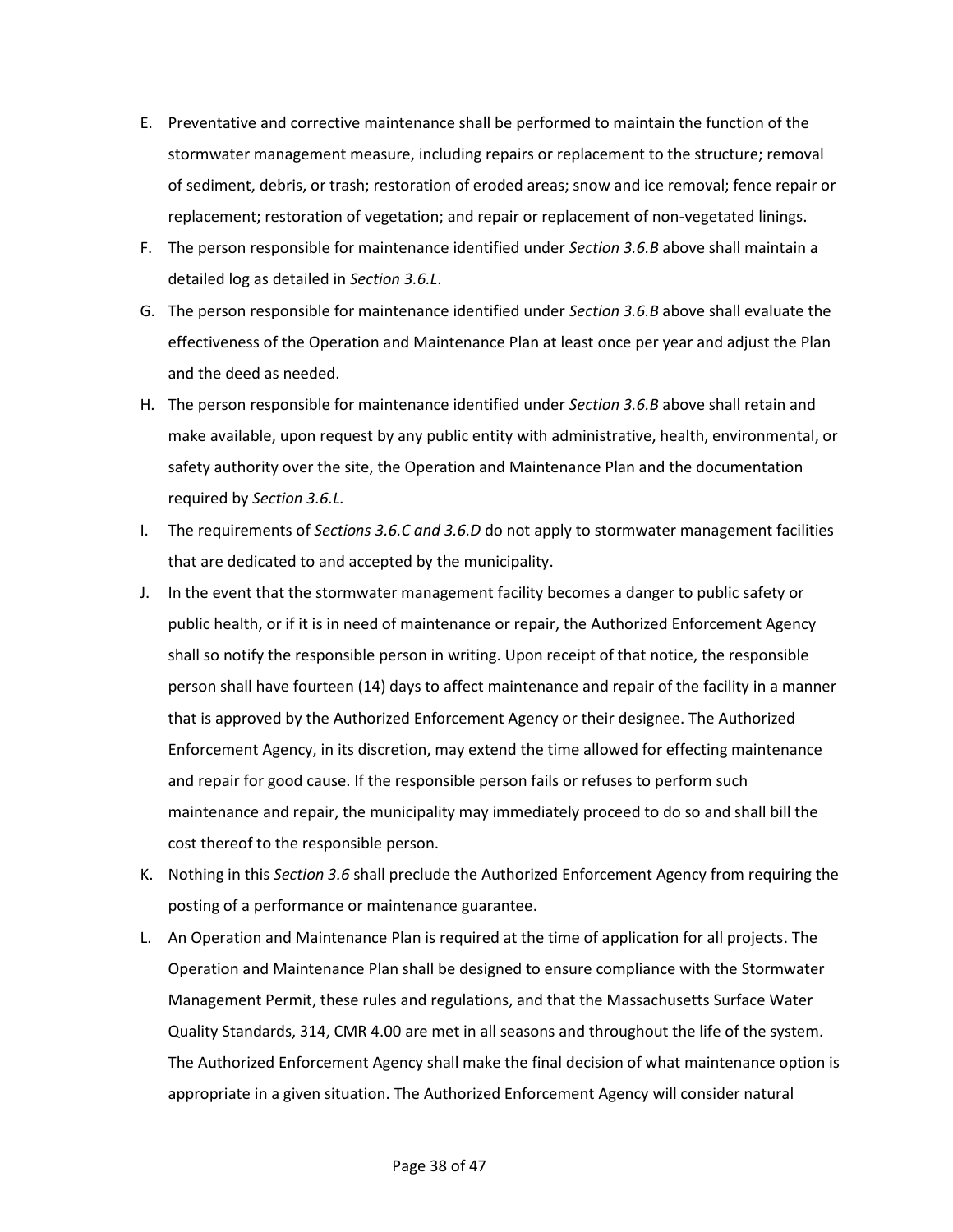features, proximity of site to water bodies and wetlands, extent of impervious surfaces, size of the site, the types of stormwater management structures, and potential need for ongoing maintenance activities when making this decision. The Operation and Maintenance Plan shall remain on file with the Authorized Enforcement Agency and shall be an ongoing requirement. The Operation and Maintenance Plan shall include:

- 1. The name(s) of the owner(s) for all components of the system.
- 2. Maintenance agreements that specify:
	- (a) The names and addresses of the person(s) responsible for operation and maintenance,
	- (b) The person(s) responsible for financing maintenance and emergency repairs,
	- (c) A Maintenance Schedule for all drainage structures, including swales and ponds,
	- (d) A cost estimate for the operation and maintenance of the stormwater drainage system, including long-term replacement costs,
	- (e) A list of easements with the purpose and location of each, and
	- (f) The signature(s) of the owner(s).
- 3. Map showing locations of all stormwater facilities including but not limited to catch basins, manholes, drainage piping, and stormwater devices.
- 4. Detailed log of all preventative and corrective maintenance for the structural stormwater management measures incorporated into the design of the development, including a record of all inspection and copies of all maintenance-related work orders.
- 5. Record of annual updates.
- M. Stormwater Management Easement(s)
	- 1. Stormwater management easements shall be provided by the property owner(s) as necessary for:
		- (a) access for facility inspections and maintenance;
		- (b) preservation of stormwater runoff conveyance, infiltration, and detention areas and facilities, including flood routes for the 100-year storm event; and
		- (c) direct maintenance access by heavy equipment to structures requiring regular cleanout.
	- 2. The purpose of each easement shall be specified in the maintenance agreement signed by the property owner.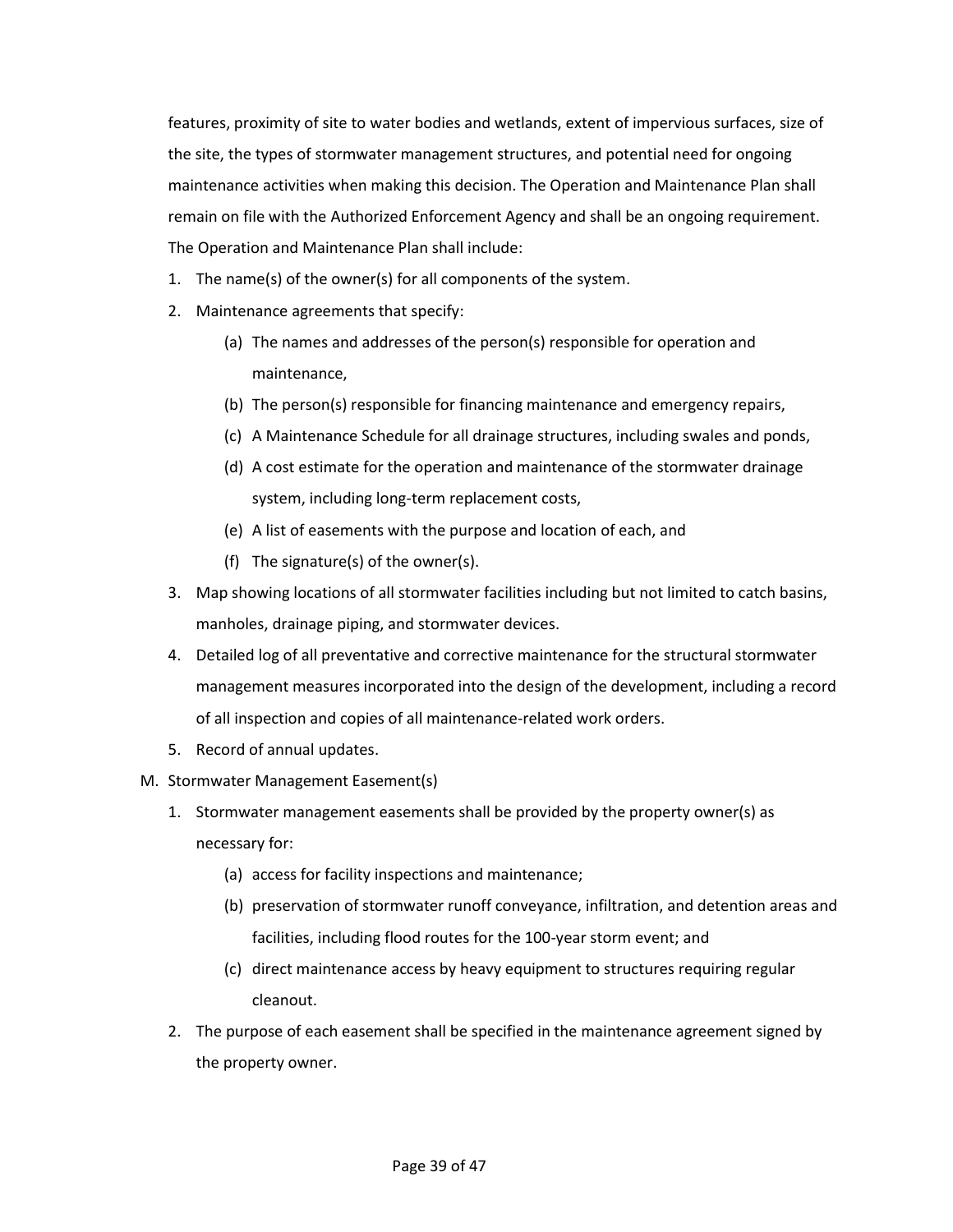- 3. Stormwater management easements are required for all areas used for off-site stormwater control, unless a waiver is granted by the Authorized Enforcement Agency.
- 4. Easements shall be recorded with the municipality's corresponding Registry of Deeds prior to issuance of a Certificate of Occupancy by the Building Inspector.
- N. Changes to Operation and Maintenance Plan
	- 1. The owner(s) of the stormwater management system must notify the Authorized Enforcement Agency of changes in ownership or assignment of financial responsibility.
	- 2. The maintenance schedule in the Maintenance Agreement may be amended to achieve the purposes of these rules and regulations by mutual agreement of the Authorized Enforcement Agency and the Responsible Parties. Amendments must be in writing and signed by all Responsible Parties. Responsible Parties shall include owner(s), persons with financial responsibility, and persons with operational responsibility.
- O. The Owner is required to obtain an annual certification from the Owner's Technical Representative that maintenance is being performed on structural BMPs.
- P. Waivers
	- 1. The municipality shall perform operation and maintenance of structural BMPs for public facilities only.

# <span id="page-39-0"></span>Section 3.7 Surety

A. The Authorized Enforcement Agency may require the Owner to post before the start of land disturbance or construction activity, a surety bond, irrevocable letter of credit, cash, or other acceptable security. The form of the bond shall be approved by Town Counsel and be in an amount deemed sufficient by the Authorized Enforcement Agency to ensure that the work will be completed in accordance with the permit. If the project is phased, the Authorized Enforcement Agency may release part of the bond as each phase is completed in compliance with the permit but the bond may not be fully released until the Authorized Enforcement Agency has received the final inspection report and the final inspection has been conducted as required by *Section 3.9* and issued a Certificate of Occupancy. For subdivisions, the bond may not be fully released until street acceptance.

# <span id="page-39-1"></span>Section 3.8 Site Inspections and Supervision

A. Pre-construction Meeting. Prior to starting clearing, excavation, construction, or land disturbance, the Owner, the Owner's Technical Representative, the general contractor or any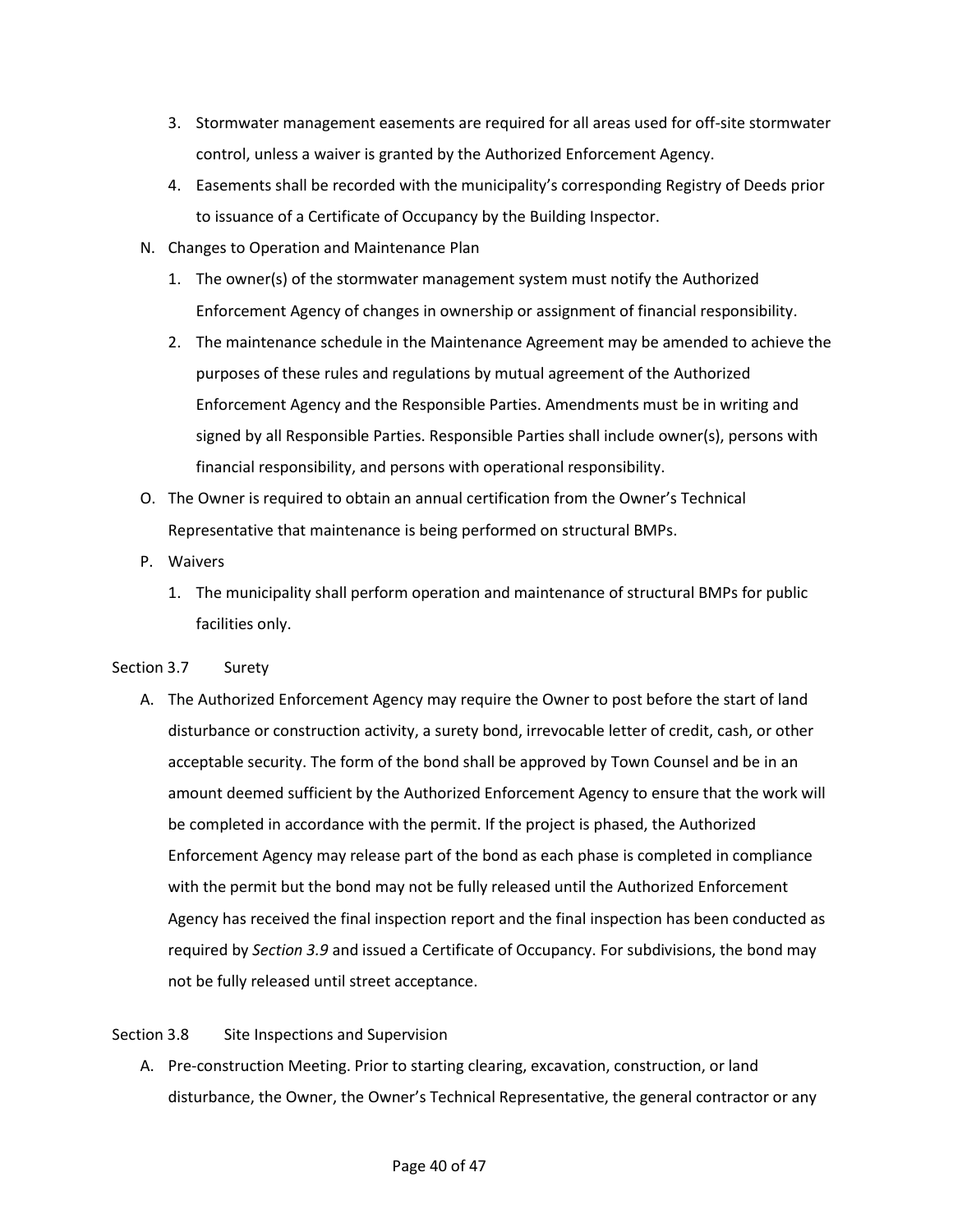other person with authority to make changes to the project, shall meet with the Authorized Enforcement Agency, to review the permitted plans and their implementation.

- B. The Owner's Technical Representative shall inspect the project site and provide certification to the Authorized Enforcement Agency of project completeness at the following stages:
	- 1. Initial Site Inspection. Inspection prior to approval of any plan.
	- 2. The Owner's Technical Representative, at the sole expense of the Owner, as designated by the Authorized Enforcement Agency shall make inspections as hereinafter required and shall either approve that portion of the work completed or shall notify the Owner wherein the work fails to comply with the Stormwater Management Permit as approved. The Stormwater Management Permit and associated plans for grading, stripping, excavating, and filling work, bearing the signature of approval of the Authorized Enforcement Agency, shall be maintained at the site during the progress of the work. The Owner shall notify the Authorized Enforcement Agency at least two (2) working days before each of the following events; the Owner's Technical Representative shall be responsible to observe and assure the project progresses appropriately at the following events:
		- (a) Erosion and sediment control measures are in place and stabilized;
		- (b) Site Clearing has been substantially completed;
		- (c) Rough Grading has been substantially completed;
		- (d) Final Grading has been substantially completed;
		- (e) Close of the Construction Season; and
		- (f) Final Landscaping (permanent stabilization) and project final completion.
- C. Owner Inspections. The Owner or Environmental Site Monitor, at the sole expense of the Owner, shall conduct and document inspections of all control measures no less than weekly or as specified in the permit, and prior to and following anticipated storm events. The Environmental Site Monitor must be a qualified inspector and approved by the AEA, in accordance with the Definitions section of these Regulations. The purpose of such inspections will be to determine the overall effectiveness of the required plans and the need for maintenance or additional control measures. The Owner or Environmental Site Monitor shall submit (daily, weekly or monthly reports as indicated in the permit) to the Authorized Enforcement Agency or designated agent in a format approved by the Authorized Enforcement Agency.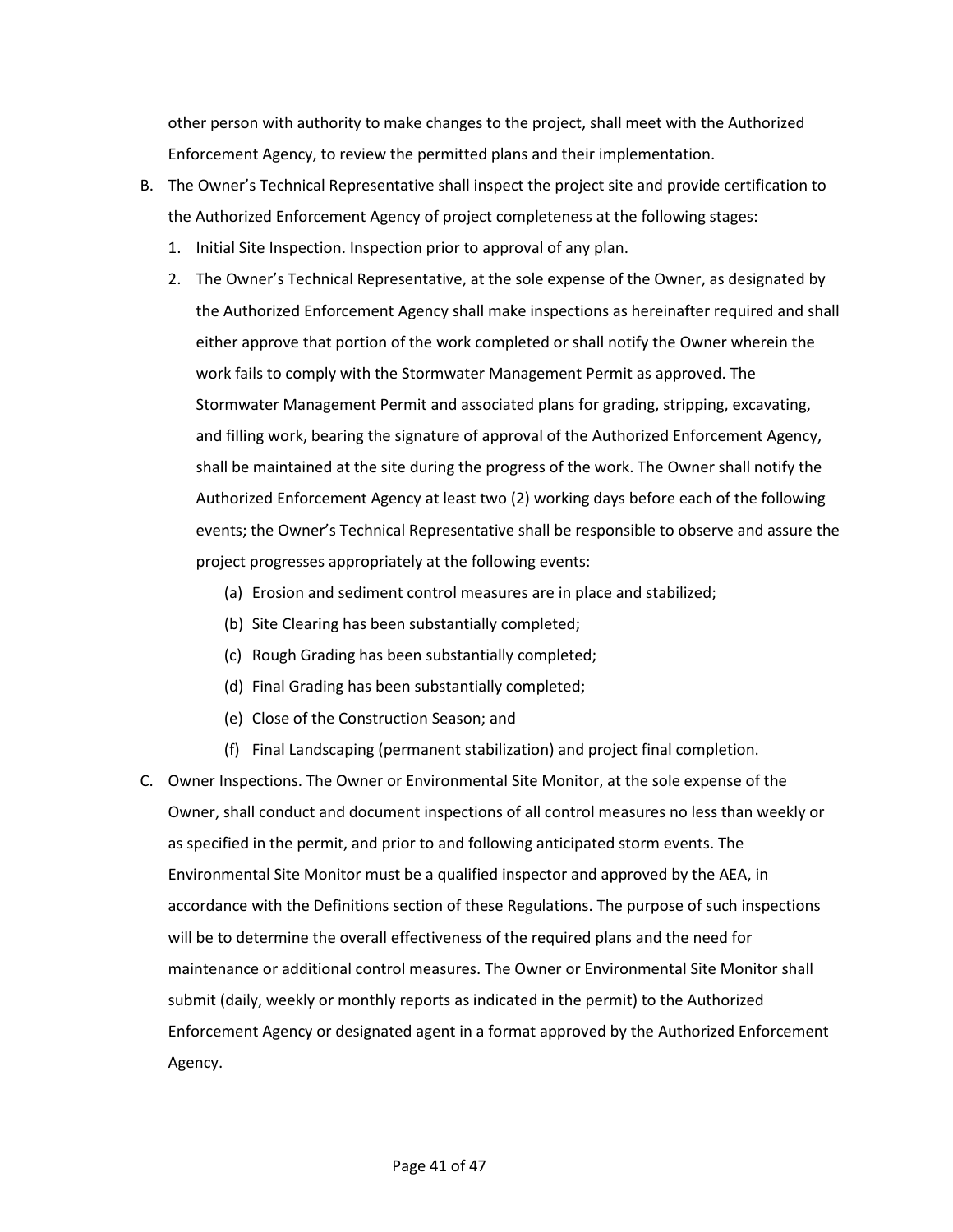- D. Bury Inspection. Prior to backfilling of any underground drainage or stormwater conveyance structures the Authorized Enforcement Agency shall be notified.
- E. Final Inspection. After the stormwater management system has been constructed, the Owner must submit a stamped record plan signed by the Owner' Technical Representative detailing the actual stormwater management system as installed, exempt to minor permits. The record plan will include a statement box on the plan certifying the site review was conducted in accordance with these rules and regulations and all items were constructed according to the approved permit. The Owner or Owner's Technical Representative shall request a final inspection site meeting with the Authorized Enforcement Agency. The Authorized Enforcement Agency shall visit the site with the Owner's Technical Representative to confirm its "as-built" features. As-Built drawings of structural BMPs shall be submitted to the Authorized Enforcement Agency. The final inspection shall be completed and the final report (*Section 3.9*) shall be submitted to the Authorized Enforcement Agency before the surety has been released and prior to requesting the issuance of Certificate of Occupancy.
- F. Access Permission. To the extent permitted by state law, or if authorized by the owner or other party in control of the property, the Authorized Enforcement Agency or an authorized agent thereof may enter upon privately owned property for the purpose of performing their duties under these rules and regulations and may make or cause to be made such examinations, surveys or sampling as the Authorized Enforcement Agency deems reasonably necessary to determine compliance with the Stormwater Management Permit.
- G. If the system is found to be inadequate by virtue of physical evidence of operational failure, even though it was built as called for in the Stormwater Management Plan, it shall be corrected by the Owner before the performance guarantee is released. If the Owner fails to act the municipality may use the surety bond to complete the work. Examples of inadequacy shall be limited to: errors in the infiltrative capability, errors in the maximum groundwater elevation, failure to properly define or construct flow paths, or erosive discharges from basins.
- H. Inspection Fees. If necessary, the Authorized Enforcement Agency may require additional fees for site inspections conducted by Town Departments. Fees are calculated at a rate of \$75 per hour for review, inspection, and monitoring services that require an excess of two (2) hours of review, inspection, and monitoring time by a Town Department over the course of the project.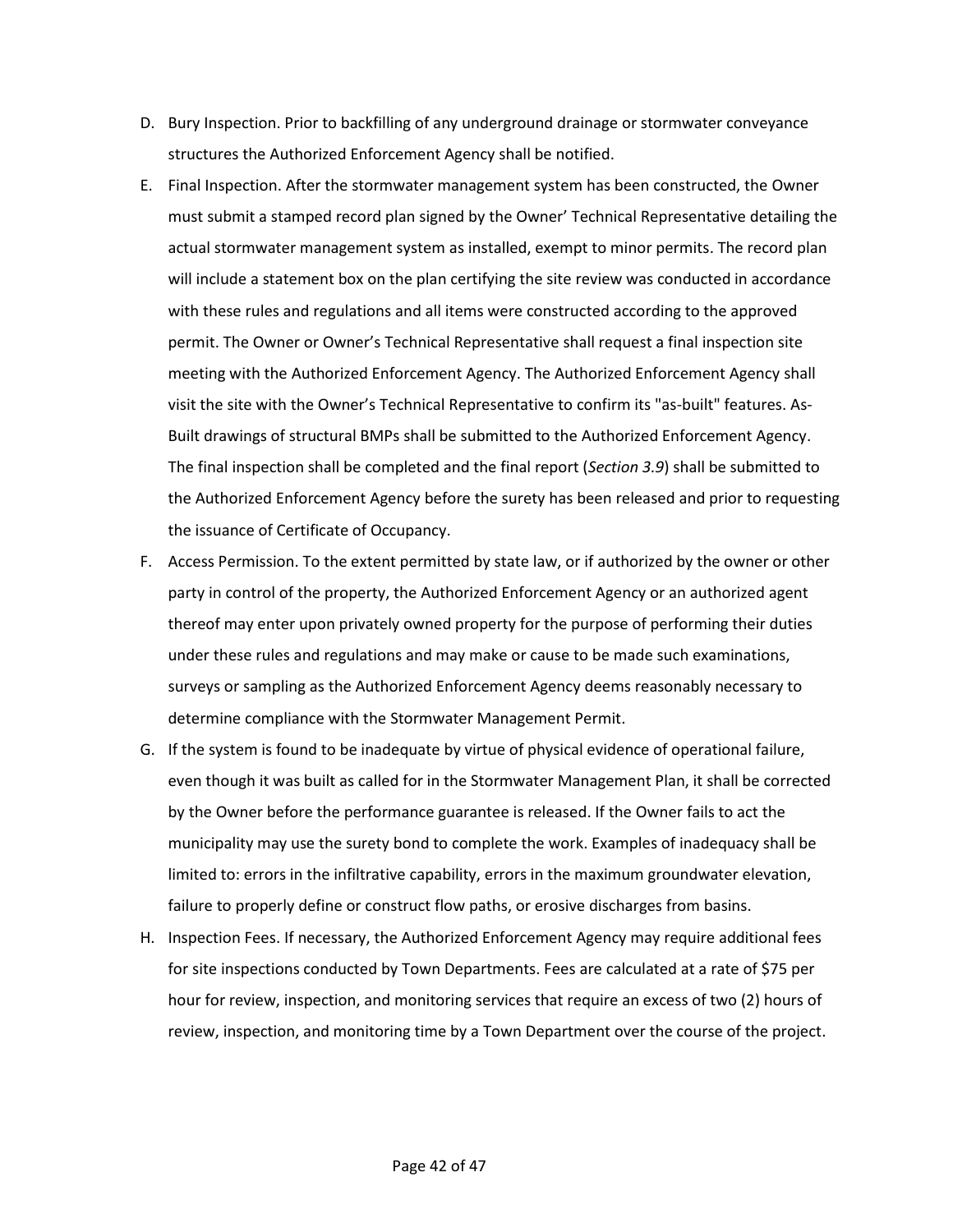# <span id="page-42-0"></span>Section 3.9 Final Report

- A. The Owner's Technical Representative shall evaluate the effectiveness of the stormwater BMPs during an actual storm and document the findings. The final report will include certification from the Owner's Technical Representative as to the effectiveness of the installed system during storm events.
- B. Upon completion of the work, the Owner shall submit a report (including certified as-built construction plans) from the Owner's Technical Representative certifying that all stormwater BMPs, and approved changes and modifications, have been completed in accordance with the conditions of the approved Stormwater Management Permit. Any discrepancies should be noted in the cover letter.

# <span id="page-42-1"></span>Section 3.10 Waivers

- A. The Authorized Enforcement Agency may waive strict compliance with any requirement of these rules and regulations promulgated hereunder, where:
	- 1. such action is allowed by federal, state and local statutes and/or regulations,
	- 2. is in the public interest, and
	- 3. is not inconsistent with the purpose and intent of these rules and regulations.
- B. Any Owner may submit a written request to be granted such a waiver. Such a request shall be accompanied by an explanation or documentation supporting the waiver request and demonstrating that strict application of these rules and regulations does not further the purposes or objectives of these rules and regulations.
- C. All waiver requests may be discussed with other municipal departments and/or voted on at a public hearing for the project.
- D. If in the Authorized Enforcement Agency's opinion, additional time or information is required for review of a waiver request, the Authorized Enforcement Agency may issue a written continuance for their review. In the event the Owner objects to a continuance, or fails to provide requested information, the waiver request shall be denied.

# <span id="page-42-2"></span>Section 3.11 Exemptions

- A. Pursuant to the By-law, the provisions of this Regulation do not apply to:
	- 1. Construction activities waived from permit coverage under the NPDES General Permit for Stormwater Discharges from Construction Activities.
	- 2. Normal maintenance of land in agricultural use as defined by the Wetlands Protection Act regulation 310 CMR 10.04;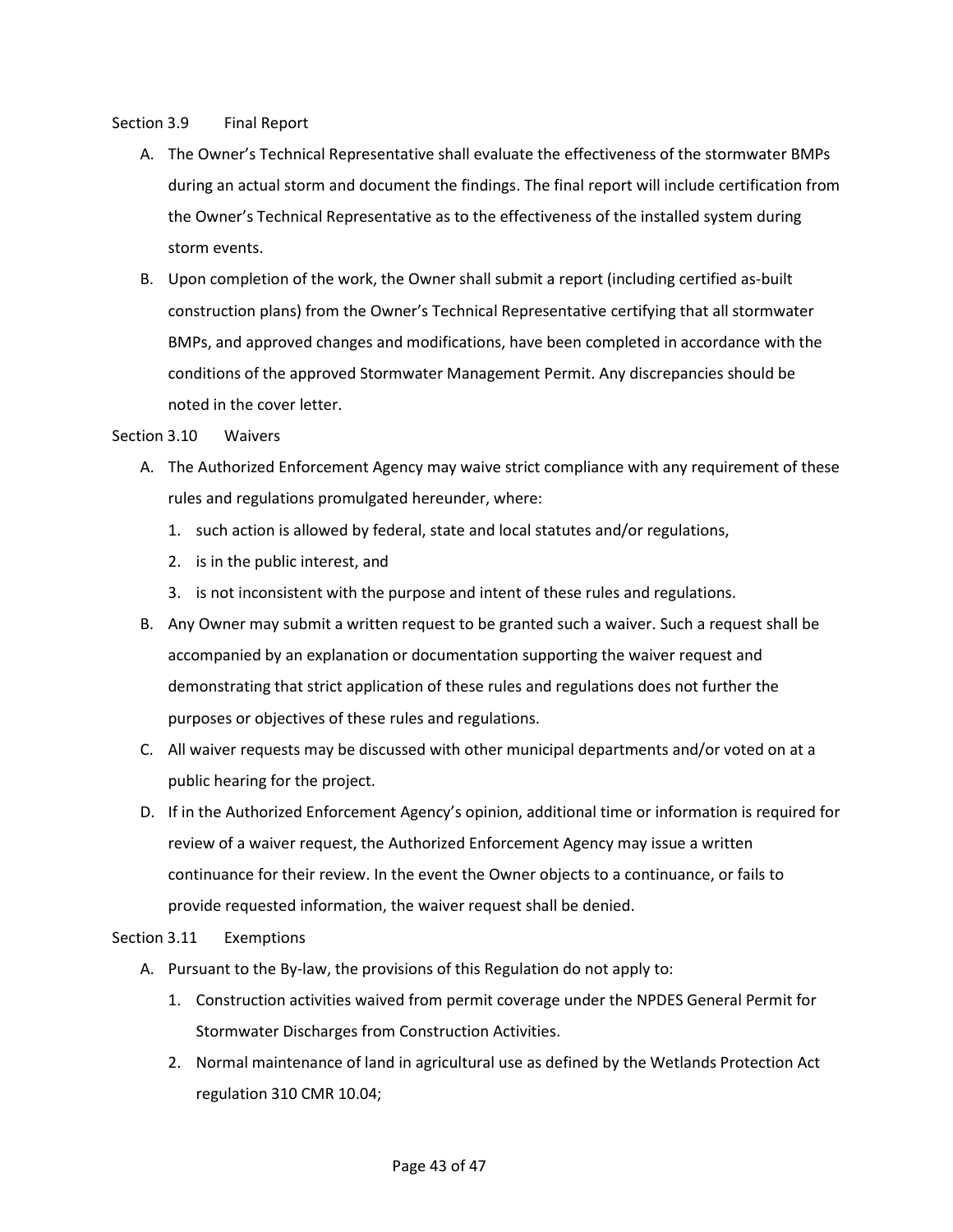- 3. Maintenance of existing landscaping, gardens or lawn areas associated with a single-family dwelling;
- 4. The construction of fencing that will not substantially alter existing terrain or drainage patterns;
- 5. Construction of utilities other than drainage (gas, water, electric, telephone, etc.) which will not alter terrain or drainage patterns;
- **6.** Emergency work to protect life, limb, or property.

# <span id="page-43-0"></span>Section 3.12 Certificate of Occupancy

A. The Authorized Enforcement Agency will issue a letter certifying completion upon receipt and approval of the final reports and/or upon otherwise determining that all work of the Stormwater Management Permit has been satisfactorily completed in conformance with these rules and regulations, which letter shall be submitted by the Owner to the Town of Southbridge Office of the Building Inspector prior to the issuance of a Certificate of Occupancy, if applicable.

# <span id="page-43-1"></span>**Section 4.0 Enforcement**

# <span id="page-43-2"></span>Section 4.1 Enforcement

- A. The Director of Public Works, or an authorized agent thereof (hereafter known as Authorized Enforcement Agency) shall enforce these Regulations, the By-law, orders, violation notices, and enforcement orders, and may pursue all civil and criminal remedies for such violations.
- B. Civil Relief. If a person violates the provisions of these Regulations, the Authorized Enforcement Agency may seek injunctive relief in a court of competent jurisdiction restraining the person from activities which would create further violations or compelling the person to perform abatement or remediation of the violation.
- C. Notice of Violation. Whenever the Authorized Enforcement Agency finds that a person has violated a prohibition or failed to meet a requirement of these Regulations, the Authorized Enforcement Agency may order compliance by written Notice of Violation to the responsible person. Such Notice of Violation may require without limitation:
	- 1. The performance of monitoring, analyses, and reporting;
	- 2. The elimination of illicit connections or discharges;
	- 3. A requirement to cease and desist from the violating discharges, practices, operations, or Land-Disturbing Activity until there is compliance with the By-law or provisions of the Stormwater Management Permit;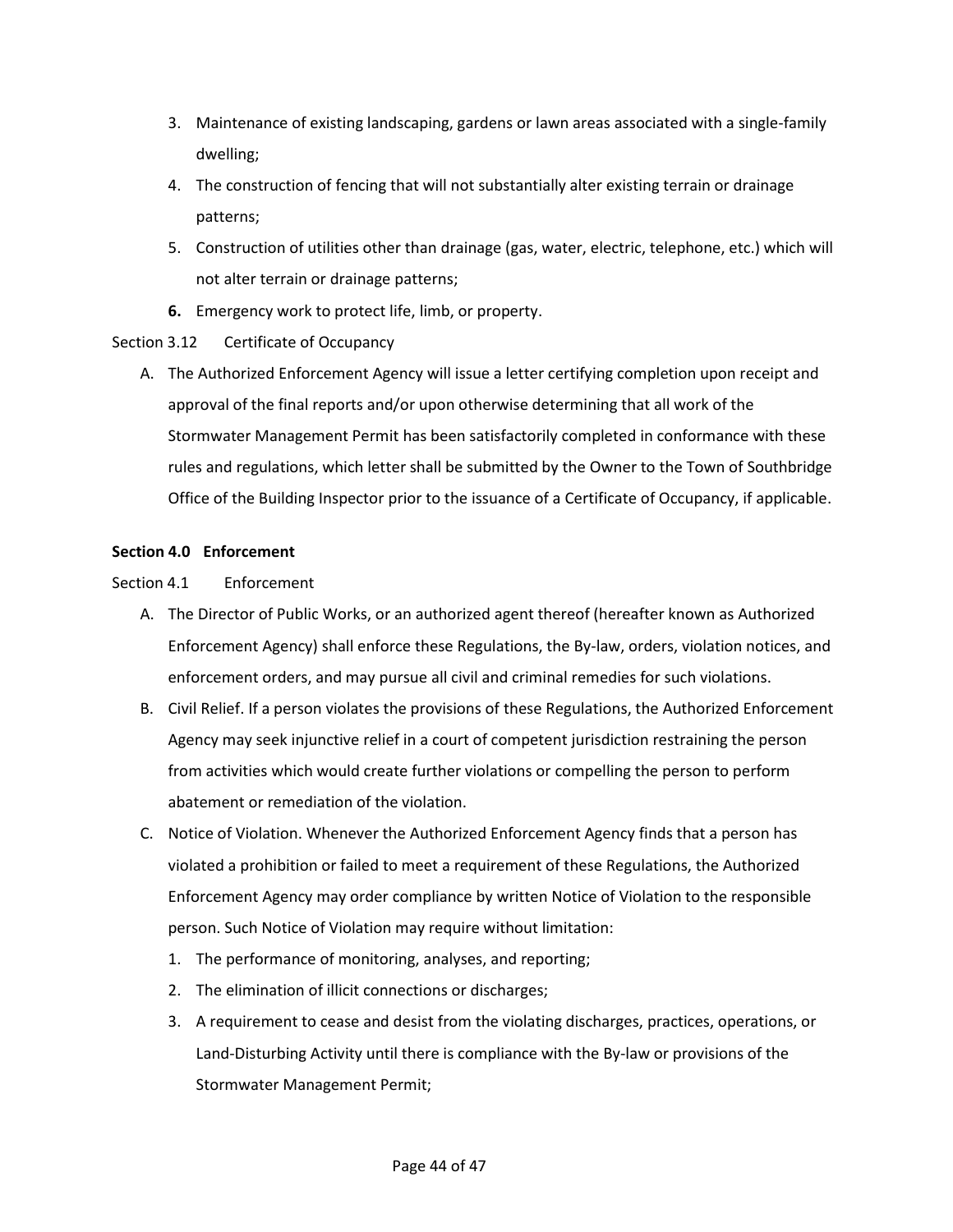- 4. Maintenance, installation or performance of additional erosion and sediment control measures;
- 5. remediation of erosion and sedimentation resulting directly or indirectly from the Land Disturbing Activity;
- 6. The abatement or remediation of stormwater pollution or contamination hazards and the restoration of any affected property;
- 7. Payment to cover the municipality's administrative and remediation costs; and
- 8. The implementation of source control or treatment of the stormwater.
- D. If the Authorized Enforcement Agency determines that abatement of a violation, restoration of affected property and/or remediation of erosion and sedimentation is required, the Notice of Violation shall set forth a deadline by which such abatement, remediation, and/or restoration must be completed. Said Notice of Violation shall further advise that, should the violator or property owner fail to abate, restore, and/or perform remediation within the specified deadline, the Town of Southbridge may, at its option, undertake such work, and the violator shall reimburse the municipality's expenses.

# <span id="page-44-0"></span>Section 4.2 Penalties

- A. Criminal Penalty. Any person who violates any provision of these Regulations regulation, order or permit issued there under, shall be punished by a fine of not more than \$300. Each day or part thereof that such violation occurs or continues shall constitute a separate offense.
- B. Non-Criminal Disposition. As an alternative to criminal prosecution or civil action, the Authorized Enforcement Agency may elect to utilize the non-criminal disposition procedure set forth in MGL c. 40 § 21D and Town By-law 1-111 Schedule of Penalties D through F, to be enforced by an officer of the Southbridge Police Department. The penalty for the 1st violation in one calendar year shall be \$250. The penalty for the 2nd violation of the same provision within the same calendar year shall be \$275. The penalty for the 3rd and subsequent violations of the same provision within the same calendar shall be \$300. Each day or part thereof that such violation occurs or continues shall constitute a separate offense.
- C. Tax Liens. The Town of Southbridge shall require the repayment of services provided to the responsible party which the responsible party was obligated to perform as put forth in Stormwater Management Permit Documents submitted and reviewed in accordance with the Regulations. Such services may include but are not limited to the following: removing sediment from stormwater devices, repairing stormwater devices or revegetating stormwater devices.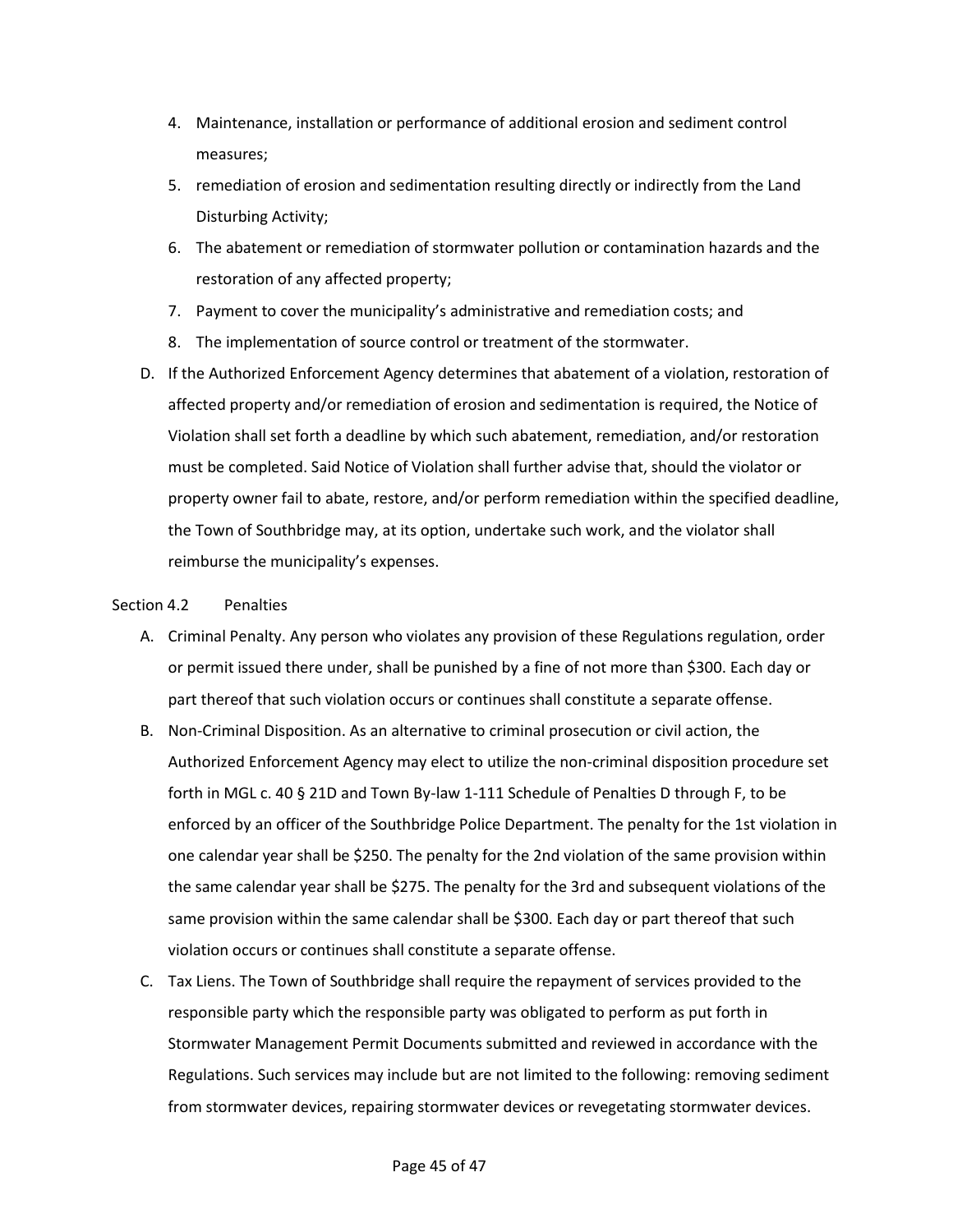The municipality will send the responsible party a bill for services provided. If the bill is not paid the municipality may impose a tax lien on the responsible party or parties' property.

# <span id="page-45-0"></span>Section 4.3 Appeals

B. Notwithstanding the provisions of *Section 4.6* below, any person receiving a Notice of Violation under *Section 4.1* above may appeal the determination of the Authorized Enforcement Agency to the Town Manager. The notice of appeal must be received by the Town Manager within 5 days from the date of the Notice of Violation. A hearing on the appeal before the Town Manager or his/her designee shall take place within 15 days from the date of municipality's receipt of the notice of appeal. The decision of the Town Manager or designee shall be final. Further relief shall be to a court of competent jurisdiction.

# <span id="page-45-1"></span>Section 4.4 Charging Cost of Abatement/Liens

- A. Within 30 days after completing all measures necessary to abate the violation or to perform remediation, the Authorized Enforcement Agency shall notify the violator and the property owner of the costs incurred by the municipality, including administrative costs. The property owner may file a written protest objecting to the amount of the assessment with the Town Council within 15 days of receipt of the notification of the costs incurred. A hearing on the protest by the Town Council shall take place within 30 days from the date of municipality's receipt of the written protest. The decision of the Town Council shall be final. Further relief shall be to a court of competent jurisdiction.
- B. If the amount due is not paid within 10 days of the decision of the Town Council or the expiration of the time in which to file an appeal under this Section, the charges shall be recorded as a municipal charges lien on the property, pursuant to MGL c. 40 § 58. Interest shall begin to accrue on any unpaid costs at the statutory rate provided in MGL c. 59 § 57 after the thirty-first day at which the costs first become due.

# <span id="page-45-2"></span>Section 4.5 Emergency Abatement

A. The Authorized Enforcement Agency shall require the immediate abatement of any violation of these Regulations that constitutes an immediate threat to the health, safety or welfare of the public. If any such violation is not abated immediately as directed by the Authorized Enforcement Agency, to the extent permitted by law, or if authorized by the owner or other party in control of the property, the Town may enter the property and take any and all measures required to remediate the violation. Any expense related to such remediation undertaken by the